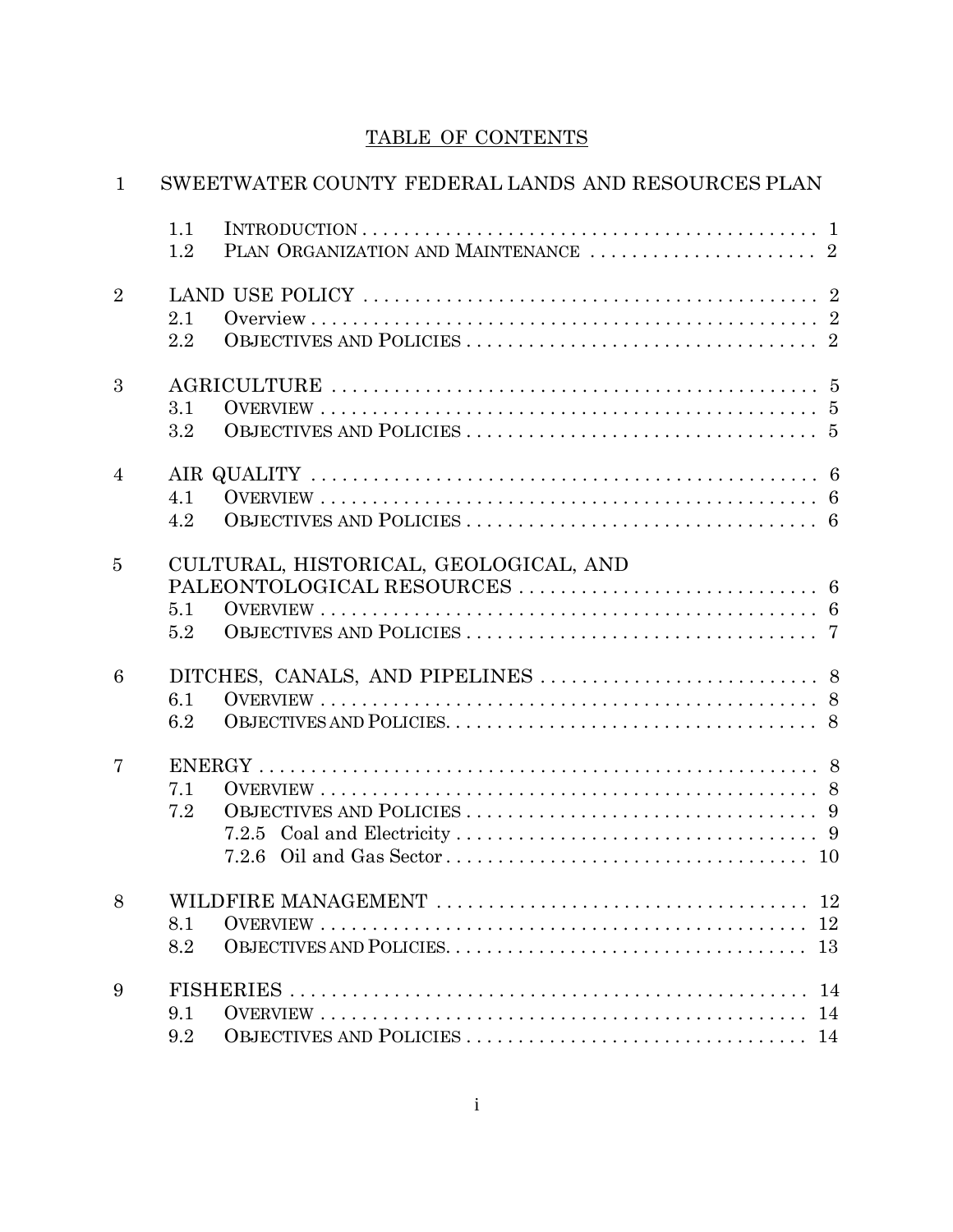## TABLE OF CONTENTS (contd.)

| 10 | 10.1<br>10.2                           |  |
|----|----------------------------------------|--|
| 11 | 11.1                                   |  |
| 12 | 12.1<br>12.2                           |  |
| 13 | 13.1<br>13.2                           |  |
| 14 | 14.1<br>14.2                           |  |
| 15 | 15.1<br>15.2<br>15.3                   |  |
| 16 | 16.1<br>16.2                           |  |
| 17 | 17.1<br>17.2<br>25                     |  |
| 18 | 18.1<br>18.2                           |  |
| 19 | 19.1<br>19.2                           |  |
| 20 | RIPARIAN AND WETLAND AREAS          28 |  |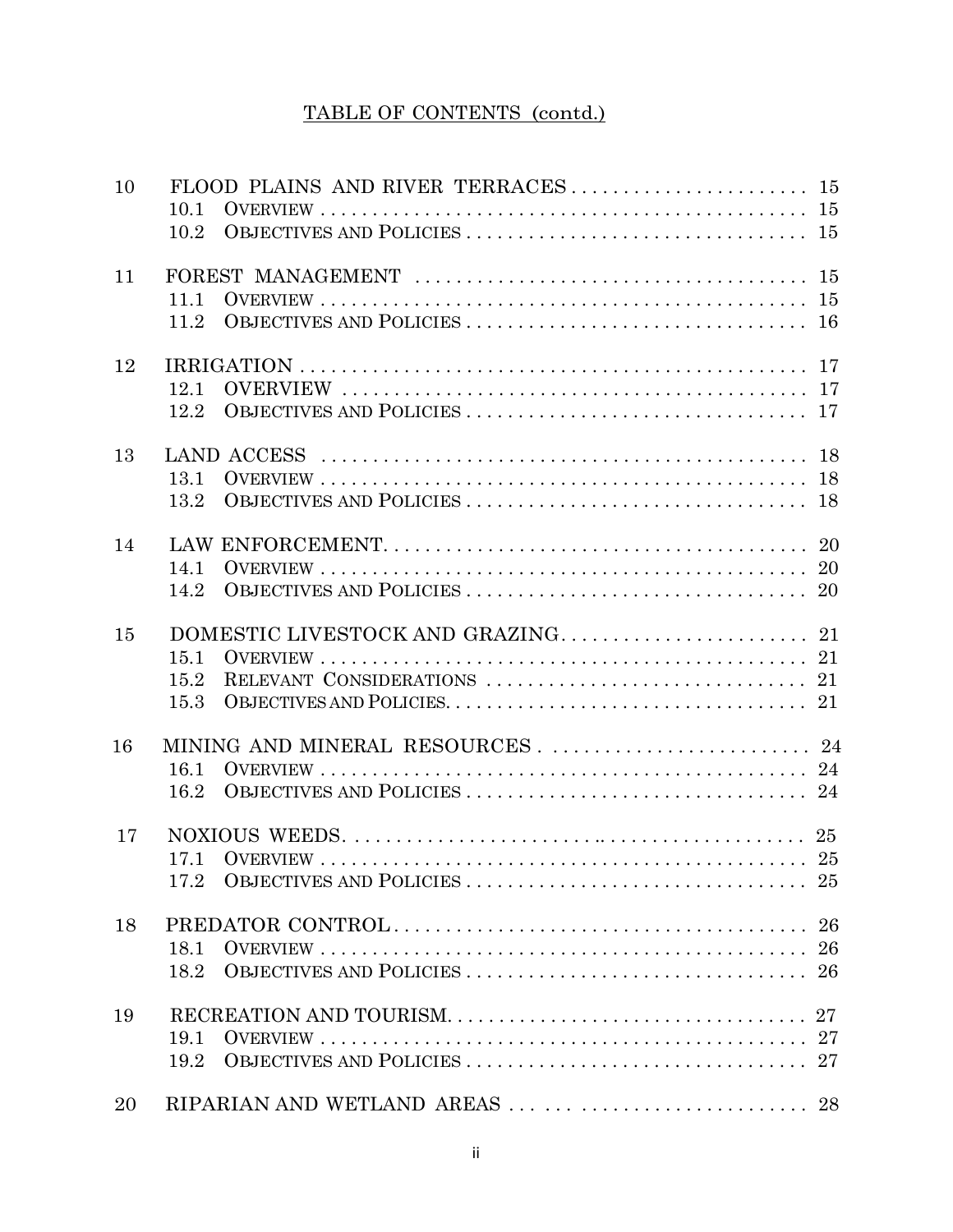# TABLE OF CONTENTS (contd.)

|    | 20.1 |                                                  |
|----|------|--------------------------------------------------|
|    | 20.2 |                                                  |
| 21 |      |                                                  |
|    | 21.1 |                                                  |
|    | 21.2 | 30                                               |
|    |      | 21.2.1                                           |
|    |      | Objectives and Policies<br>30<br>21.2.2          |
|    | 21.3 | 33                                               |
|    |      | 21.3.1                                           |
|    |      | 33<br>21.3.2<br>Objectives and Policies          |
|    | 21.4 | AREAS OF CRITICAL ENVIRONMENTAL CONCERN.<br>34   |
|    |      | 21.4.1                                           |
|    |      | 21.4.2                                           |
|    | 21.5 |                                                  |
|    |      | 21.5.1                                           |
|    |      | 21.5.2                                           |
| 22 |      | THREATENED, ENDANGERED AND SENSITIVE SPECIES  36 |
|    | 22.1 |                                                  |
|    | 22.2 |                                                  |
| 23 |      |                                                  |
|    | 23.1 |                                                  |
|    | 23.2 |                                                  |
| 24 |      |                                                  |
|    | 24.1 |                                                  |
|    | 24.2 | OBJECTIVES AND POLICIES<br>39                    |
| 25 |      |                                                  |
|    | 25.1 |                                                  |
|    | 25.2 |                                                  |
| 26 |      | 41                                               |
|    | 26.1 |                                                  |
|    | 26.2 |                                                  |
| 27 |      |                                                  |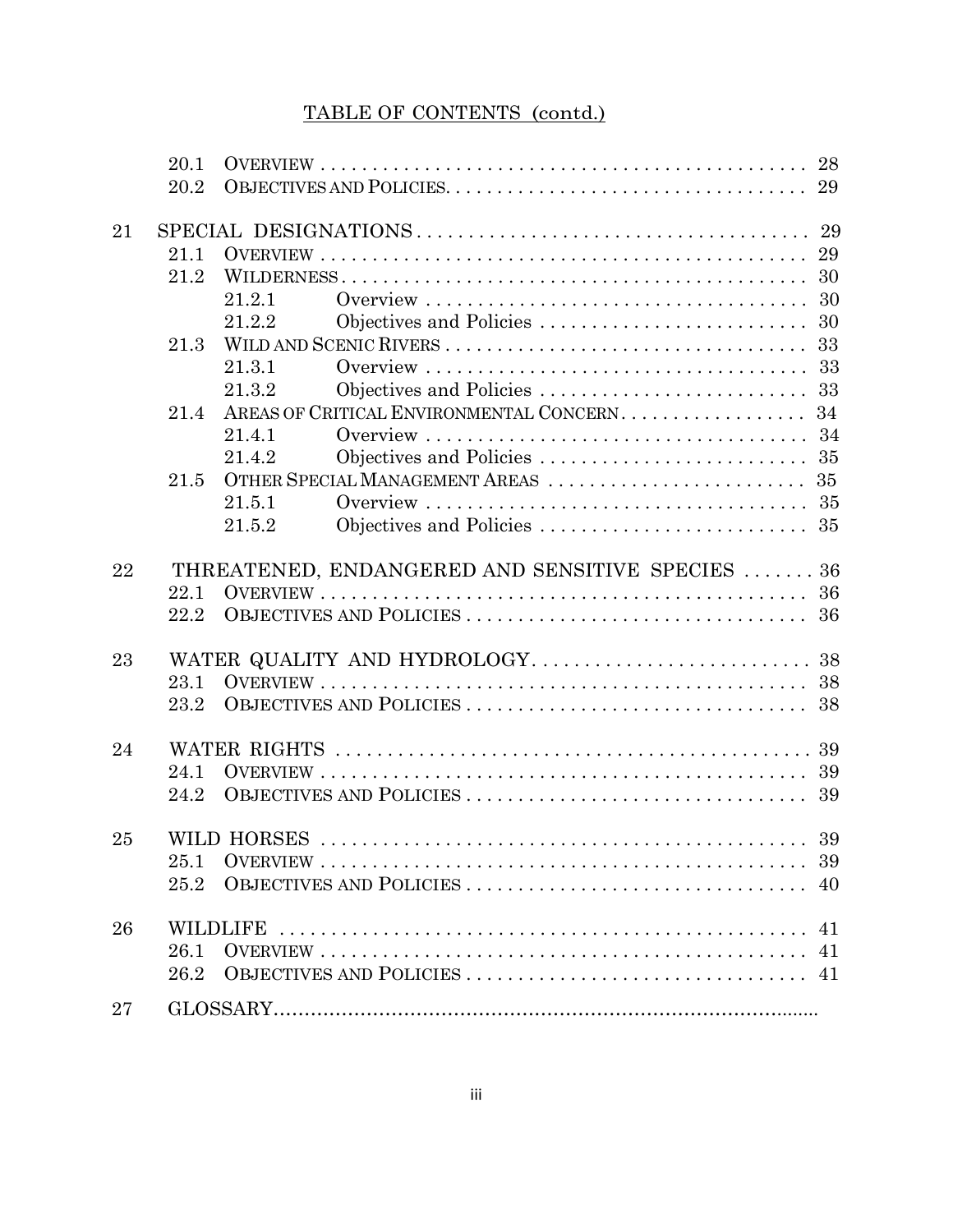#### 1 SWEETWATER COUNTY FEDERAL LANDS AND RESOURCES PLAN

#### 1.1 INTRODUCTION

Over 73 percent of the land within Sweetwater County is owned by the United States and managed by several federal agencies, including the Bureau of Land Management (BLM), U.S. Forest Service, U.S. Fish and Wildlife Service, and the Bureau of Reclamation. The State of Wyoming owns two sections per township or another seven percent. Due to the County's historical use of these lands and the accompanying resources, decisions made by federal land agencies directly impact County residents and the economy. With respect to "federal land management," the County continues to support "multiple-use" management practices, public-land resource use and development, and improved public and private access to and across public lands. The abundance and availability of natural resources within the region provide a variety of economic development opportunities including, but not limited to, mining and mineral production, gas, oil, trona, potash, lithium, and uranium development; timber production; agriculture and grazing; and tourism and outdoor recreation.

Sweetwater County is also unique because more than two million acres are in a checkerboard land ownership pattern consisting of alternating sections of private and public land. The Wyoming Checkerboard is about 50 miles wide and more than 150 miles long. Congress created the Checkerboard when it enacted a land grant to the Union Pacific Railroad in 1867 for construction of the railroad. The one-mile sections compel the BLM and the private landowner, now Sweetwater Royalties and Aggie Grazing LLC, to coordinate land uses and land rights.

Sweetwater County will continue to encourage the use and development of these resources and the related industries and businesses. The County also supports the development of additional natural resources as they are discovered and new technology is available. Sweetwater County depends on the use and development of natural resources for economic stability and these land uses are integral to the custom and culture of the County. Decisions affecting federal land resource use and development directly impact the County. In this regard, it is in the County's interest that federal and state resource management plans provide better access to federal land resources and allow resource exploration and development. In order to effectively articulate and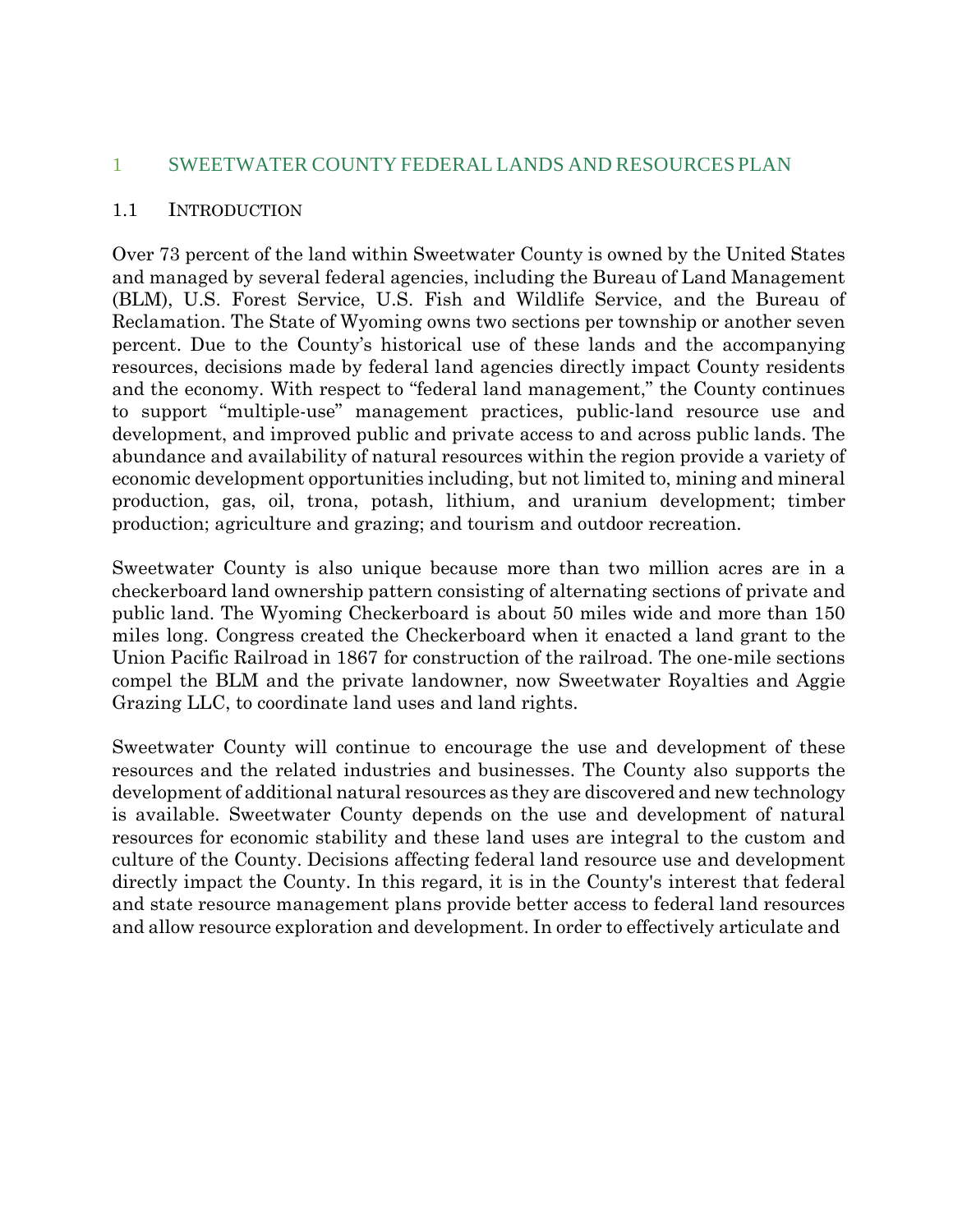protect their interests, the County will actively participate in all relevant public land and resource planning processes.

It is expected that the federal land agencies will follow the County policies in the Sweetwater Federal Land and Resources Plan (2022) in accordance with all applicable federal and state laws. The Federal Land Policy and Management Act (FLPMA) commits the BLM to revise its plans to be consistent with the County plan, so long as not contrary to federal law. The National Forest Management Act (NFMA) which governs planning for National Forest System land, including the Flaming Gorge National Recreation Area and the Ashley National Forest, requires coordination with the County on all plans and management. The National Environmental Policy Act (NEPA) also requires the federal agency to consider the project's consistency with the County plan in an environmental impact statement.

## 1.2 PLAN ORGANIZATION AND MAINTENANCE

The following plan was developed to document the County's policies for federal land management within the County. Relevant source information and maps are located in the Appendix to the Comprehensive Plan and a Glossary at the end of this Chapter explains the frequently used terms.

For this document to function as a valuable decision-making tool, it should be reviewed and amended as necessary to address new developments. It is anticipated that future County planning efforts will expand on the "values and objectives" identified in the County's General Plan. With respect to this purpose, County priorities and the issues facing the County will most likely change over time.

## 2 LAND USE POLICY

#### 2.1 Overview

For the purposes of the Sweetwater County Federal Land and Resources Plan, "land use policy" refers to the designation, modification, and management of federal land for agricultural, environmental, industrial, recreational, residential, fish and wildlife habitat or any other purposes. This section ofthe County's Federal Land and Resources Plan is intended to provide an overview of the County's land use policies as they apply to federal land in the County. It does not address an exhaustive list of all possibilities.

## 2.2 OBJECTIVES AND POLICIES

2.2.1 Sweetwater County supports managing federal land for multiple use and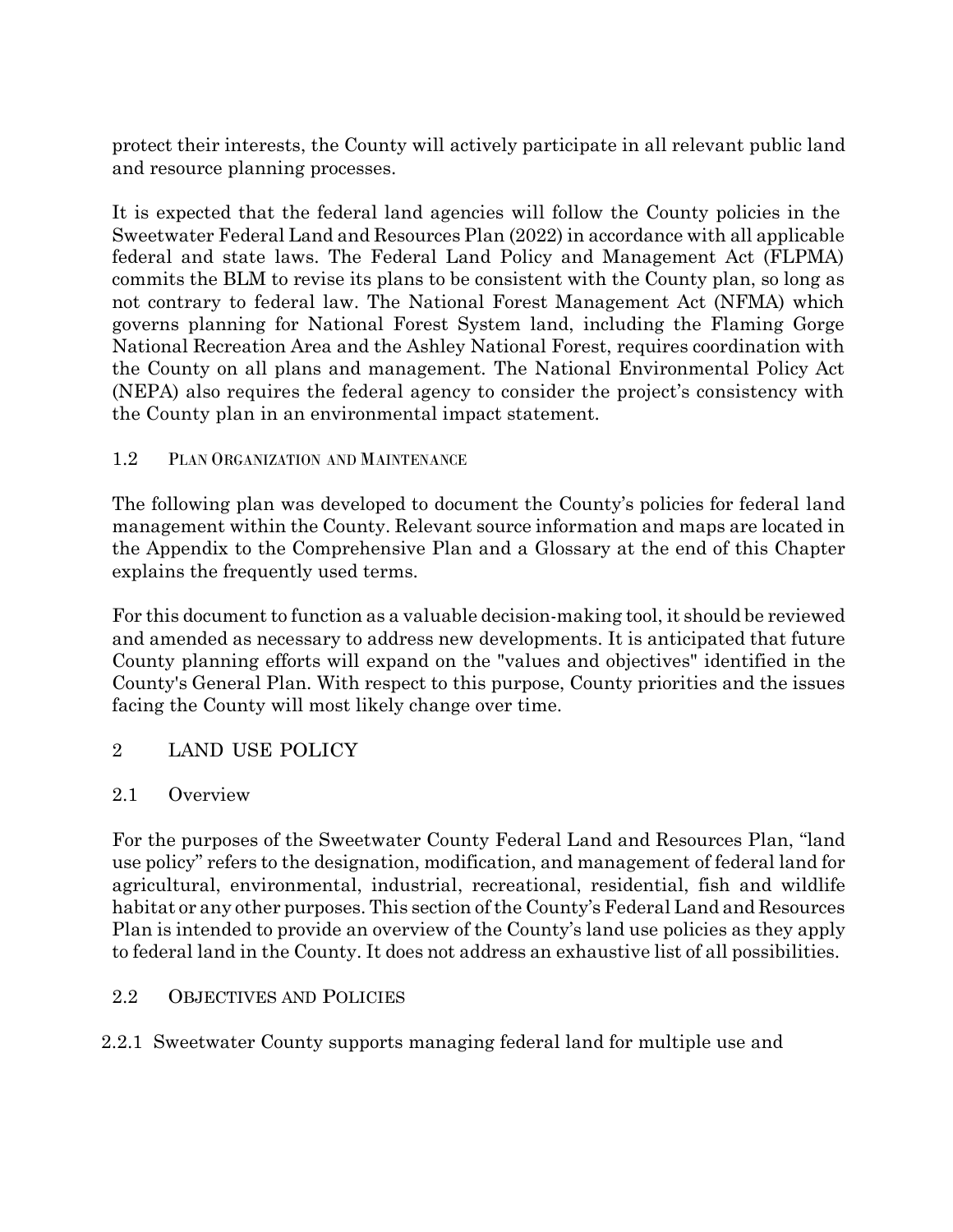sustained yield while recognizing that the public lands are to be managed for the primary multiple uses of domestic grazing, minerals, timber, wildlife, recreation, and rights of way.

2.2.2 Sweetwater County discourages and vigorously opposes federal land use restrictions or special designations that eliminate multiple uses and constrain economic growth and activity. The exception applies to federal land reserved for specific purposes, including the Flaming Gorge National Recreation Area, where the County supports the statutory withdrawal from mining and no oil and gas leasing.

2.2.3 Sweetwater County supports the sale or transfer of federal lands that are isolated, difficult to manage or where the sale will facilitate survey errors, as well as cases when disposal meets the important public objective of community expansion or economic development, or when the disposal would serve the public interest.

2.2.4 Sweetwater County strongly supports "no net loss of the private lands" within the County. No "net loss" shall be measured in acreage and in fair market value.

2.2.5 Sweetwater County should be consulted prior to any state or federal land acquisition or disposal actions, particularly when the acquisition will adversely affect the County tax base.

2.2.6 Sweetwater County supports agency action to make federal land available for lease or transfer under the Recreation and Public Purposes Act of 1954, as amended. The resource management plans should identify suitable lands and a process so a qualified entity can submit an application.

2.2.7 Sweetwater County is committed to coordination and communication with the various federal, state, tribal, and local land management authorities to ensure that the County policies are reflected in federal land management.

2.2.8 Sweetwater County will oppose federal land management policies and standards that interfere with the property rights of any private landowner to enjoy and engage in uses, activities, and access to and on an individual's private property consistent with controlling County zoning.

2.2.9 Sweetwater County believes that the BLM and U.S. Forest Service planning documents should be consistent with the County plan to the maximum extent possible under federal law. Sweetwater County asks that the Forest Service and BLM plans incorporate the County's plan to meet the following policies: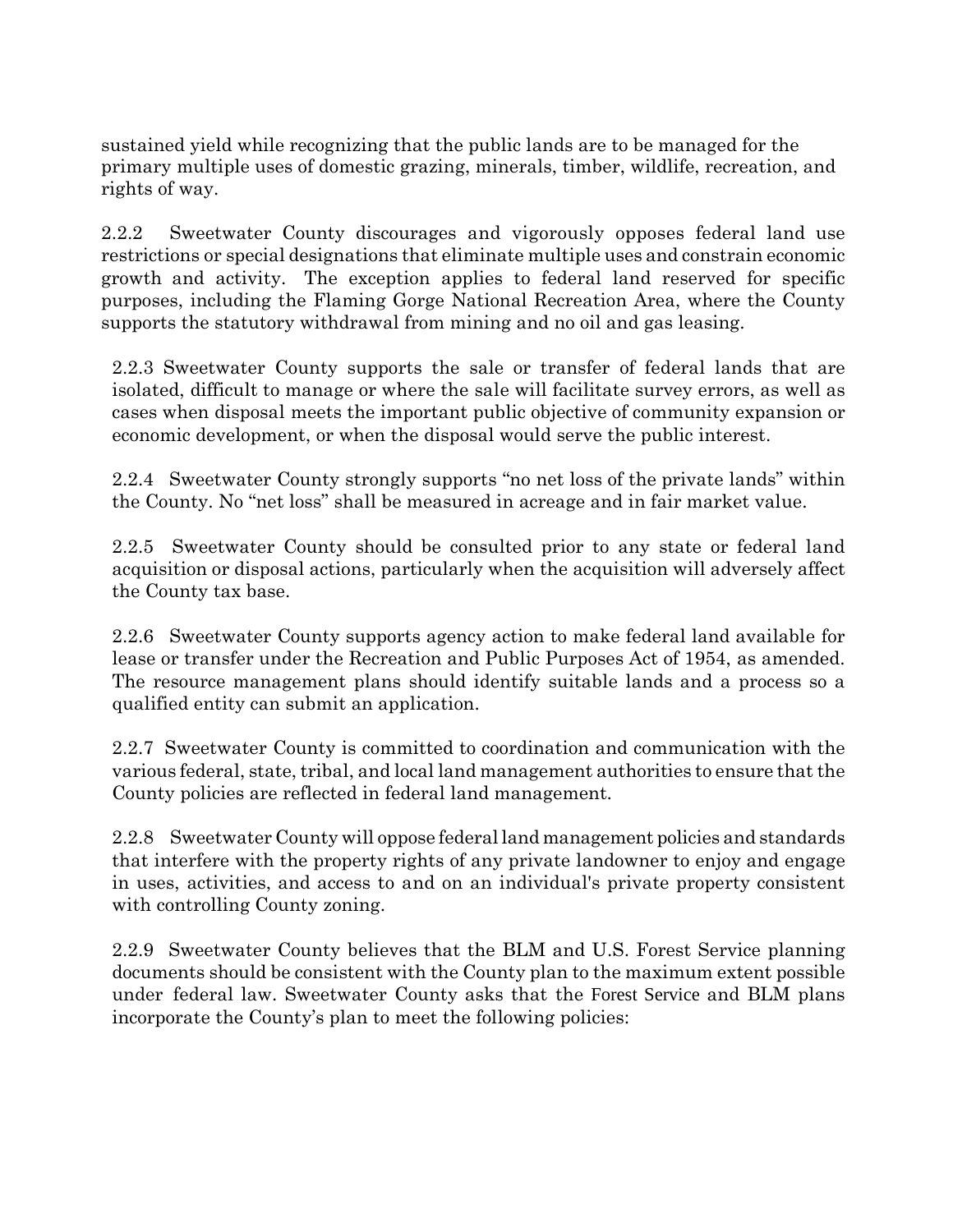• Achieve and maintain in perpetuity a high-level annual or regular periodic output of agricultural, mineral, water, fish, recreation, and wildlife, and various other resources from federal lands.

• Manage for the primary multiple uses of recreation, wildlife, mineral development, grazing, timber, and rights-of-way, on public lands.

• Support current transportation, mineral, and grazing privileges in the subject lands at the highest reasonably sustainable levels.

• Produce and maintain the desired vegetation as defined by the site capabilities for watersheds, timber, food, fiber, livestock forage, wildlife forage, and minerals that are necessary to meet present needs and future economic growth and community expansion in the County without permanentimpairment of the productivity of the land.

• Meet the needs of wildlife, while balancing the respective forage needs of wildlife and domestic livestock.

• Protect against adverse effects to historic properties.

• Provide for the protection of existing water rights and the development of future water rights.

2.2.10 The County opposes the use of federal buffer zones beyond the scope and boundaries of the wilderness designations and wilderness study areas (WSAs). Lands should only be managed as wilderness when they have been designated by Congress. The areas designated as wilderness study areas should be managed in accordance with FLPMA, so as to not impair wilderness characteristics while respecting valid existing rights. WSA's not recommended for wilderness should be released to the full range of multiple uses. See Appendix \*\*, County Letter on Wilderness Study Areas.

2.2.11 SweetwaterCountybelieves thattheobjectivesof specialdesignations can be met by well-planned and managed development of natural resources. For this reason, special designations established in a plan need to be based on identified need and supportedbyverifiable scientificdata available to thepublic.Aspecialdesignation must show that protection cannot be provided by other means and that the area in question is truly unique compared to other area lands. The area classified shall be the smallest area necessary.

2.2.12 Sweetwater County believes that the BLM use of Visual Resource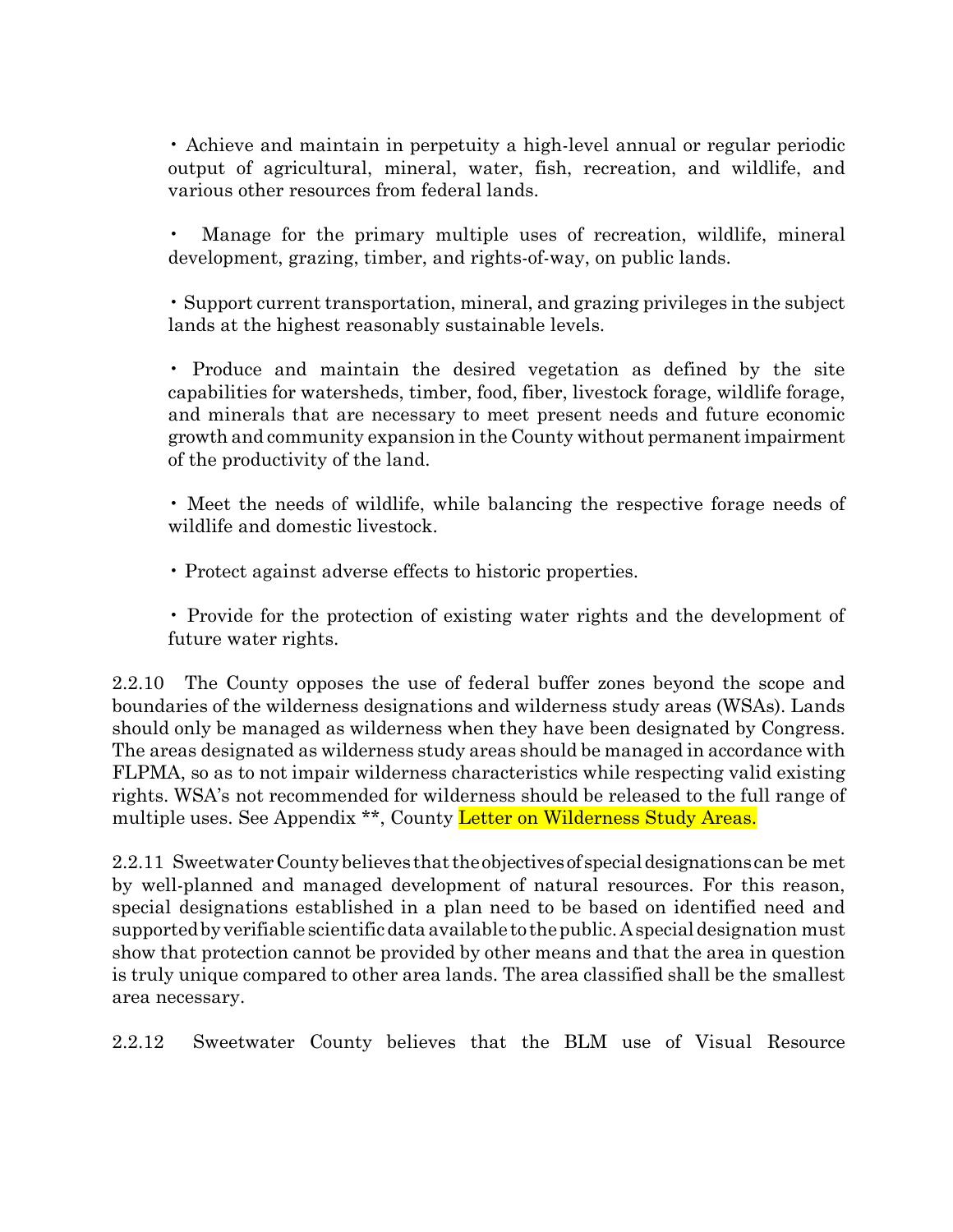Management (VRM) Class I or II rating, which is a method to protect visual resources, is not compatible with the County's policies, except for designated wilderness and WSAs. Other special cases may exist where such a rating is appropriate if thoroughly vetted by the County and limited to a unique site and is narrowly tailored to protect existing rights. Federal agencies should use mitigation screening, paint, and barriers to reconcile development rather than rely on broad visual classes.

## 3 AGRICULTURE

#### 3.1 OVERVIEW

The primary crops produced in Sweetwater County are alfalfa, hay, and mixed forage. (USDA NASS 2018). These crops were grown on 219 farms, which include ranches, in the county. The market value of crop sales in the County was slightly less than \$16.5 million in 2017, accounting for virtually all of the agricultural products sold. The Sweetwater County growing season averages 4.4 months or 135 days. Climate and Average Weather Year-Round at Rock Springs-Sweetwater County Airport.

Agricultural sales account for about \$773 million annually, the majority of which is hay and alfalfa. Food growers, processors, and other agriculture related businesses employ more than 66,000 people and contribute approximately 14 percent to the State's economy. Grocers are not included in these figures. (Wyoming Department of Agriculture 2021).

#### 3.2 OBJECTIVES AND POLICIES

3.2.1 The County recognizes that agriculture is an important component ofthe County economy, custom and culture. Sweetwater County therefore encourages the preservation of agriculture on federal land.

3.2.2 The County believes that agricultural land uses should remain a primary land use consistent with federal law designating grazing as a primary multiple use.

3.2.3 The County supports access and increased access to federal lands for agricultural development in a manner that 1) satisfies local needs and provides for economical and environmentally sound agricultural practices; and 2) is consistent with, and complementary to, the lifestyle, character, and economy of southwestern Wyoming.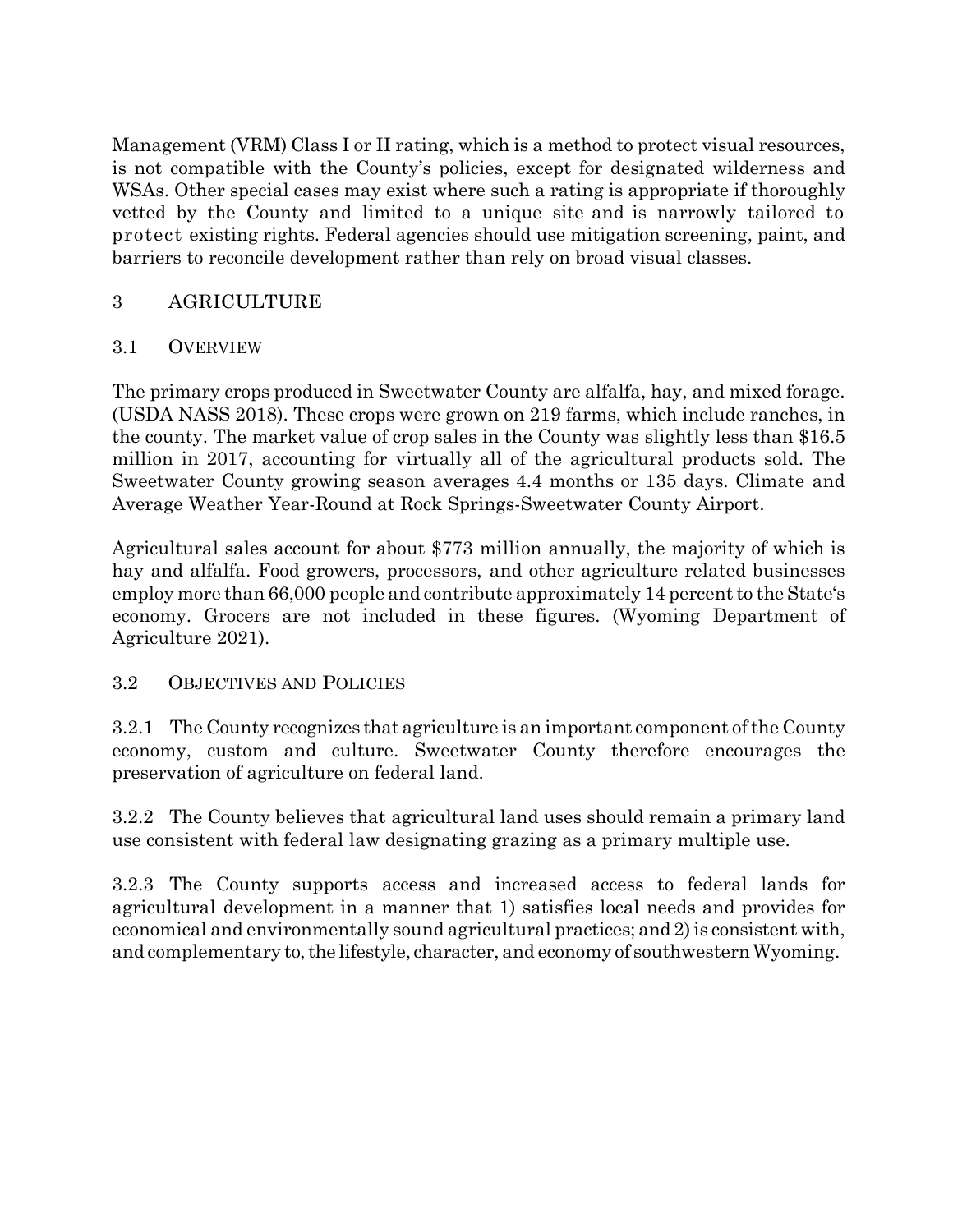# 4 AIR QUALITY

#### 4.1 OVERVIEW

"Air quality" is the degree to which the ambient air is pollution-free, measured by a number of indicators of pollution. Air pollutants are those substances present in ambient air that in certain concentrations negatively affect human health and welfare, animal and plant life, property, and the enjoyment of life or use of property. Ambient pollutant concentrations result from interaction between meteorology and pollutant emissions.

## 4.2 OBJECTIVES AND POLICIES

4.2.1 Sweetwater County supports maintaining and improving air quality impacts that arise from federal land management, including research regarding ozone and its precursors (volatile organic compounds (VOC) and nitrous oxide (NOx)) in the County. Air quality must also take into account non-area emission sources and the effects of wildfire smoke transported from other states.

4.2.2 Because the Environmental Protection Agency (EPA) in conjunction with Wyoming Department of Environmental Quality (DEQ) regulate air emissions and performance standards, federal land managers have very limited authority to directly regulate air emissions.

## 5 CULTURAL, HISTORICAL, GEOLOGICAL, AND PALEONTOLOGICAL RESOURCES

## 5.1 OVERVIEW

Cultural and historical resources are the physical evidence or place of past human activity, such as a site, an object, a landscape, or a structure. Archaeological sites, trails, and historic construction (such as buildings) are three of the most common types of cultural and historical resources.

Federal law will also protect sites, which have religious or traditional meaning to Native American groups, from destruction or loss.

The Wyoming State Historical Preservation Office (SHPO) exercises authority under federal law to evaluate the impacts of any federal undertaking. There are civil and criminal penalties for violations and protection may require relocation of the proposed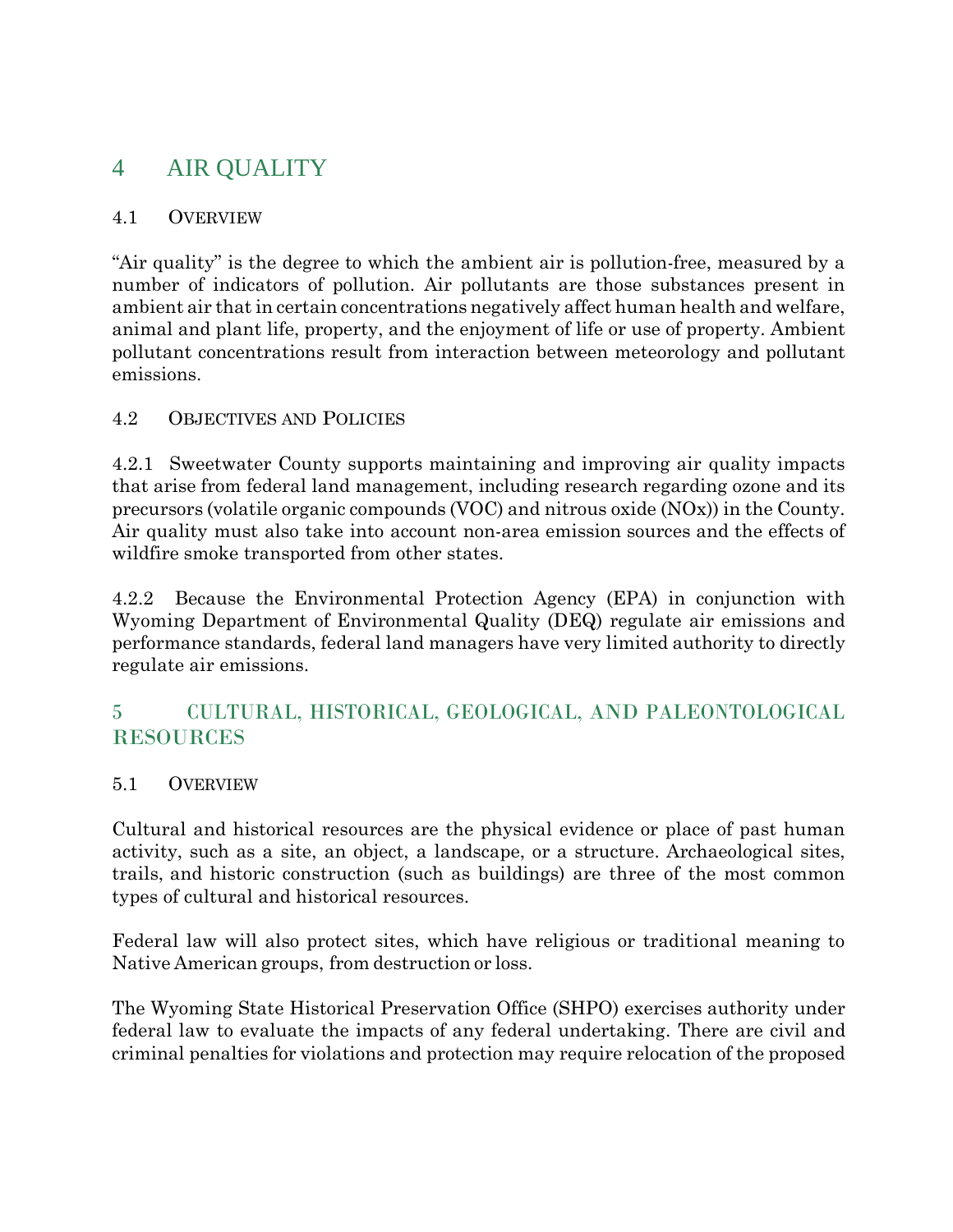development site and, if that is not possible, then relocation of the artifacts.

## 5.2 OBJECTIVES AND POLICIES

5.2.1 Sweetwater County supports the preservation of significant cultural, historical, geological, and paleontological heritage of the County. The County recognizes that many sites and trail segments have lost their integrity and are no longer visible so they do not meet the criteria for protection.

5.2.2 The County concludes that the protection of cultural, historical, geological, and paleontological resources through federal land management decisions must also be tied to the integrity, quality, and significance of each individual resource.

5.2.3 Sweetwater County supports the mitigation of practical adverse effects to documented cultural, historical, and paleontological resources. Mitigation should include avoidance when possible, or excavation. The County would support retaining the artifacts in a local museum.

5.2.4 As a matter of policy, the County will participate in all undertakings and management decisions regarding cultural, historical, geological, and paleontological resources.

5.2.5 Sweetwater County supports the protection of historic sites and pioneer routes and the physical evidence of the settlement.

5.2.6 The County believes that private property rights or existing land uses, such as oil and gas exploration, mining, logging and harvesting of forest products, road access and maintenance, and grazing, must also be respected, especially if a site has already been altered and the resources are no longer visible.

5.2.7 Sweetwater County does not support broad landscape areas as cultural sites.

5.2.8 Visual Resource Management classifications should not be used to expand the scope of protection beyond the actual physical resource or sit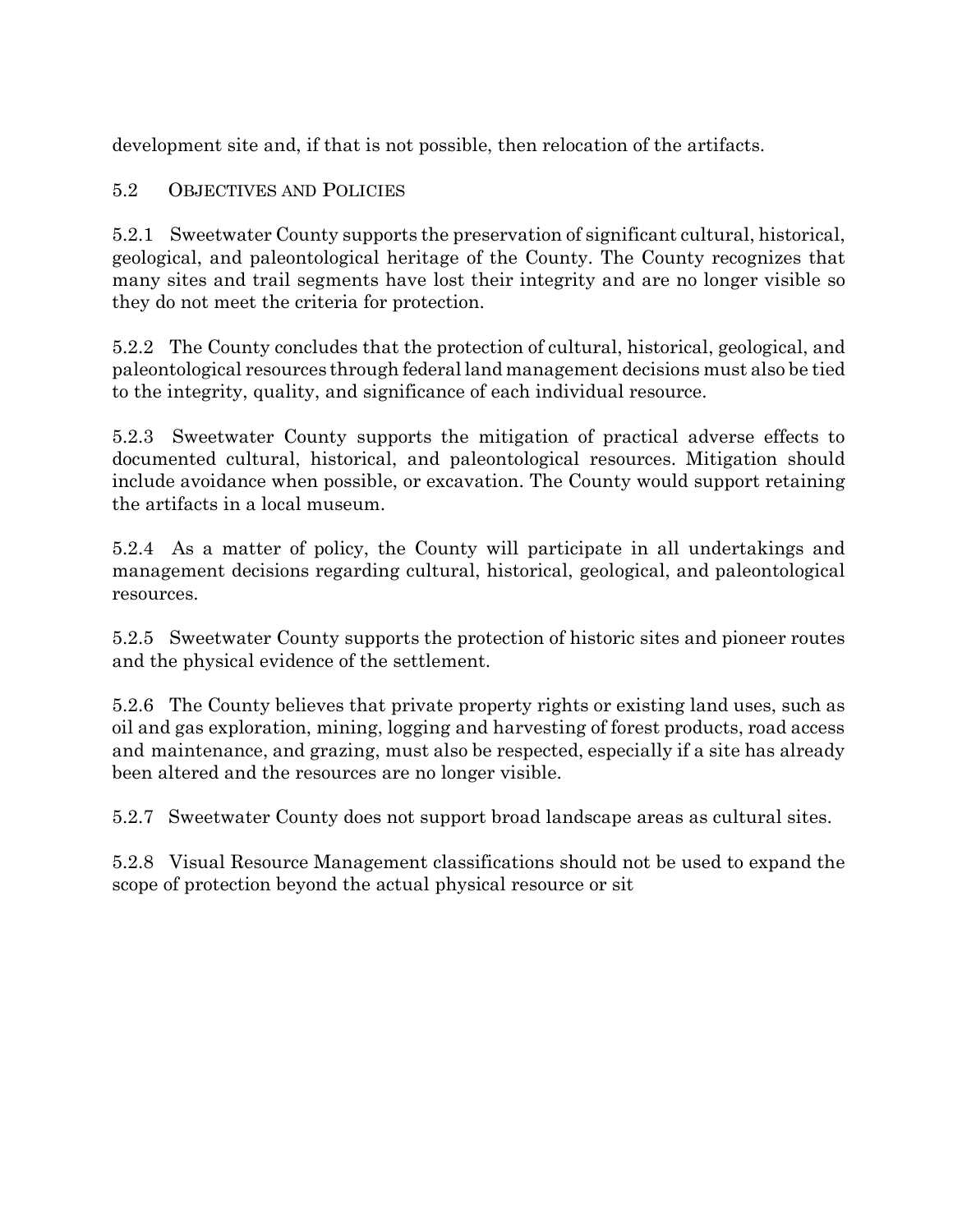#### 6 DITCHES, CANALS, AND PIPELINES

#### 6.1 OVERVIEW

Ditches, canals, and pipelines are used to convey water from the source to the location where its beneficial use occurs. The term "conveyance" is used to describe the movement of water from source to application. Water pipelines are used to convey water when open channels are not desirable or suitable.

The regulatory system that authorizes rights-of-way across federal land for the transport of water applies equally to the transport of natural gas and oil.

#### 6.2 OBJECTIVES AND POLICIES

6.2.1 The County supports access, and increased access to federal lands for canals and ditches and agricultural development in a manner that 1) satisfies local needs and provides for economical and environmentally sound water conveyance practices; and 2) is consistent with, and complementary to, the County lifestyle, culture, and economy.

6.2.2 The County also supports the grant of rights-of-way across federal land for ditches, canals, and pipelines necessary for water conveyance needs.

6.2.3 The County recognizes and will protect the existence of all legal canals, laterals, pipelines, or ditch rights-of-way.

## 7 ENERGY

#### 7.1 OVERVIEW

In the context of this plan, "energy" refers to the renewable or nonrenewable resources used to obtain energy. Public and private utilities rely on Wyoming's renewable and nonrenewable resources to fuel power plants (**hydropower**, natural gas, uranium, and coal) and generate and transport electricity. The Jim Bridger Power Plant consists of four coal- burning units that supply electrical power to western Wyoming, Idaho, Utah, and Oregon as part of the PacifiCorp subsidiary, Rocky Mountain Power, service area. Idaho Power has a minority interest in two units. Rocky Mountain Power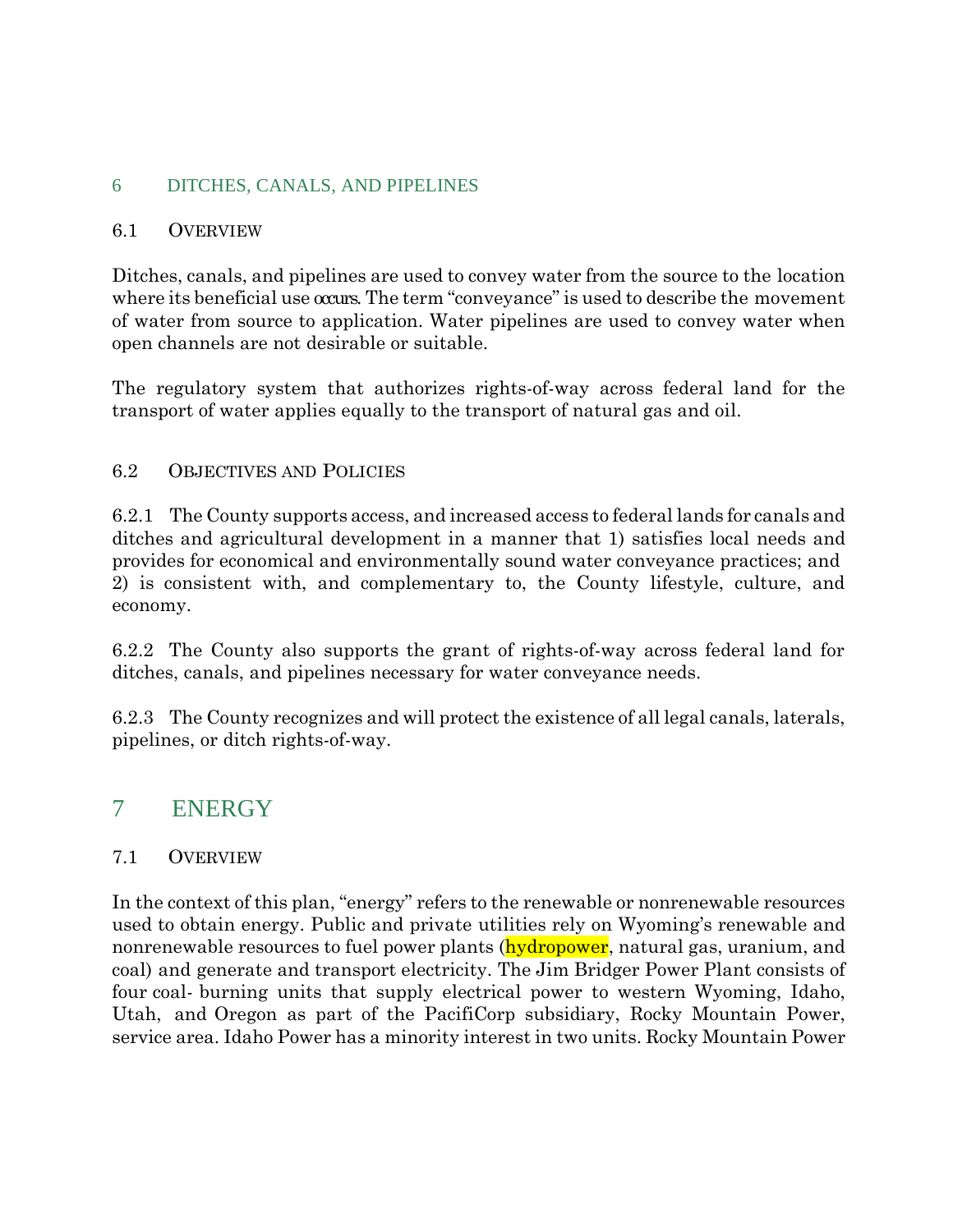owns the transmission lines and one of the two coal mines near the power plants, which supply fuel to the Jim Bridger units.

Sweetwater County has a long history of oil and natural gas production and continues to produce from existing fields and from new discoveries in deeper formations.

Sweetwater County also produces trona, potash, **lithium**, rare earth minerals, and uranium. Both coal and uranium commodities have suffered low price environment for the past 10 years but prices have begun to recover in the past year.

#### 7.2 OBJECTIVES AND POLICIES

7.2.1 Sweetwater County recognizes the importance of the energy industry to the County economy. The energy industry also relies on well-servicing and transport services located in Sweetwater County.

7.2.2 The County also supports the mining of coal on federal land. Coal is mined near the Jim Bridger Power Plants from operations on both private and federal land. The future of the Sweetwater County coal production remains clouded by PacifiCorp policies to close all coal-fired power plants by 2037 and replace them with renewable energy. While retro-fitting the plants with carbon capture and **utilization** technology or natural gas remain remains an option, PacifiCorp has not fully committed. Recently PacifiCorp signed an agreement with Governor Gordon to convert the Jim Bridger units #1 and #2 to natural gas and to oppose the EPA rejection of reduced operations of Jim Bridger to comply with air quality standards in an amendment to the state implementation plan. Press Release Office of the Governor, Feb. 17, 2022.

7.2.3 Sweetwater County strongly supports SB152 a state law, which provides for the power company to sell coal-fired power plants to a buyer, if the company will otherwise retire or close the plant. The County also supports the additional authority granted to the Wyoming Public Service Commission to administer the sale process as well as oversee integrated resource plans in which the power company announces its plans for electrical power, such as closure of coal-fired power plants, conversion to natural gas, renewable energy projects, and transmission line upgrades and construction. State law also supports incentives for carbon capture utilization and storage technology that will improve carbon emissions while using the CO2 to enhance oil field production.

7.2.3 Sweetwater County also supports the uranium mine at the Lost Creek which uses in situ leaching.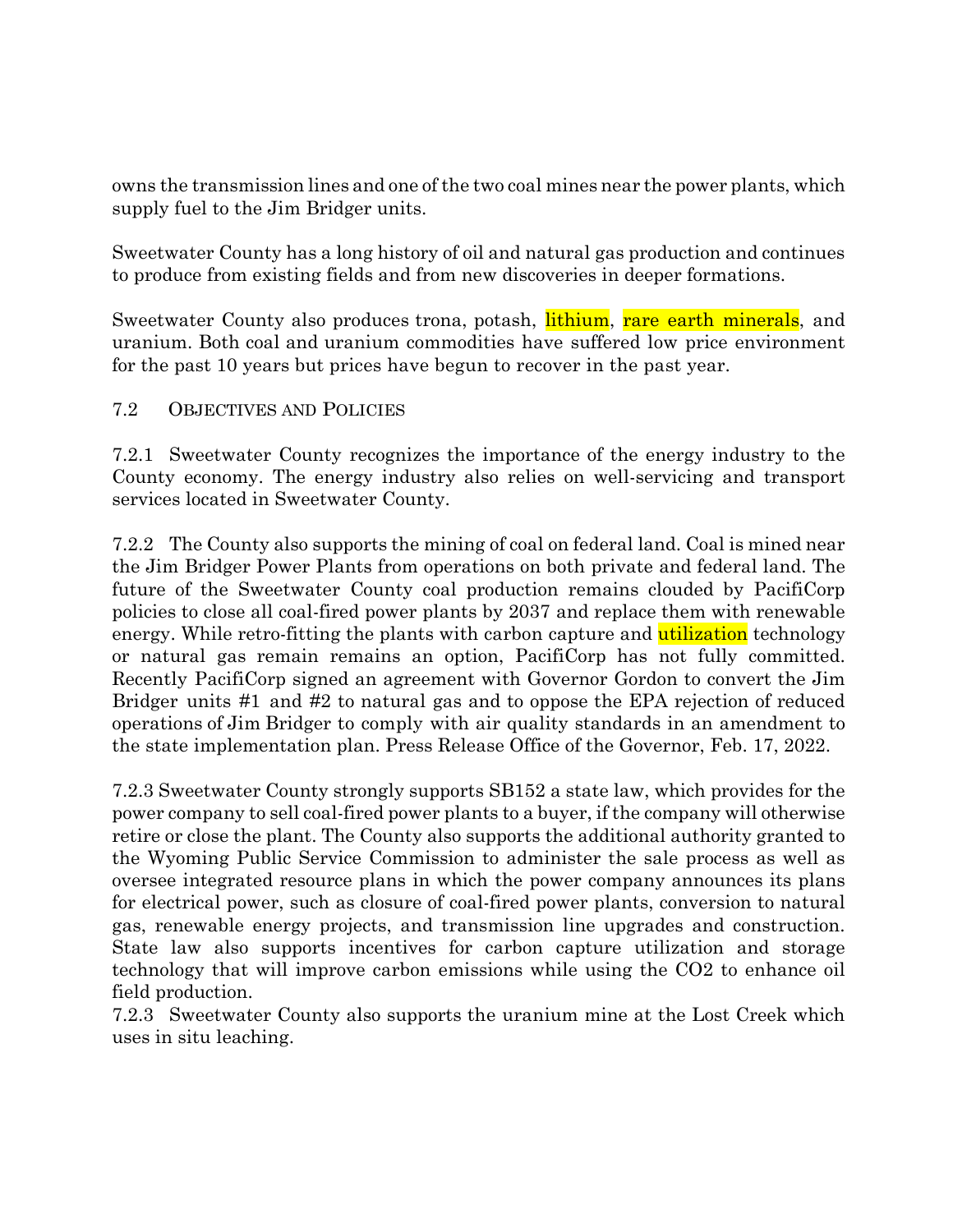7.2.4 The County's support for the mineral industries is based on the fact that employment directly related to energy produces earning at a rate almost twice that of other jobs in the state. The County economy reflects the energy industry long-term jobs.

## 7.2.5 *Coal and Electricity*

7.2.5.1 Sweetwater County supports the continued operations ofthe Jim Bridger Power Plant to provide reliable and relatively low-cost electricity. The power plants and the related mines provide essential jobs and revenues to the County and federal energy and land management should facilitate the continued operation of the power plant.

7.2.5.2 The County supports conversion of coal-fired power plant units to natural gas so long as it assures the extended life of the Jim Bridger Power Plant, while keeping jobs in the County and meeting air quality standards.

7.2.5.3 The County supports the testing and investment in carbon capture, storage and utilization and hydrogen technology to bring the Jim Bridger units into compliance with air quality standards while allowing CO2 generated to increase production in aging oil fields.

7.2.5.4 The County also supports the recovery of enhanced hydrogen that is a logical adjunct to current coal mining and provides a needed resource.

7.2.5.5 Sweetwater County will support new transmission lines that remain within the designated corridors and oppose transmission line routes that are modified to cross private lands to avoid federal lands.

7.2.5.6 SweetwaterCountywill support renewable energy so long as it conforms to the County zoning. (See Sweetwater County Zoning Resolution Section 7 & 17) The County further recognizes that no source of electrical power has zero-environmental costs and that renewable energy has hidden costs in the form of lost wildlife habitat, avian and bat mortality, and significant inefficiencies due to limits on generation and storage.

7.2.6 *Oil and Gas Sector*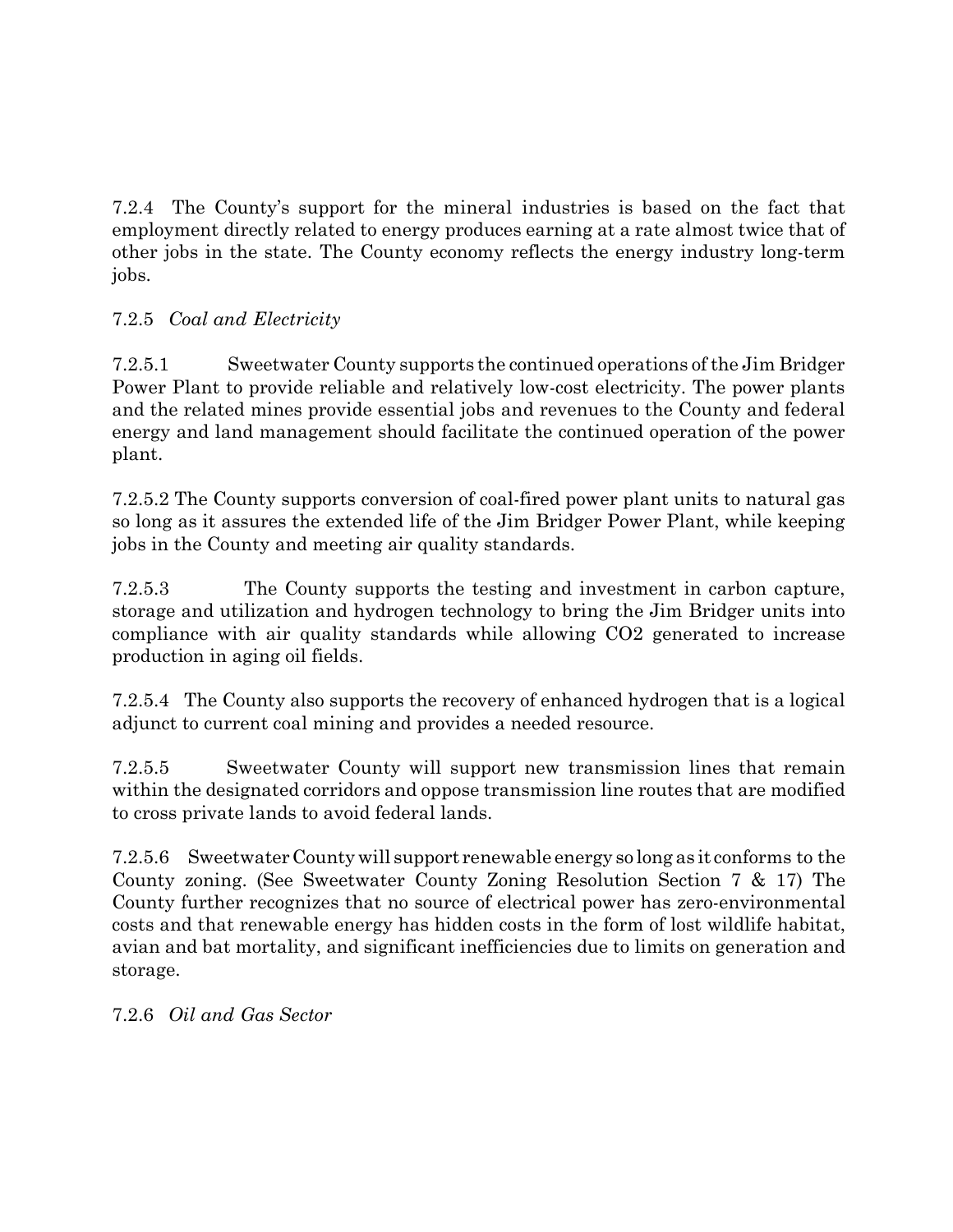7.2.6.1 The County policy will require that federal land management plans and environmental impact statements demonstrate the following:

• That the authorized planning agency has considered and evaluated the mineral and energy potential in the planning area using the assumption that all areas are open to mineral development under standard lease terms unless federal law provides otherwise.

• That the federal agency disclosed the effect and increased cost of management prescriptions and proposed lease stipulations when measured against the area's baseline mineral and energy potential.

• That the development provisions do not unduly restrict access to public lands for energy exploration and development.

• That the federal agency documented the proposed closure of additional areas to mineral leasing and development or any increase of acres subject to no surface occupancy restrictions and that any closure was proposed as a withdrawal or management decision consistent with the Energy Policy Act and FLPMA.

• That the federal agency also considered the revocation of any moratorium, formal or informal, that may exist on the issuance of additional mining patents and suspension of new oil and gas leases.

7.2.6.2 Sweetwater County believes that federal lands should be available for oil and gas leasing and development with least restrictive stipulations needed to mitigate impacts to other public land resources and uses.

7.2.6.3 The County opposes unnecessary federal rules and standards associated with hydraulic fracturing and supports the revocation of all remaining direction for master leasing plans, which imposed an unnecessary planning step.

7.2.6.4 Sweetwater County supports the rights-of-way to transport crude oil, natural gas, and CO2 for carbon capture, utilization and storage technology. Sweetwater County is also part of the national system of oil and natural gas pipelines that carry gas and oil to other parts of the country.

7.2.6.5 Sweetwater County opposes the cancellation or withdrawal of existing lease rights, and supports upholding existing lease rights, and the intent of the original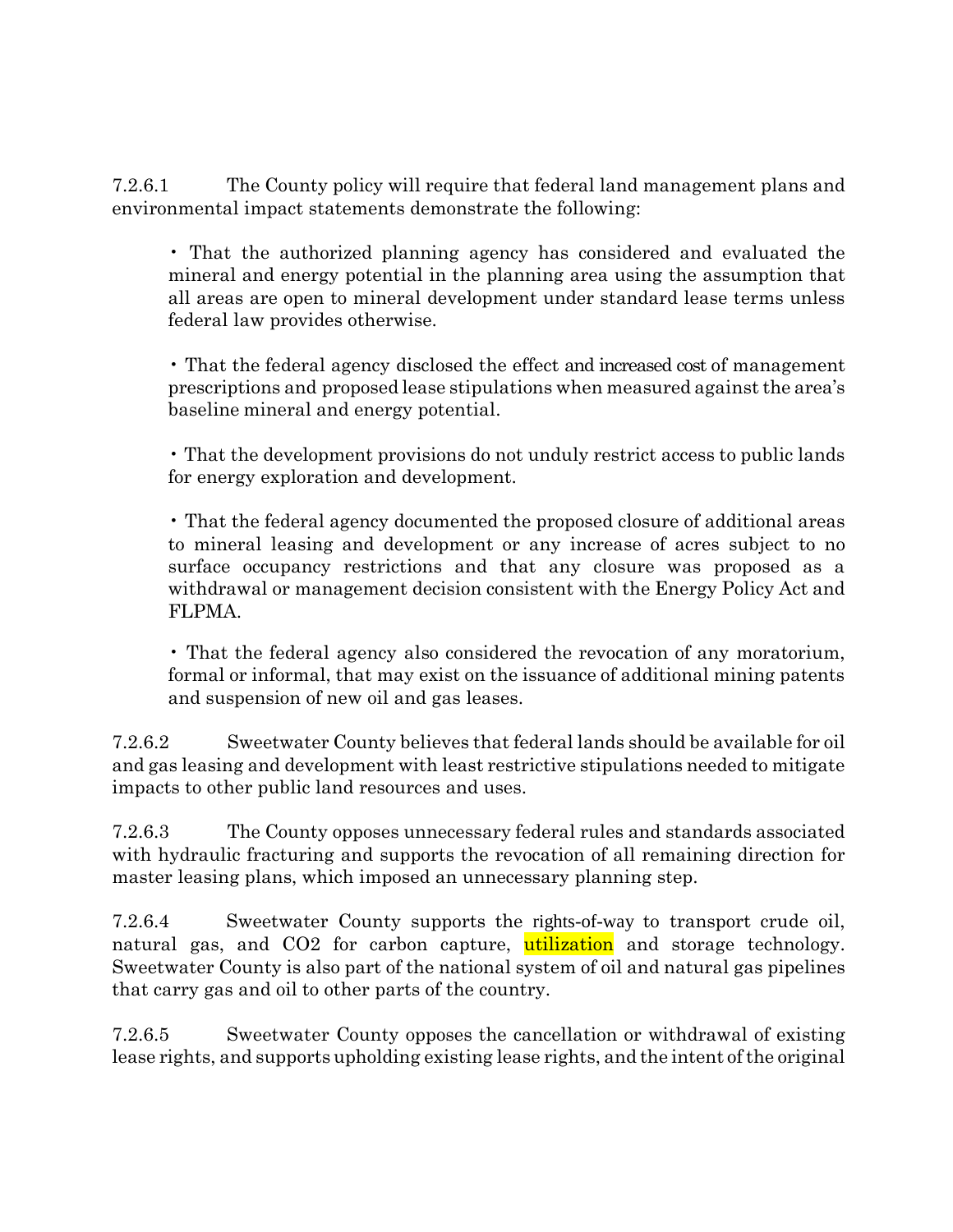lease terms without modification or cancellation.

7.2.6.6 The County supports an efficient process to secure waivers of lease stipulations based on site-specific information.

7.2.6.7 The County believes that mineral resource development should occur with science-based reclamation practices and responsible land stewardship. This includes steps to ensure reclamation success and the requirement to redo reclamation when it fails.

7.2.6.8 The County supports the concept of mitigation but will be involved in any initiative, mitigation or compensatory mitigation programs or studies.

7.2.6.9 Call upon the federal agencies who administer federal lands within Sweetwater County to:

• Fully cooperate and coordinate with the County to develop, amend, and implement land and resource management plans and to implement management decisions that are consistent with the purposes, goals, and policies described in this plan.

• The County also supports the recovery of enhanced hydrogen that is a logical adjunct to current coal mining and provides a needed resource.

Expedite the processing, granting, and streamlining of mineral and energy.Leases and applications to drill, extract, and otherwise develop energy and mineral resources located within the County including oil, natural gas, oil shale, oil sands, lithium, rare earth minerals, gilsonite, phosphate, gold, uranium, copper, solar, and wind resources.

• Allow continued maintenance and increased development of roads, power lines, pipeline infrastructure, and other utilities necessary to achieve the goals, purposes, and policies described in this section.

• Refrain from any planning decisions and management actions that will undermine, restrict, or diminish the goals, purposes, and policies for the County.

7.2.10 The County supports the enforcement of reclamation standards and rules to ensure that plugged and abandoned sites are successfully reclaimed in a timely and appropriate manner.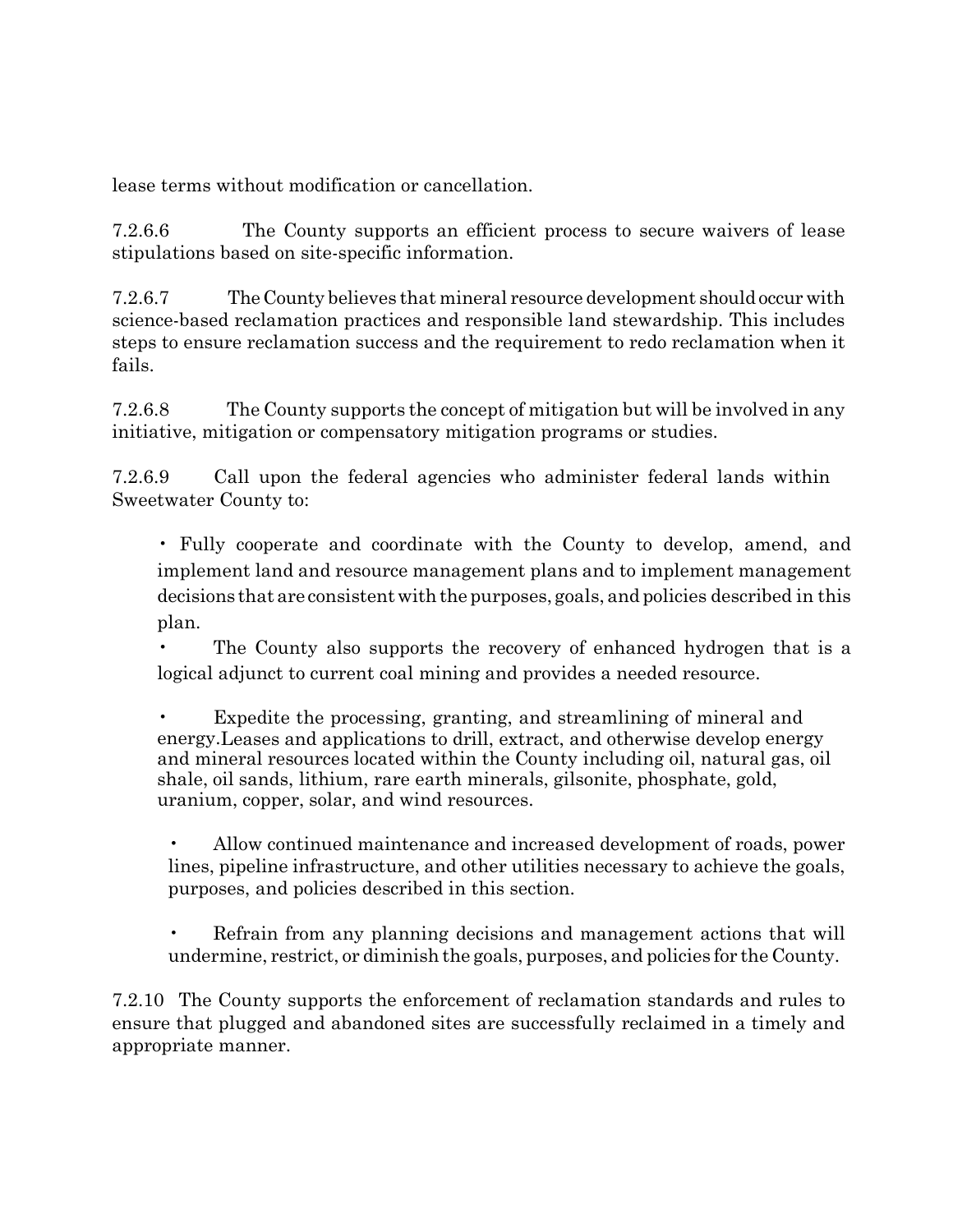#### 8 FIRE MANAGEMENT

#### 8.1 OVERVIEW

Wildfire management refers to the principles and actions to control, extinguish, use, or influence fire for the protection or enhancement of resources as it pertains to vegetation and wildlife habitat. It involves a multiple-objective approach, which uses wildfire response, ecosystem restoration, and community preparedness.

8.1.1 Sweetwater County finds that wildfires have socially and environmentally significant costs; the cost of fire suppression is only a fraction of the true, total costs associated with a wildfire event. Wildfire can spread quickly and overrun towns and homes at great individual cost to residents. Some of the costs associated with wildfire suppression, include the direct costs (resources lost and structures burned, etc), rehabilitation costs (post-fire floods and land restoration), indirect costs (lost sales and county taxes), and additional costs (loss of life and damage to water and air quality). (Western Forestry Leadership Coalition 2009).

8.1.2 The County also finds that the indirect and cumulative costs include deterioration in water and air quality, loss of wildlife habitat, loss of soils due to runoff and landslides following the fire, increase in non-native plant species that replace native vegetation, and direct mortality of fish, wildlife and birds. Extreme fires destroy the biological material in the soils, which makes reclamation and rehabilitation very difficult. These costs are difficult to quantify, because they continue several years and, even decades, after a fire. In many respects these costs are far greater than manpower, equipment and materials used to directly suppress wildfire.

#### 8.2 OBJECTIVES AND POLICIES

8.2.1 Sweetwater County supports active and adaptive forest management to restore and improve forest health and to achieve multiple use and sustained yield with emphasis on employment, forest product production, open space, wildlife habitat, forage, recreation, and other social and economic benefits.

8.2.2 The County encourages management of forest resources on federal and state lands to reduce the risk of catastrophic fires, which cause unacceptable harm to resources and assets valued by society, including ecosystem and community health and resilience. The forested areas in the Flaming Gorge National Recreation Area and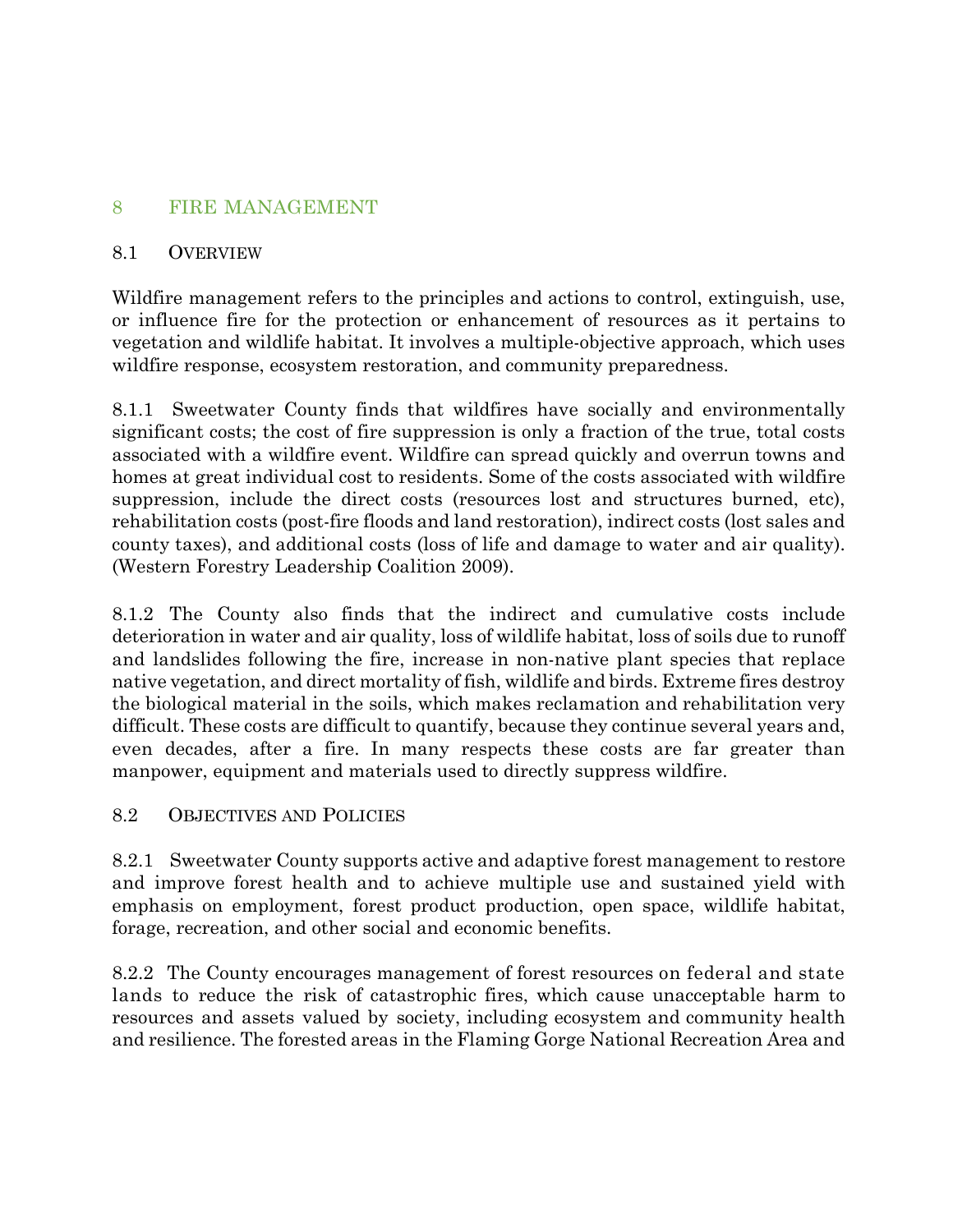the Ashley National Forest, Bureau of Land Management and State Lands have suffered from disease and insect infestations for several decades. The resulting fuel loads make the forests a high risk for wildfire with the resulting adverse impacts to municipal watersheds and other resources.

8.2.3 The County supports vegetation projects to reduce fuels and encourage native plant resilience elsewhere on the public lands which face similar risks of fuel loading and wildfire.

8.2.4 The County supports increased grazing (allotments, Animal Unit Months, or seasonal use) to reduce fine fuel loads.

8.2.5 Sweetwater County believes that federal agencies need to identify and treat fire hazards on all federal lands using stewardship projects, collaboratives, and other management tools.

8.2.6 The County supports opportunities to use and harvest forest products that have been affected by federal land wildfire or pests (e.g., beetle-killed timber or salvage sales).

8.2.7 Sweetwater County supports the timely processing and approval of projects associated with timber harvests under the National Environmental Policy Act so that the environmental and economic benefits can be maximized.

8.2.8 The County will participate in the planning for and revision of Forest Service forest management plans, State Forestry and BLM resource management plans affecting forest health and restoration.

8.2.9 Sweetwater County also encourages federal land managers to open appropriate areas for commercial timber harvest or stewardship projects.

8.2.10 Sweetwater County supports vegetation and wildfire treatments in the Flaming Gorge National Recreation Area and the Ashley National Forest to restore forest health and urges the Forest Service to include these goals in the land use plans. These treatments are essential to manage and restore the forest for future generations.

8.2.11 Sweetwater County supports restoration and stewardship projects and operations in the event of natural or man-made disasters. Access shall be allowed in order to perform restoration efforts.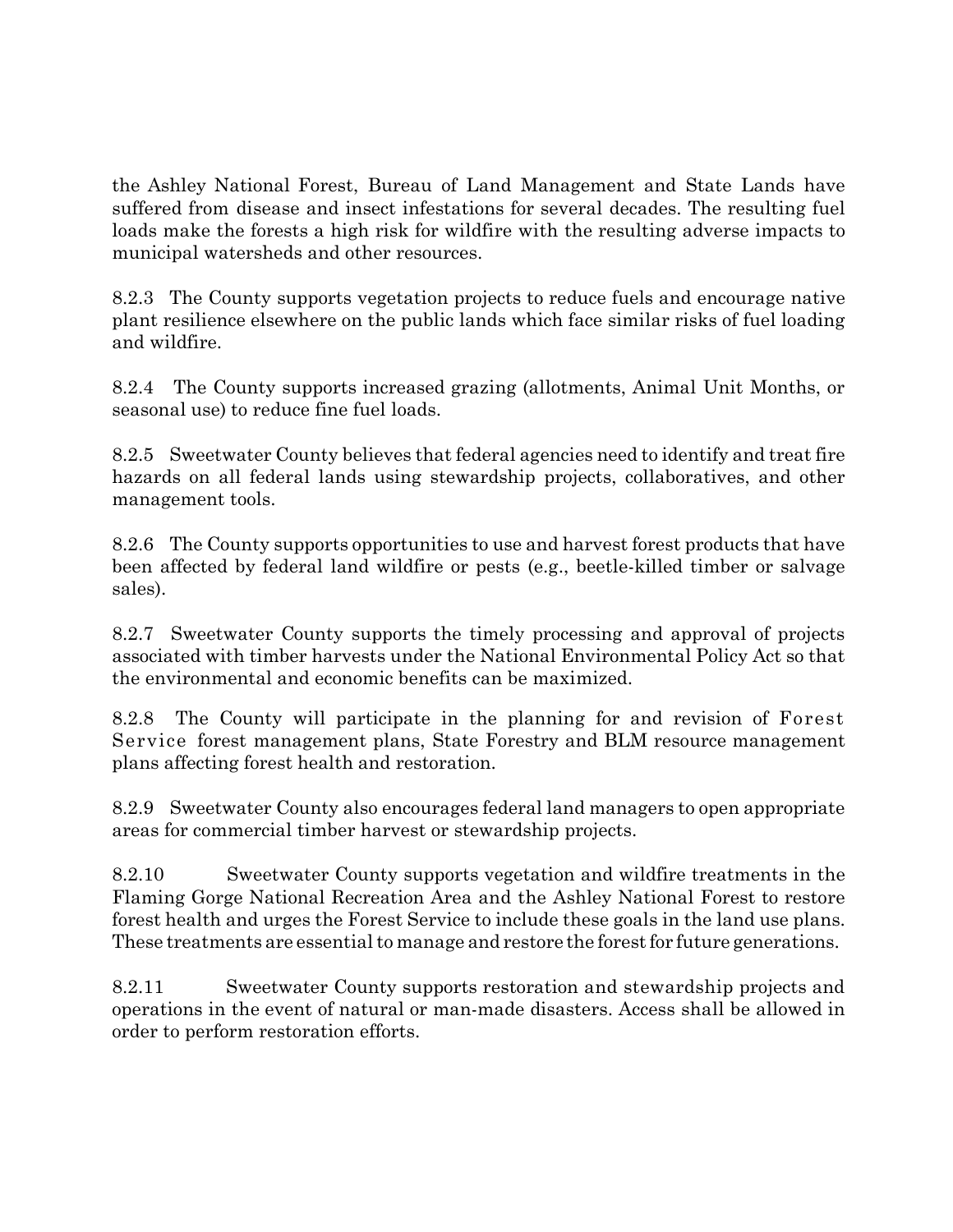## 9 FISHERIES

#### 9.1 OVERVIEW

A fishery is an aquatic system that includes a target organism, a community of species on which that organism depends, the habitat in which they reside, and the humans that affect or utilize the resource within the ecosystem. In the context of this plan, "fisheries" are also the places where fish breed and live, or where people hunt for fish. The term also includes game and nongame fish species.

9.1.1 Sweetwater County finds that outdoor recreation is important to the County both as part of the local culture and economically. Statewide fishing represents a significant sector of Wyoming's tourism economy. In Sweetwater County, the Flaming Gorge and Little Sandy reservoirs provide recreational fishing and boating while the streams provide habitat for Colorado cutthroat trout. Numerous rivers and streams also support sport fishing.

#### 9.2 OBJECTIVES AND POLICIES

9.2.1 The County supports the maintenance, enhancement, and expansion of sport fishing opportunities on federal land.

9.2.2 Sweetwater County encourages the protection and preservation of water quality and fish habitat while balancing the needs of other water users, including those holding water rights.

9.2.3 The County supports the enhancement of public access across federal land for fishing opportunities.

9.2.4 Sweetwater County supports and encourages federal land management agencies to provide and maintain sufficient opportunities for fishing on federal lands through participation in planning efforts.

9.2.5 The County will continue coordination with federal land management agencies on water and fishery treatments.

## 10 FLOOD PLAINS AND RIVER TERRACES

#### 10.1 OVERVIEW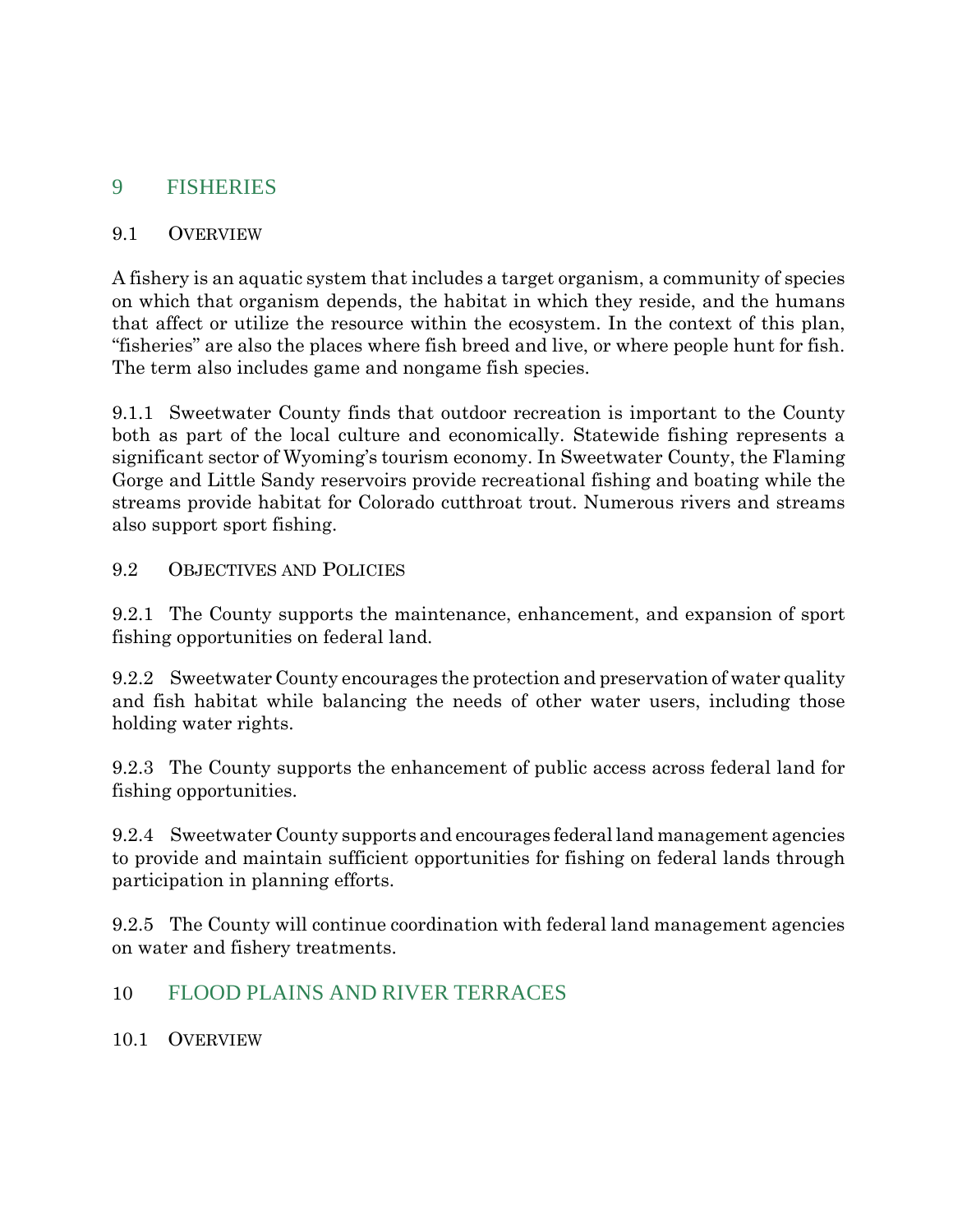River terraces are the bench or steppe areas that extend along river valleys. River terraces usually represent former levels and paths of floodplains of a stream or river. Rivers are dynamic systems. They can migrate laterally as a result of bank erosion and deposition, and move vertically as a result of bed accretion or degradation. Floodplains and terraces are formed during these channel migration processes. Therefore, floodplains and terraces are essential parts of the river system.

## 10.2 OBJECTIVES AND POLICIES

10.2.1 Sweetwater County supports the restoration and management of flood plain connectivity on federal lands for wildlife in areas outside human habitation while preserving the health and safety of residents.

10.2.2 The County supports Bureau of Reclamation and the Wyoming Division of Water Rights Dam Safety Programs that assess existing dam conditions to prevent dam failure or uncontrolled releases of water that are on federal land or will affect federal land.

 10.2.3 The County supports access on and to navigable water bodies that are in interstate commerce by virtue of their direct connection to interstate river systems.

## 11 FOREST MANAGEMENT

## 11.1 OVERVIEW

Forest management consists of the principles and actions for the regeneration, use, restoration, and conservation of forests. Forests, woodlands, and urban forests add to the quality of life in Sweetwater County because of their ecological and recreational benefits. The Ashley National Forest in northern Utah and southern Wyoming as well as the Flaming Gorge National Recreation Area provide watershed and water storage that serves much of the County. Other timbered areas throughout the County provide habitat and recreation opportunities.

## 11.2 OBJECTIVES AND POLICIES

11.2.1 Sweetwater County supports forest management plans that adopt effective management techniques to promote a stable forest economy and enhanced forest health, in accordance with the National Healthy Forest Initiative and the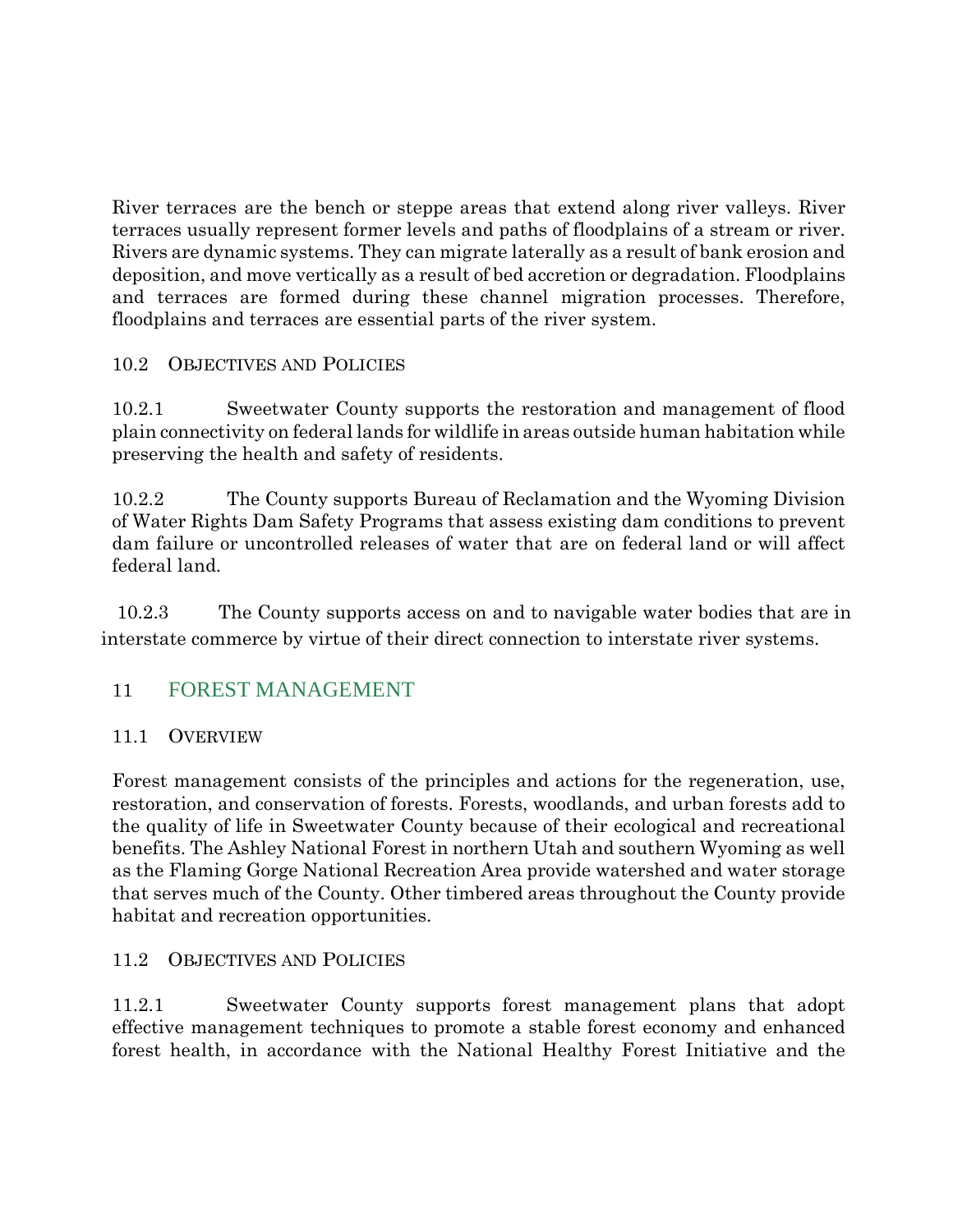Healthy Forest Restoration Act, as amended in 2014.

11.2.2 Sweetwater County shall be directly involved in the development and implementation of the Ashley National Forest Management Plan and the Flaming Gorge National Recreation Area Plan, particularly in regard to the restoration of forest health for Forest Service-managed lands in Wyoming as well as the north slope of the Uinta Mountains.

11.2.3 The County supports active and adaptive forest management to improve and restore forest health and support multiple use and sustained yield with emphasis on employment, forest product production, open space, wildlife habitat, forage for domestic livestock and wildlife, recreation, increased water yields, and other social and economic benefits.

11.2.4 Sweetwater County believes that federal agencies must manage forest resources to reduce the risk of catastrophic fires, which cause unacceptable harm to resources and assets valued by society, including ecosystem and community health and resilience.

11.2.5 Sweetwater County urges the federal agencies to manage the forests to support the local forest product market at sustainable harvest levels.

11.2.6 The County supports forest watershed management to achieve optimal water yield without compromising other resources.

11.2.7 Sweetwater County supports opening appropriate areas on the National Forest System for commercial timber harvest and stewardship projects to facilitate commercial uses for timber and forest products affected by wildfire or pests.

11.2.8 Sweetwater County believes that management programs must provide opportunities for citizens to harvest forest products for personal needs, economic value, and forest health. Sound economic approaches, considering both long and short-term goals, shall be used when considering the harvesting of both wood and non-wood products, and appropriate social values shall be considered.

11.2.9 The County supports management programs that reduce fuel load and risks of wildfire to prevent catastrophic events and reduce fire potential at the residential or town interface.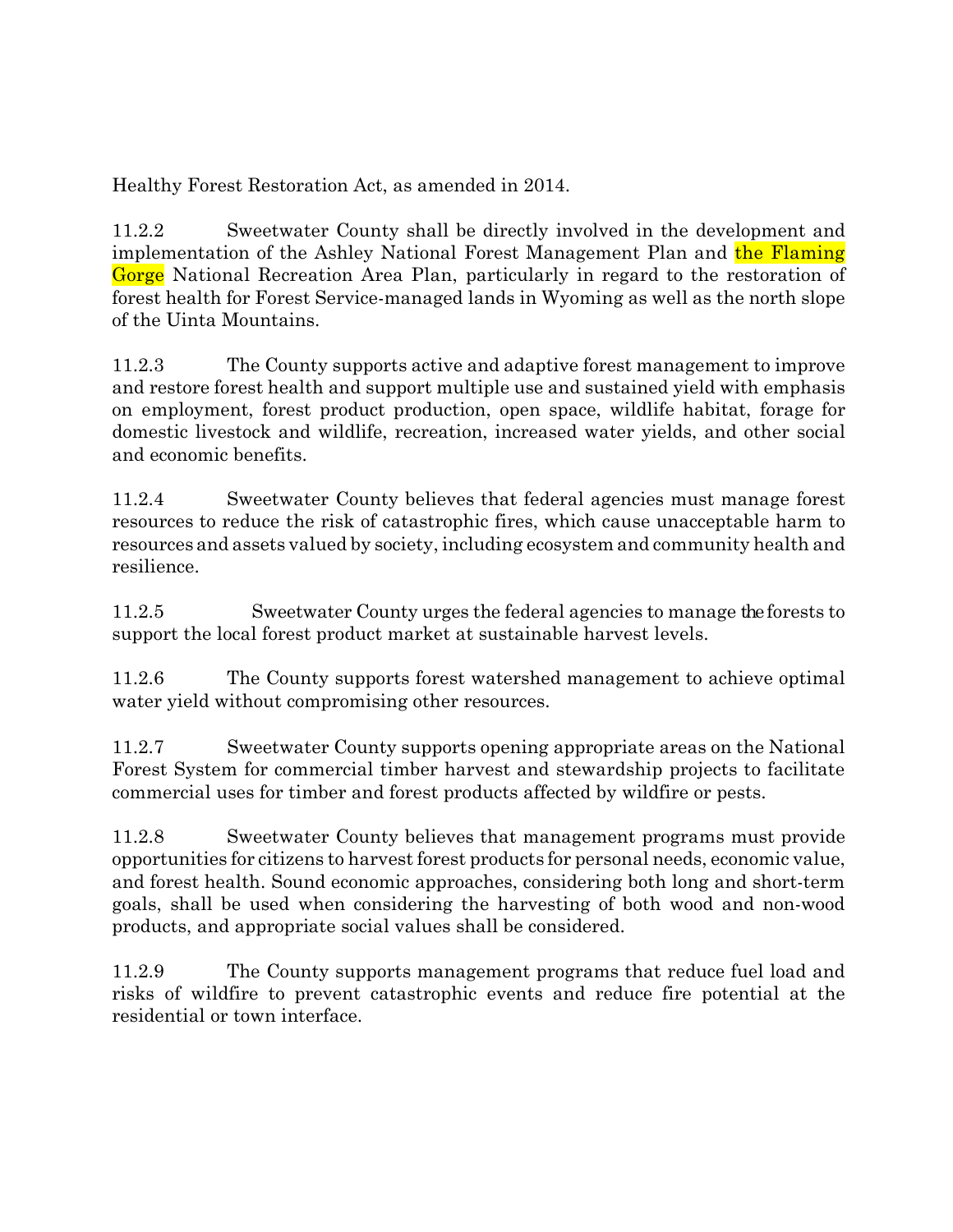11.2.10 Management and harvest programs should provide opportunities for local citizens and small businesses.

11.2.11 It is the County's policy to protect timber resources and promote the continuation of a sustainable wood products industry.

11.2.12 Because the Forest Service believes that the 2001 Inventoried Roadless Conservation Area rule prohibits vegetation and cutting timber in the areas, Sweetwater County calls for the revision of the Inventoried Roadless Areas in the Ashley National Forest and the Flaming Gorge National Recreation Area.

## 12 IRRIGATION

#### 12.1 OVERVIEW

Irrigation is the practice of supplemental application of water to land beyond that directly received from precipitation. Irrigation expands agricultural output of cropland and sustains additional vegetation growth throughout the landscape.

Sweetwater County finds that irrigation is critical to the success of agriculture in the County. Small farms and most ranch operations use irrigation to grow crops and flood hay meadows for winter forage.

#### 12.2 OBJECTIVES AND POLICIES

12.2.1 Sweetwater County encourages federal land managers to allow access and increase access to federal lands for irrigation development and maintenance in a manner that 1) satisfies local needs and provides for economical and environmentally sound agricultural and irrigation practices; 2) is consistent with, and complementary to, the Sweetwater County lifestyle, culture, and economy; and 3) respects the rights to develop and put water to beneficial use while crossing federal land.

## 13 LAND ACCESS

#### 13.1 OVERVIEW

Land access refers to the ability to physically and legally access a given parcel of land. This typically has to do with roads, rights-of-way (ROWs) and property inholdings. Land access also concerns administrative restrictions on the methods or timing of land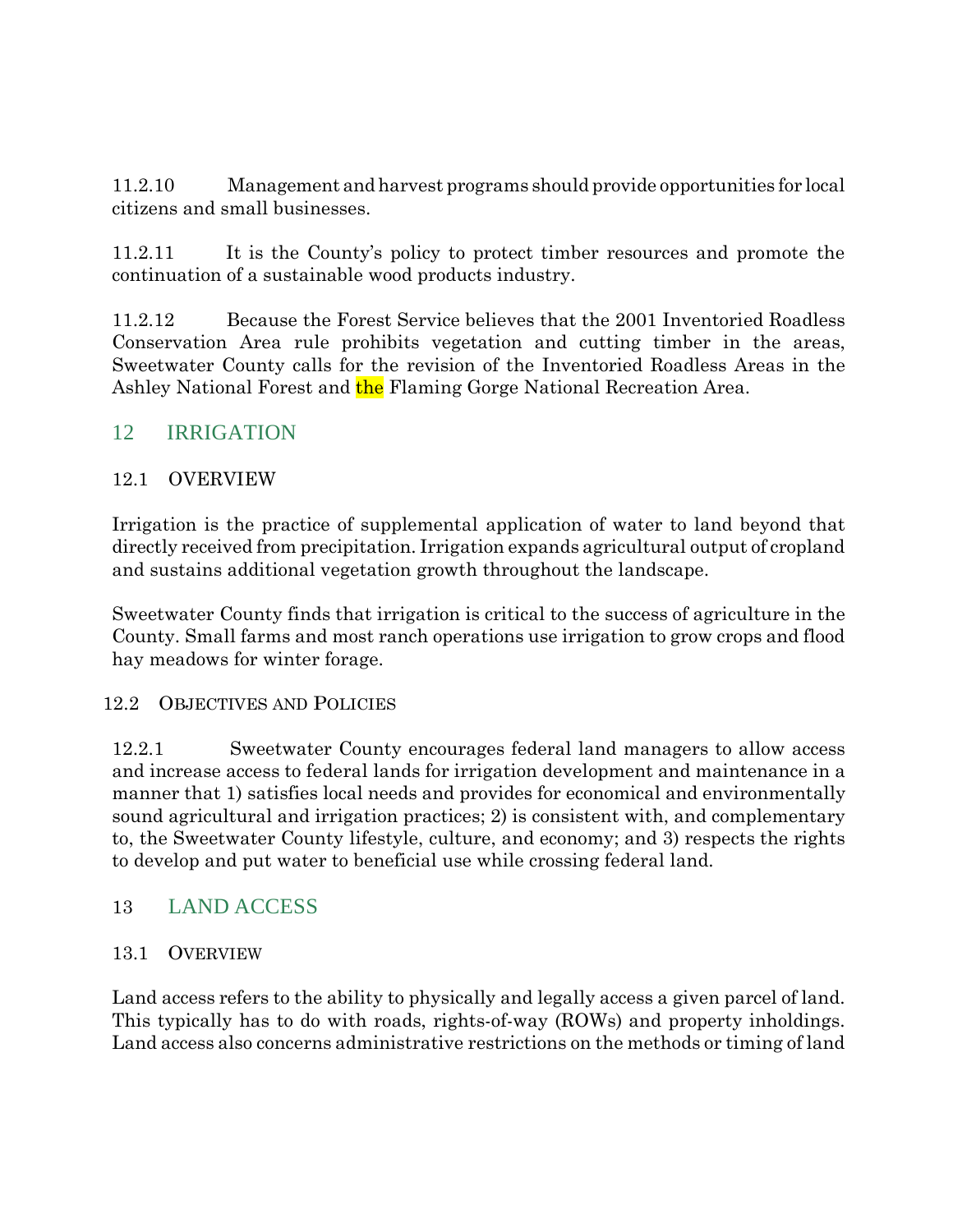access, such as motorized and non-motorized access, and access that may be restricted at certain times.

Finally, access can also refer to crossing or visiting lands via trails or other non-motorized methods.

Common land access issues in Sweetwater County include the need to reach private land surrounded by federal lands, and public lands accessed by crossing private property. The Wyoming Checkerboard is made up of alternating one-mile sections of private and public lands. The pattern of land ownership in the Wyoming Checkerboard often leads to public access conflicts.

Historically,Wyoming courtsheld thatthe public can cross private land surfacewithout a formal right-of-way to reach the public lands. The U.S. Supreme Court rejected the BLM effort to build roads at the section corners within the Checkerboard on the grounds BLM failed to show a necessity for the right-of-way.

Current lessees of the Wyoming Checkerboard allow the public to cross the private surface for non- commercial purposes but charge commercial users a right-of-way fee. In recent years, the BLM requires crossing permits to trail livestock over public land and proof of permission from private landowners.

Federal agency seasonal or policy closures can land lock the private lands. Similarly private landowners can close private roads.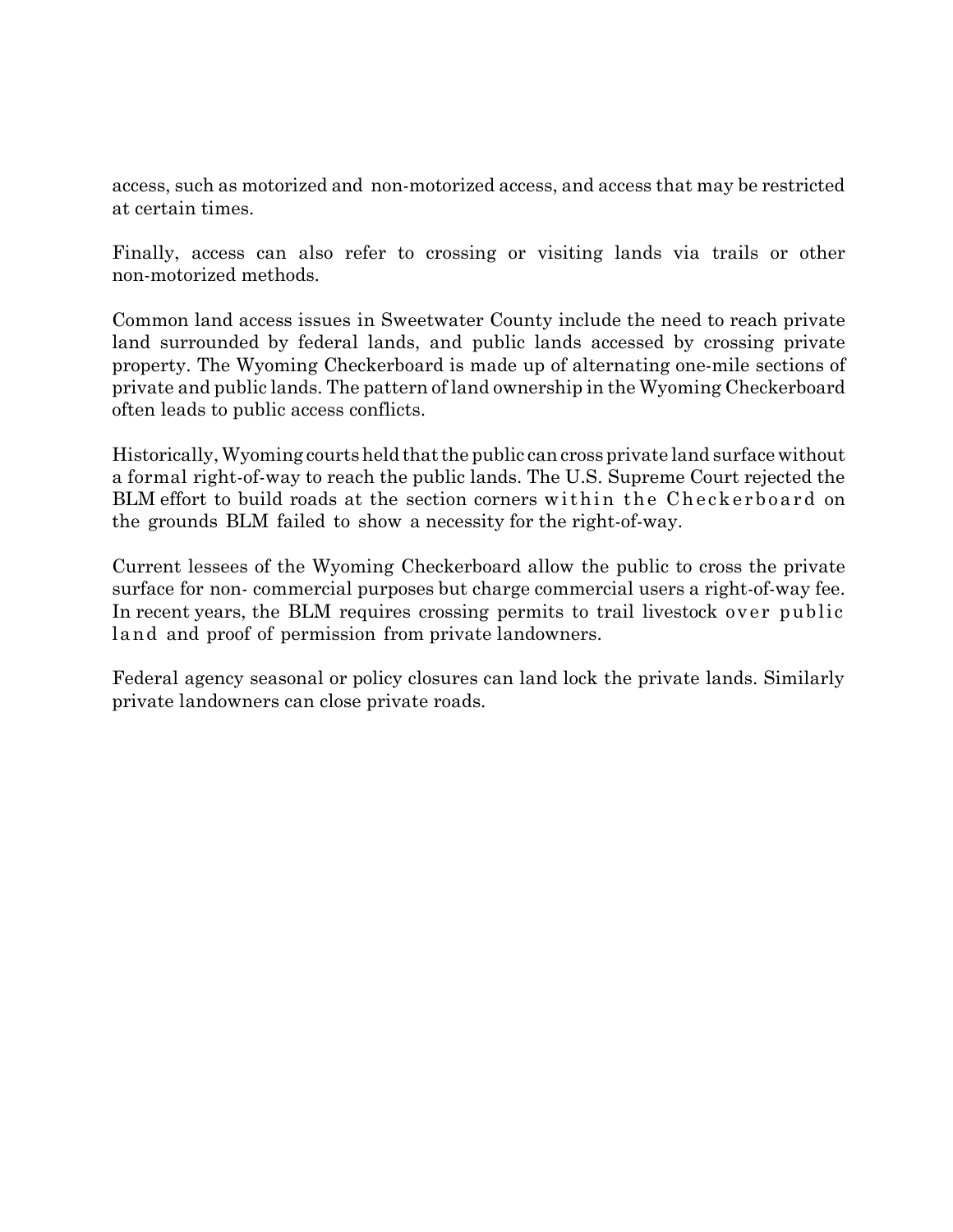13.2.1 Sweetwater County finds that the custom and culture and the economy are closely tied to accessing public lands for resource development and recreation. Physical access via roadways, especially for motorized vehicles, is necessary for the development and utilization of energy, mineral, recreation areas, or other resources. Of special concern are state inholdings managed by the State Board of Lands and Investments and private lands surrounded by land managed by the Forest Service or the BLM.

13.2.2 The County believes that access to and across federal lands is critical to the use, management, and development of those lands and adjoining lands. Federal law also assures access to property across federal land.

13.2.3 (Replacement Language) The County recognizes that public roads have been developed by use and these roads are important to public access. These roads are not on the County Road Department maintenance schedule but the County retains the discretion to maintain these roads if and when necessary.

13.2.3 The roads that the County has designated or documented by resolution and maps shall remain open. If necessary, the County will apply for Title V rights-of-way for these roads in order to preserve the use of these roads by motorized vehicles. Any application for a right-of-way does not constitute an admission that such roads are not already public roads. (See Appendix \*\*, COUNTY ROAD MAP)

13.2.4 Sweetwater County will continue to assert and pursue the RS 2477 rights regarding the roads in Sweetwater County and federal agencies must recognize these access rights. (*See* Glossary RS 2477)

13.2.5 The County opposes the closure of roads, trails, rights-of-way, easements or other traditional access for the transportation of people, products, recreation, energy or livestock across federal land. Temporary or permanent closure or abandonment requires full consultation and coordination with the County.

13.2.6 County roads on federal lands shall remain open unless the County takes formal steps to close the road.

13.2.7 The County supports motorized access to all water related facilities such as dams, reservoirs, delivery systems, monitoring facilities, livestock water and handling facilities or other access needed for full enjoyment of property rights, and permits,must be provided.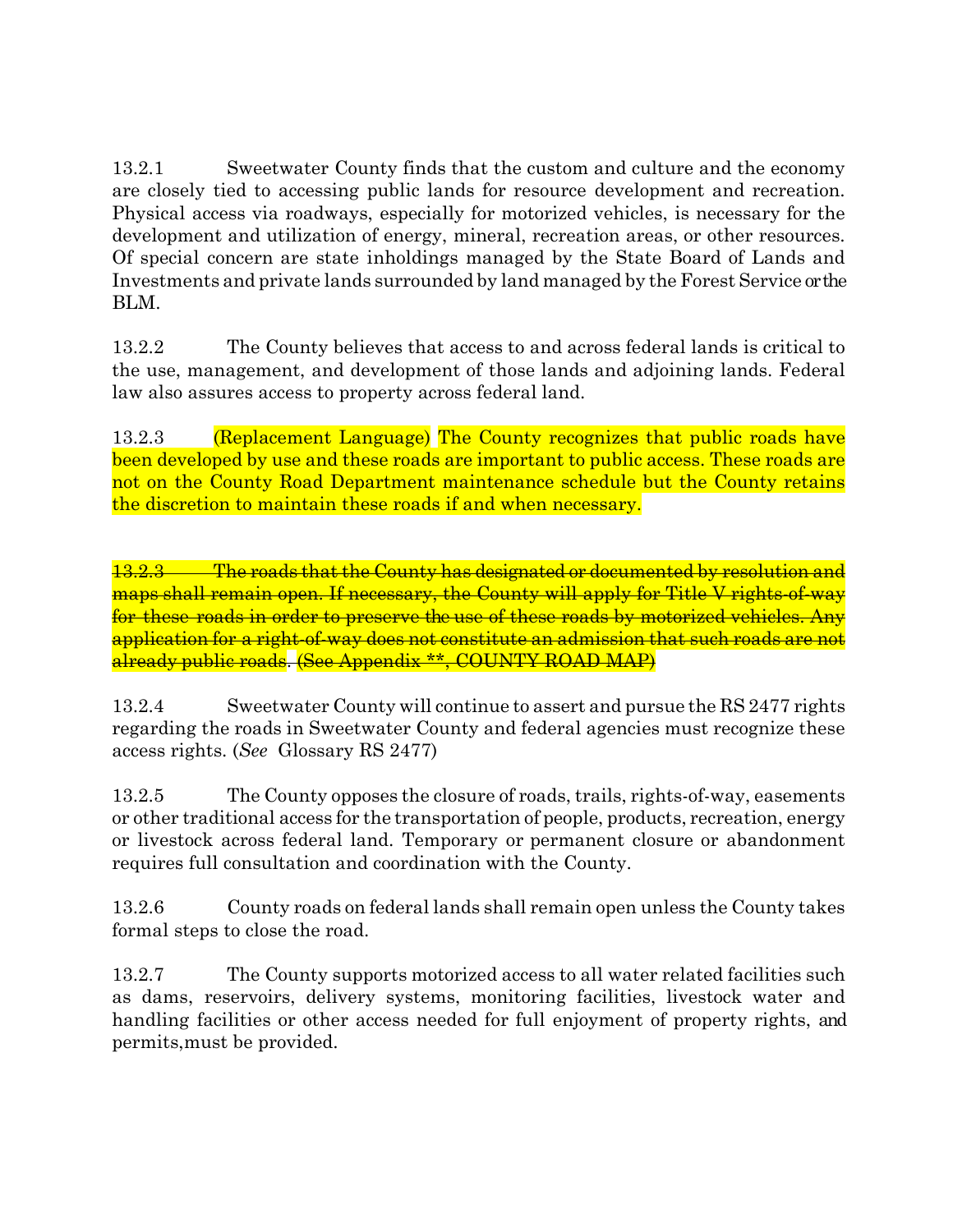13.2.8 Sweetwater County will support seasonal and wet weather closures so long as they are brief and defined by current weather and road conditions. These closures will not change the road's status as a public road.

13.2.9 The County does not support the closure of any more Forest Service roads. The County supports re-opening the closed Forest Service roads, especially those in the Flaming Gorge National Recreation Area, which remain in use by the public to access camping and fishing sites.

13.2.10 The County maintains County infrastructure and encourages federal land managers to maintain or contribute towards the maintenance of infrastructure such as, structures, bridges, cattle guards, culverts, and similar facilities to be structurally sound and safe for use.

13.2.11 Sweetwater County supports revision of the Inventoried Roadless Areas or other "roadless areas" within or partially with in the county and their future management classifications.

13.2.12 Sweetwater County supports efforts by the State of Wyoming to petition the U.S. Department of Agriculture and Congress to correct the Inventoried Roadless Areas in the State.

13.2.13 Access to communication infrastructure for maintenance, repair and or upgrade shall be maintained and improved. State and Federal agencies shall not reduce or restrict access to communication infrastructure.

13.2.14 The County supports access to federal lands for all users including the elderly and the physically impaired.

## 14 LAW ENFORCEMENT

#### 14.1 OVERVIEW

Law enforcement refers to the designated personnel group, who has federal, state, or local authority within a jurisdiction to enforce the law or respond to an emergency. Law enforcement is concerned with the specific, and sometimes overlapping, jurisdictions of law enforcement, response personnel, and emergency management across Sweetwater County.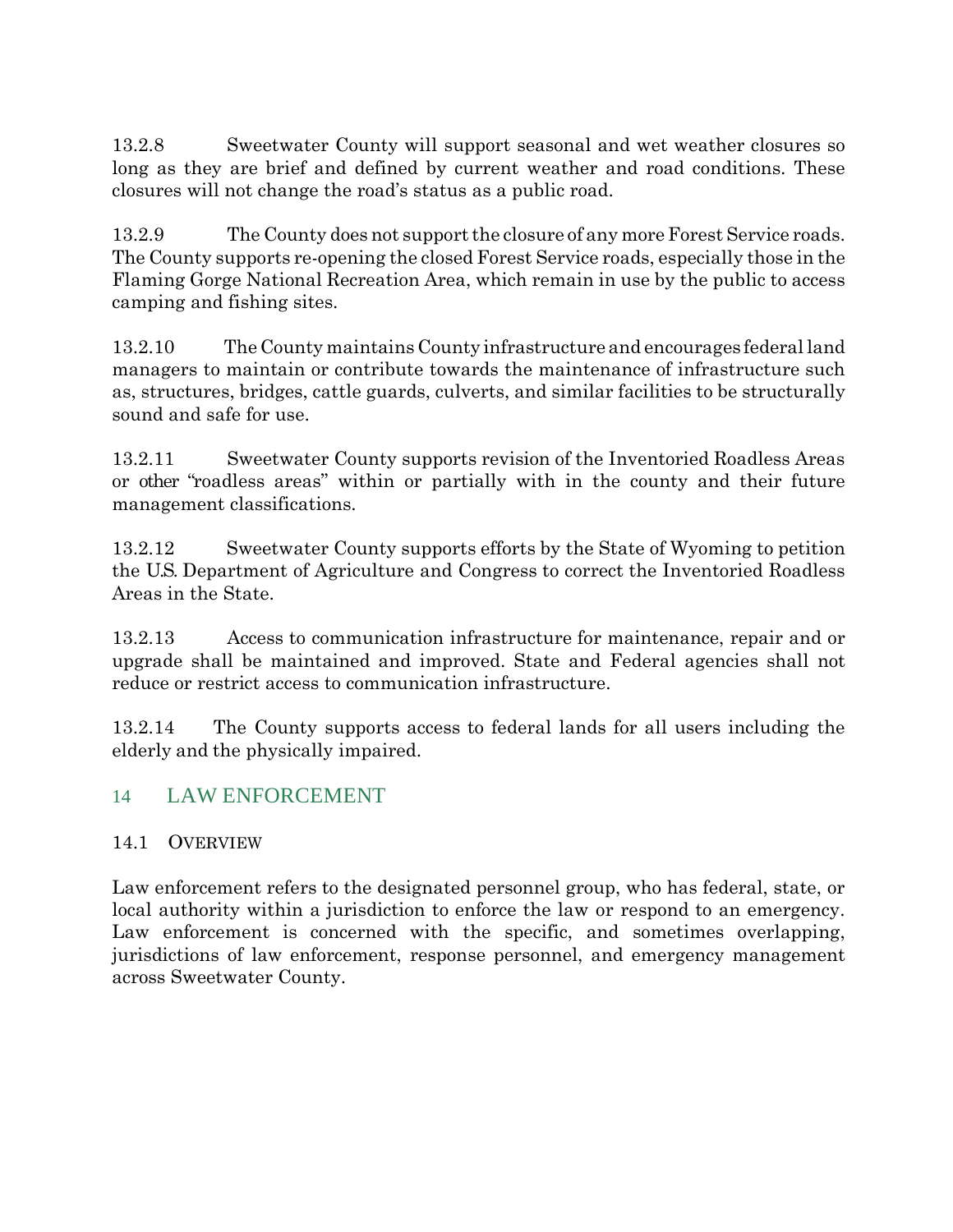## 14.2 OBJECTIVES AND POLICIES

14.2.1 Sweetwater County finds that an appropriate level of service for law enforcement on federal lands is essential for all levels of government to protect the public health, safety, and welfare of the County.

14.2.2 Sweetwater County declares that the primary law enforcement will be under the jurisdiction of the County Sheriff.

14.2.3 The County supports the coordination of law enforcement (civil, wildlife resources, recreation, and public use regulations) among the County, cities, WGFD, BLM, Forest Service, Seedskadee National Wildlife Refugee, Bureau of Reclamation and the State Parks.

14.2.4 Sweetwater County believes that the federal agencies should notify the County Sheriff's Office immediately when there is a life-threatening situation, criminal act, project structure failure, resource contamination, natural phenomenon (landslides and fire), cultural resource site(s) disturbance, and/or discovery of human remains.

14.2.5 The County Sheriff, in regard to state statute and emergency response, supports law enforcement agreements with Federal land agencies and any appropriate federal funding.

14.2.6 Forest Service and BLM use of Special Weapons and Tactics (SWAT) teams and other law enforcement are armed in the course of their duties shall should be coordinated with the Sheriff and limited to **serious** federal criminal matters, rather than enforcing recreation rules or traffic ordinances in accordance with Wyoming State Statutes, rules or ordinances.

## 15 DOMESTIC LIVESTOCK AND GRAZING

## 15.1 OVERVIEW

"Livestock" are domesticated animals raised in an agricultural setting to create food, fiber, labor, or other products. "Grazing" refers to a method of feeding whereby domestic livestock consumes plant material and then converts it into meat, milk and other products. Federal lands play an essential role in the production of livestock in Sweetwater County.

## 15.2 RELEVANT CONSIDERATIONS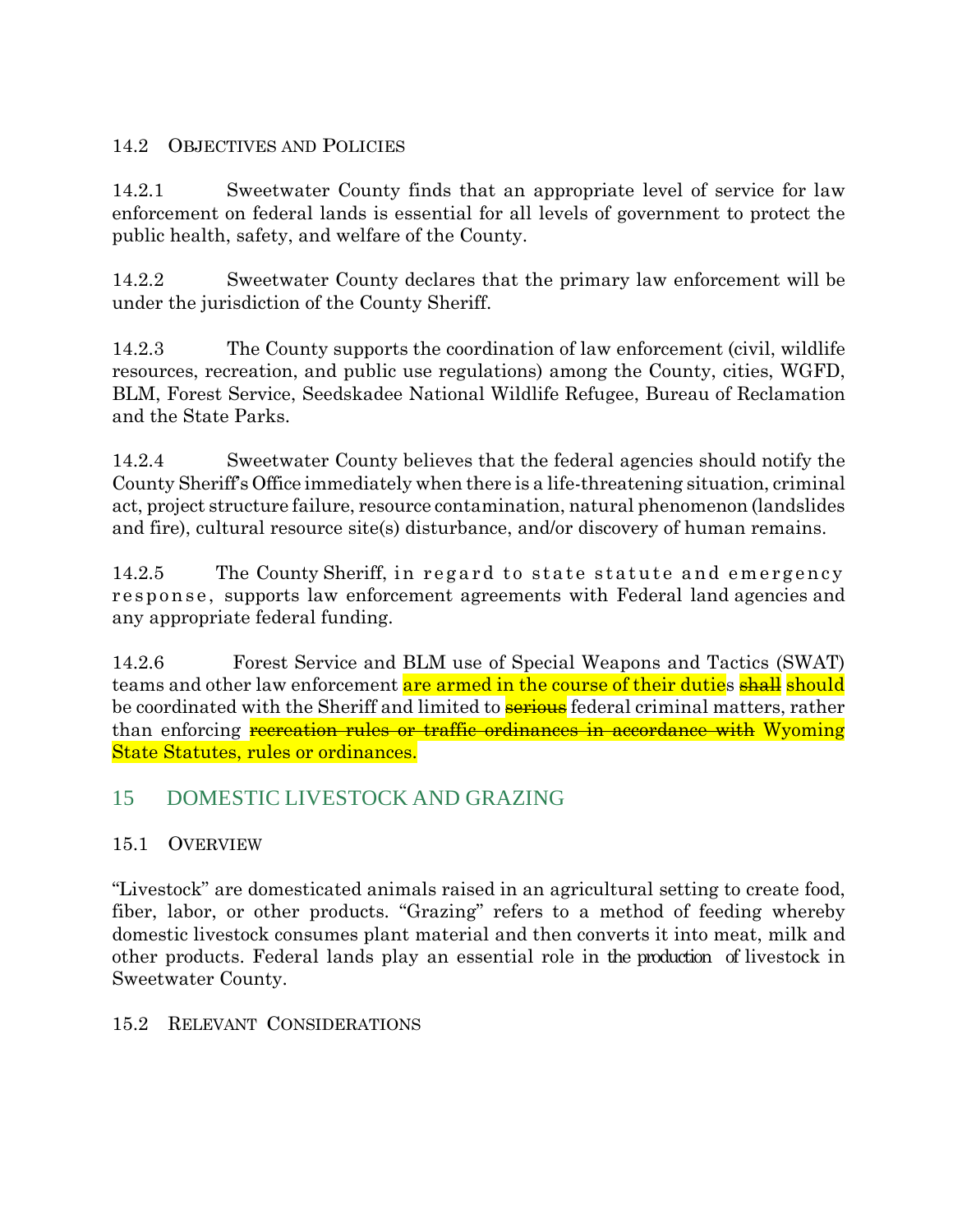## 15.3 OBJECTIVES AND POLICIES

15.3.1 Sweetwater County supports the continuation of cattle and sheep grazing on BLM and U.S. Forest Service lands at historic levels and historic seasons of use unless the permittee requests the change.

15.3.2 The County supports the 2004 Report and Recommendations of the State-wide Bighorn/Domestic Sheep Interaction Working Group Cooperate to address the transmission of disease from domestic sheep to bighorn sheep as authorized in Wyo. Stat. 11-19-604..

15.3.3 Sweetwater County supports maintaining or increasing forage allocation for livestock grazing and supports monitoring to document range conditions and causation for any changes. The County also supports restoration of suspended use when resource conditions conform to rangeland standards or when appropriate or needed.

15.3.4 The County recognizes the value and encourages the BLM to use temporary nonrenewable permits when otherwise vacant allotments would not be grazed.

15.3.5 The County opposes decrease in livestock grazing permits and grazing allocations below present levels without considering the impacts of fire and drought and without at least five years of monitoring data.

15.3.6 The County opposes the retirement of any grazing units through purchase or conversion of permits or extended conservation nonuse that keeps an allotment out of livestock grazing in violation of federal law that limits a permit to domestic livestock grazing.

15.3.7 Federal land agencies should properly coordinate, consult, and cooperate with permit-holders and the County in making changes to grazing management in permits or grazing plans.

15.3.8 Sweetwater County supports efforts to manage non-native nuisance vegetation, flora and faunaspecies, vegetation that are detrimental to federal rangelands.

15.3.8 The County supports the use of monitoring in the adoption of allotment management or other grazing plans. As part of the planning, the County encourages third-party data collection for grazing plans so long as they meet established protocols. The Wyoming Department of Agriculture should be involved in the monitoring of allotments and resolving disputes.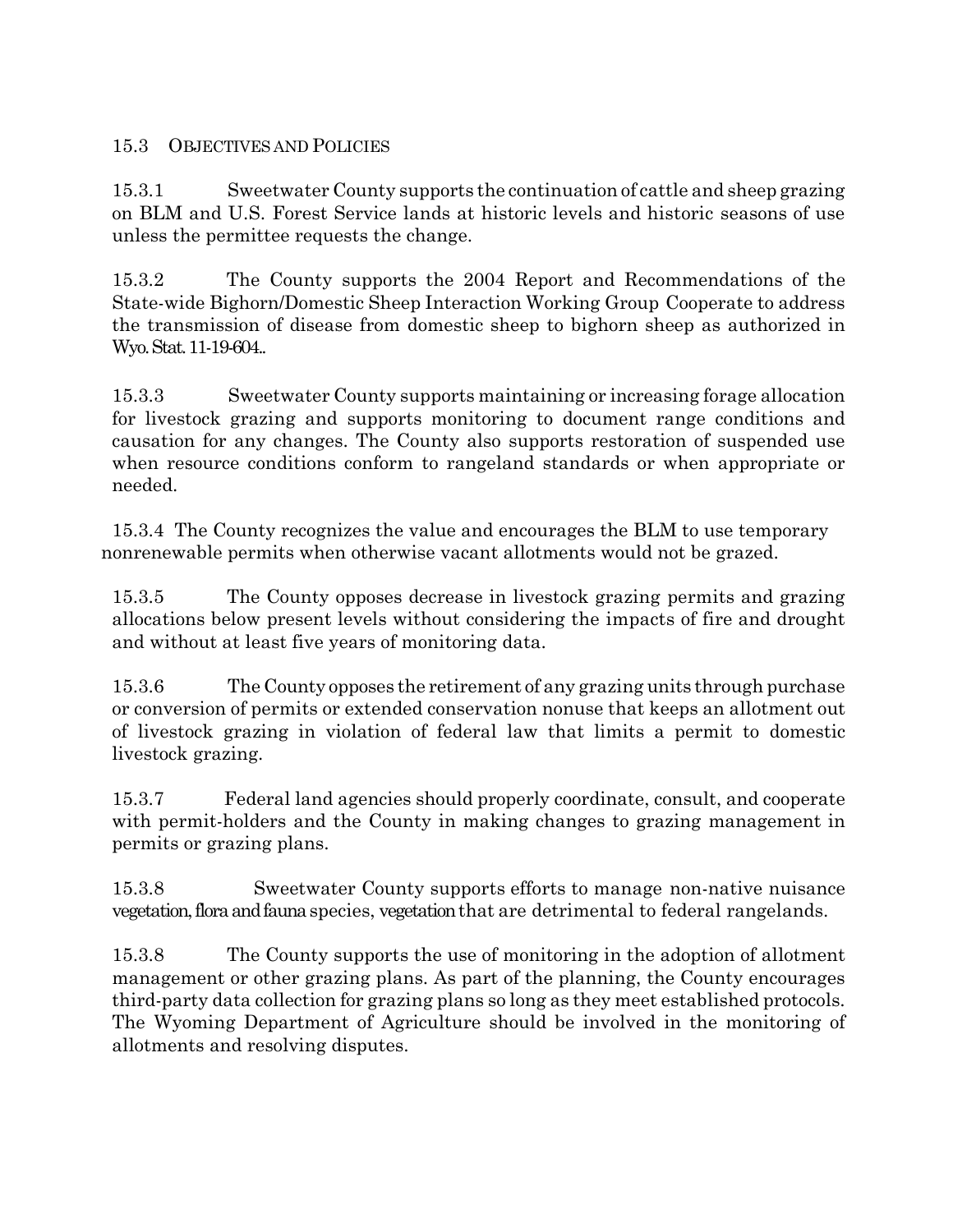15.3.9 The County also supports the use of mediation to resolve grazing management conflicts, whether it is pursuant to the Agriculture Credit Act for grazing on National Forest System land or coordinated resource management under Public Rangelands Improvement Act.

15.3.10 The County opposes the reduction, relinquishment, or retirement of grazing animal unit months (AUMs) in favor of conservation, wildlife, and other uses.

15.3.11 The County expects the WGFD to participate in managing forage and grazing allotments in relation to wildlife populations to ensure rangelands continue to make progress toward or meet rangeland health standards and other vegetation objectives.

15.3.12 The County believes that wildlife populations should not be increased nor should new species be introduced until forage allocations have been updated and an impact analysis has been completed for the effects on other wildlife species and livestock.

15.3.13 The County opposes reductions in forage allocation based on forage studies, drought, or other natural disasters unless shared proportionately by wildlife, livestock, and other uses. Increases in forage allocation resulting from improved range conditions should be shared proportionally by wildlife, livestock, and other uses.

15.3.14 The County believes that wildlife target levels and/or populations must not exceed the forage assigned in the resource management plan forage allocations and forage allocations should be revised as appropriate using recent forage data.

15.3.15 The County believes that land management plans, programs, and initiatives should provide the amount of domestic livestock forage, expressed in AUMs, for permitted, active use as well as the wildlife forage included in that amount, be no less than the maximum number of AUMs sustainable by range conditions in grazing allotments and districts, based on an on-the-ground and scientific analysis.

15.3.16 The County recognizes grazing permits on federal lands are assets, which may be transferred by the permit owner. Such transactions must be processed by the land management agency promptly after proper notification. Any reduction in the size of the permit or forage allocation as a result of the transaction shall not be made without a specific scientific justification, consultation with the County, and monitoring data.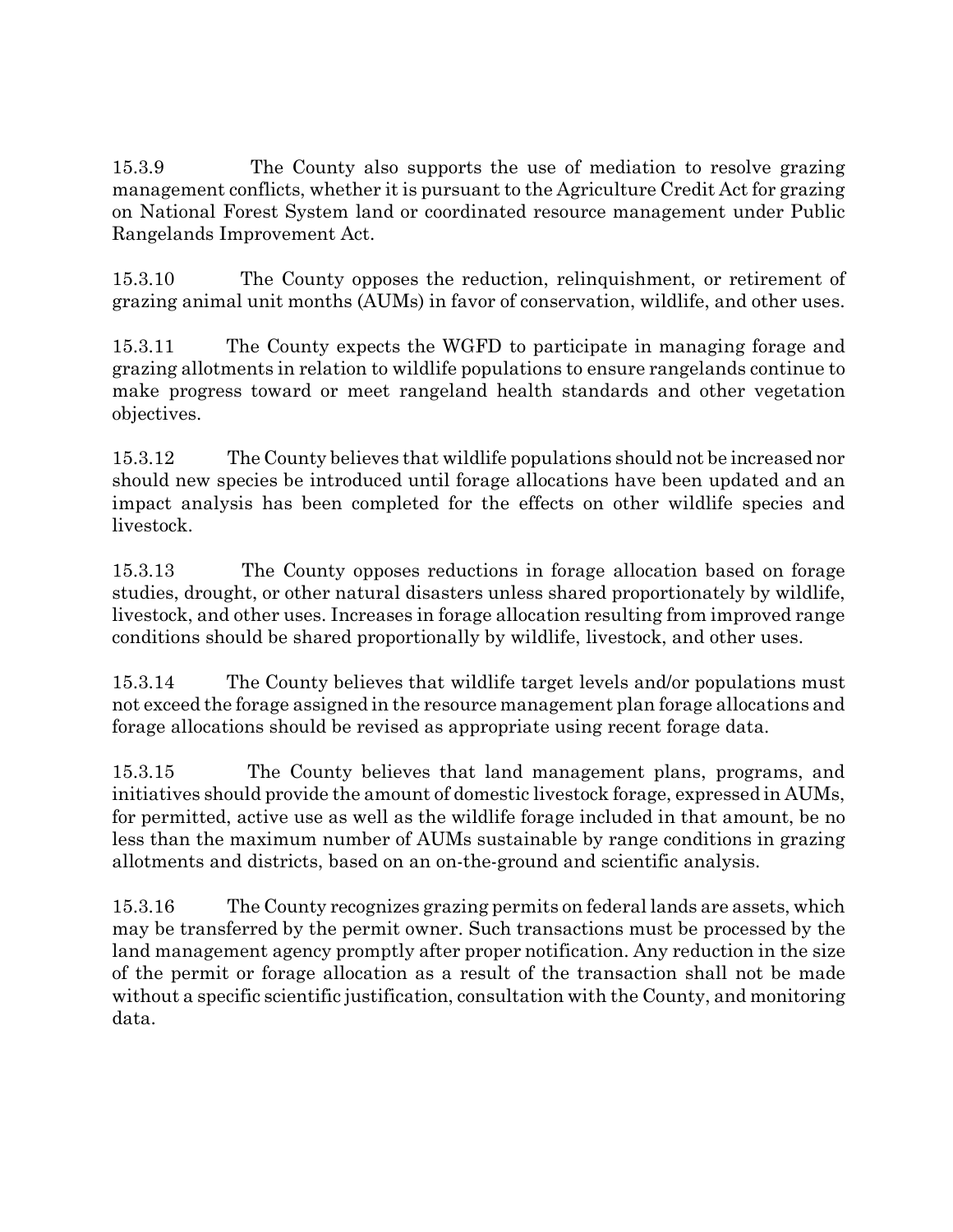15.3.17 When grazing permits are revoked, in part or in whole, based on livestock operator grazing violations, the permit should be made available for continued livestock use as soon as possible.

15.3.18 The County finds that motorized access to public rangeland is vital to the permit holders and the land management agency for planning, management, and development. Motorized access should be maintained as open and improved as management needs require. Valid existing rights should be maintained.

15.3.19 The County believes that grazing in wilderness or wilderness study areas should continue and all management activities should be permitted consistent with the guidance adopted by Congress in the Wilderness Act for livestock grazing and Congress direction that the exception be construed to facilitate grazing.

15.3.20 Grazing uses shall not be diminished or impaired in any area designated as a special management area, Areas Critical Environmental Concern or inventoried roadless conservation area.

## 16 MINING AND MINERAL RESOURCES

## 16.1 OVERVIEW

In the context of this Plan, "mining" is the process or industry of extracting minerals or other geological materials and "mineral resources" are the natural resources in the form of minerals (solid inorganic substances). Mineral development (mining) is regulated and managed depending on the extracted resource, and are grouped into three categories: locatable, leasable, and saleable.

Mineral resources includes oil and natural gas development, which is also discussed in Section 7, Energy at 8.8.

## 16.2 OBJECTIVES AND POLICIES

16.2.1 Sweetwater County finds that mineral resources play a major role in the County's economy. The federal land management agencies control the majority of these minerals, so federal land management directly affects projects, jobs, and revenues at the State and County level.

16.2.2 The County supports preservation of access, and increased access to public lands for mining and mineral resource development in a manner that 1) satisfies local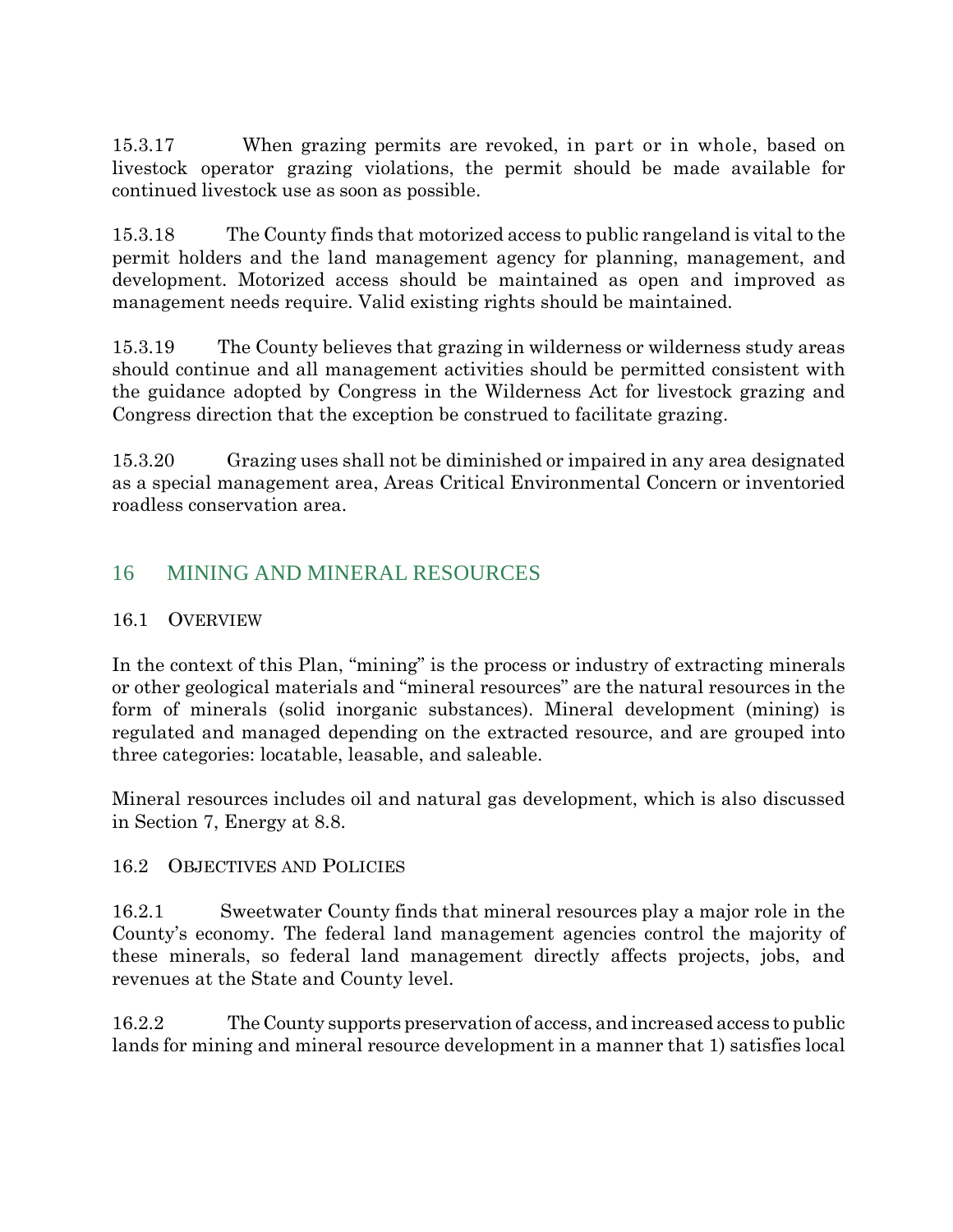and national needs and provides for economical and environmentally sound exploration, extraction, and reclamation practices; and 2) is consistent with, and complementary to, the County's lifestyle, character, and economy.

16.2.3 Sweetwater County believes that mining and mineral resource exploration and development are consistent with the multiple use philosophy for management of public lands. These activities constitute a temporary use of the land that will not impair its use for other purposes in the future. All mineral resource exploration and development shall comply with appropriate laws and regulations.

16.2.4 The County believes that all public land should be open to leasing and other access with reasonable stipulations and conditions, including mitigation, reclamation, and bonding measures where necessary, that will protect the lands against unnecessary and undue degradation.

16.2.5 The County supports federal agency verification of reclamation success and delay in releasing any reclamation bonds until reclamation is established. Several land use plan amendments, including the Wyoming Sage Grouse Plans impose a 5% surface disturbance cap and reclamation failures can greatly impede future land uses and mineral development opportunities. The County, if appropriate, will consider additional bond requirements.

16.2.5 The County believes that federal agencies should review and revoke lease restrictions for public land leases that are no longer necessary or effective.

16.2.6 Sweetwater County opposes any moratorium on issuing qualified mining patent applications and any barriers that may exist against developing unpatented mining claims and filing for new claims.

16.2.7 Sweetwater County objects to indefinite withdrawals of land from mineral exploration and development and, if withdrawals are determined to be necessary, then the withdrawal should be limited to the smallest area and shortest duration. BLM's use of indefinite withdrawals which predated enactment of the Federal Land Policy and Management Act (FLPMA), must be reviewed for need and renewed under FLPMA withdrawal procedures.

16.2.8 The County supports the development of mining and mineral resources that minimizes adverse impacts to water quality in accordance with local, state, and federal standards.

16.2.9 Sweetwater County believes that federal agencies need to timely process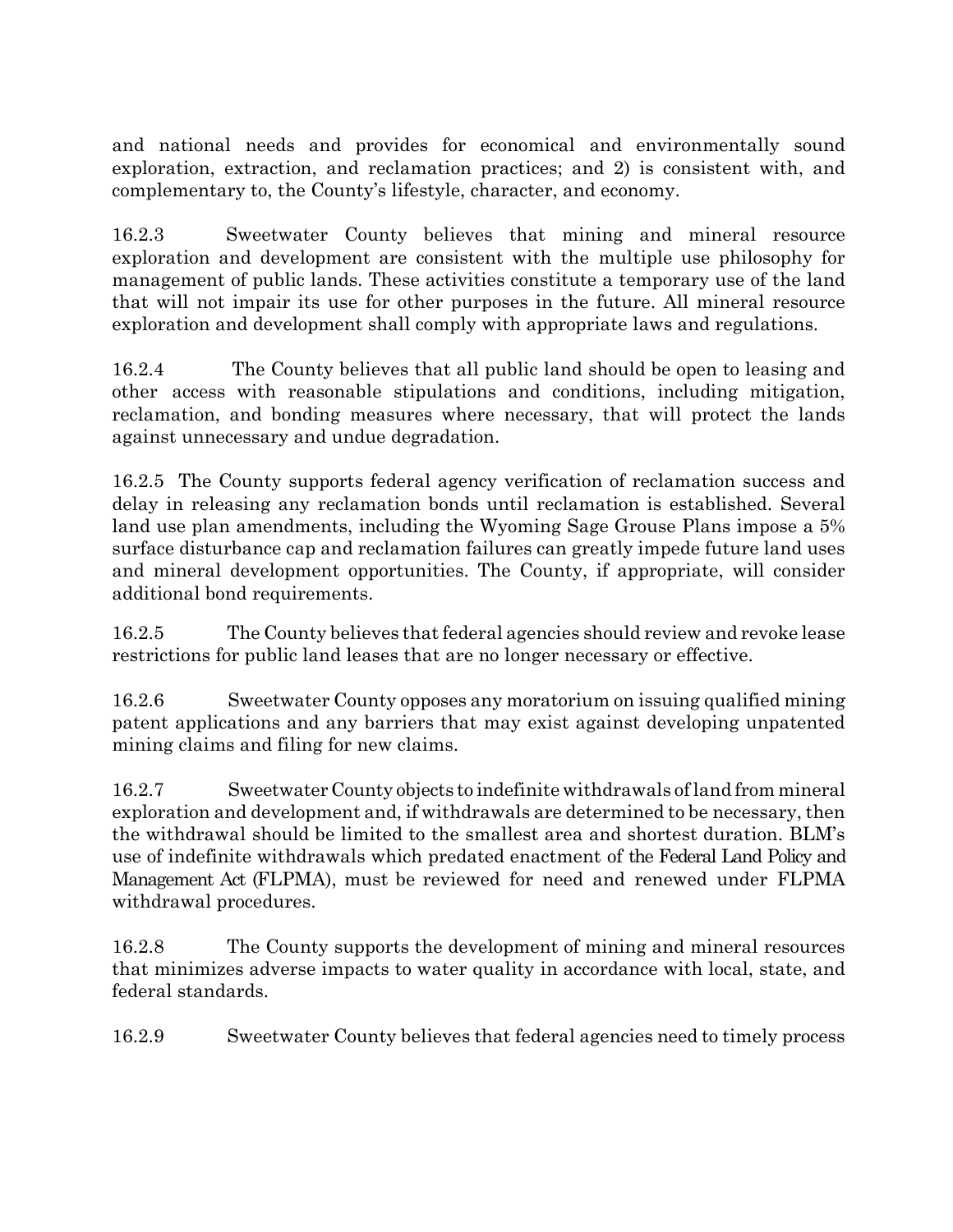all mining permits and applications.

## 17 NON-NATIVE INVASIVE PLANTS AND NOXIOUS WEEDS

#### 17.1 OVERVIEW

Noxious weeds and invasive non-native species are plants that are considered harmful to agricultural or horticultural crops, natural habitats, ecosystems, humans or livestock. Often times they are non-native species, which spread rapidly due to habitat disruption or poor land management. Even native plant species can be invasive. These nonnative or invasive species spread rapidly at the expense of native vegetation. Noxious weeds have significant economic and environmental adverse impacts on rangeland health, productivity, the risk of increased wildfire, and direct control costs such as weed removal, crop and seed contamination, and equipment cleaning costs.

#### 17.2 OBJECTIVES AND POLICIES

17.2.1 Sweetwater County finds that "The invasion of non-native plant species not only produces various ecological modifications, but also results in substantial socioeconomic impacts, particularly to the livestock industry and land management agencies responsible for fire suppression. Invasive plant species cause more economic loss on rangeland than all other pests combined. Invasive plants reduce the carrying capacity for livestock by lowering the forage yield and displace native plants to the detriment of wildlife habitat. Consequently, the costs of managing and producing livestock increase" (Utah State University 2009); see also Final Report Governor's Invasive Species Initiative (October 2020).

17.2.2 Sweetwater County supports the reduction or elimination of noxious weed or invasive plant infestations and minimization of the establishment of new weed species using adaptive management and integrated weed management approaches.

17.2.3 The County urges the federal agencies to work cooperatively with other agencies and entities to reduce or eliminate noxious weed species and minimize or prevent the establishment of new infestations and new weed species.

## 18 PREDATOR CONTROL

#### 18.1 OVERVIEW

Predator and prey populations require balance to avoid adverse impacts from either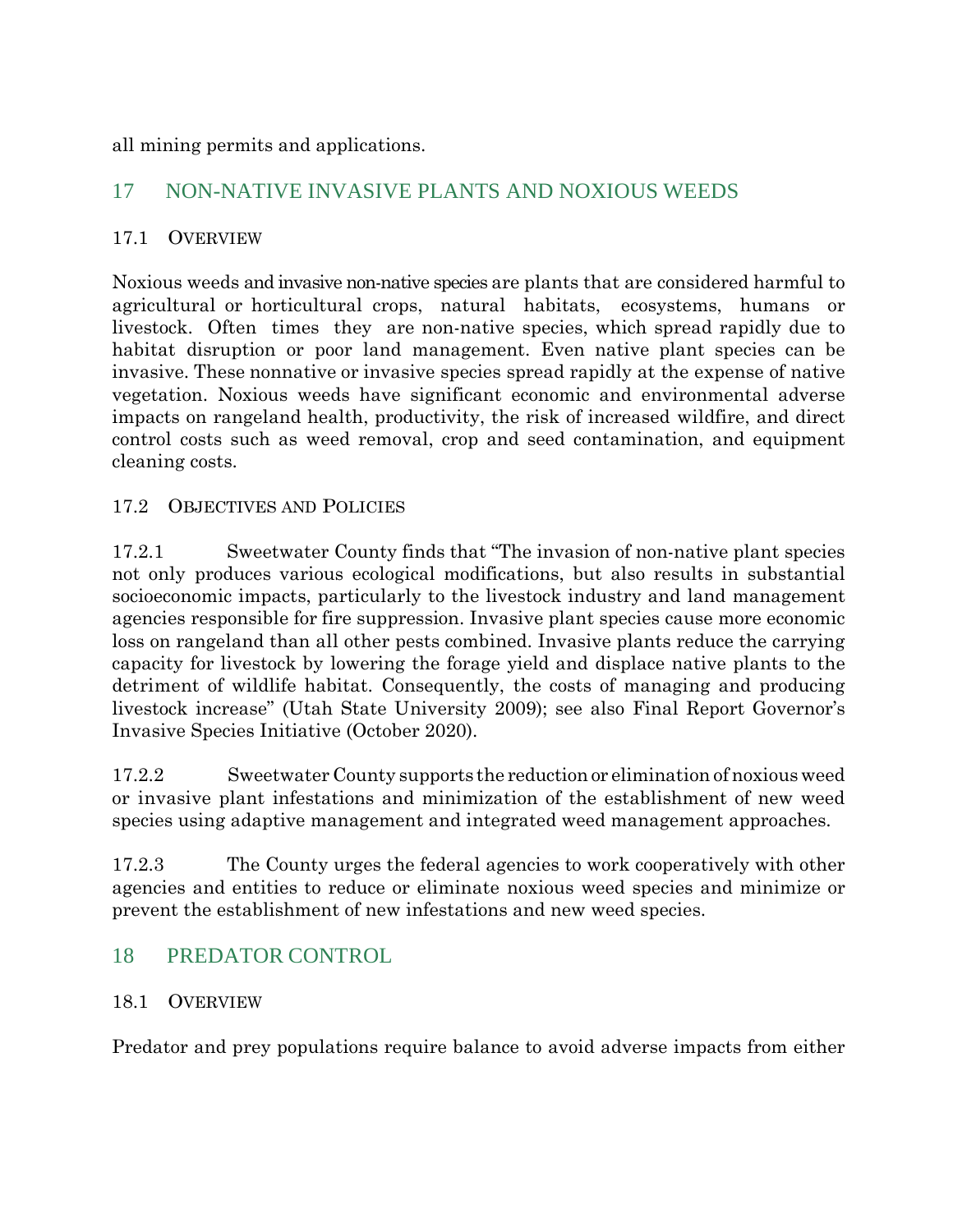population. Predator control is primarily a function of the Wyoming Animal Damage Management Board and the county predatory control boards. Pursuant to a Memorandum of Agreement, the U.S. Department of Agriculture Animal and Plant Health Inspection Service (APHIS) delegated its authority to the State of Wyoming, through the Wyoming Animal Damage Management Board and in coordination with WGFD to control predatory animals. The local predatory control boards seek to resolve wildlife conflicts on public and private lands, which arise when (1) predators injure or kill livestock, (2) wildlife damages farm crops or raids livestock feed stocks, and (3) wildlife populations become problematic in residential areas.

Predator control is an additional tool to improve survival of sensitive species, such as Greater sage grouse chicks, and other wildlife.

## 18.2 OBJECTIVES AND POLICIES

18.2.1 Sweetwater County supports predator control on federal lands to predation by ravens, raptors, wolves, foxes and coyotes on Greater sage grouse chicks in the County.

18.2.2 Sweetwater County supports predator control to protect livestock and wildlife pursuant to the agreement delegating U.S. Department of Agriculture authority to the State of Wyoming. This agreement, which included the Forest Service and the BLM, has implemented the State Animal Damage Control Board jurisdiction over predator control supported by state funds and County fees allocated to the local predator control boards.

## 19 RECREATION AND TOURISM

## 19.1 OVERVIEW

Recreation is an activity done for enjoyment. Tourism is the social, cultural, and economic phenomenon of visiting places for pleasure. Outdoor recreation is a growing segment of Sweetwater County's economy. Tourism is contributes to the County's economy through sales and room tax revenues. The federal lands in Sweetwater County provide a variety of recreation opportunities for local residents and visitors. Popular activities include camping, fishing, climbing, picnicking, off-highway vehicle (OHV) use, horseback-riding, snowmobiling, hunting, and photography. The Flaming Gorge Reservoir provides fishing and boating. The many rivers and creeks throughout the County also provide fishing. Recreation is a **primary multiple use of the public** lands and a statutory purpose for the Flaming Gorge National Recreation Area.)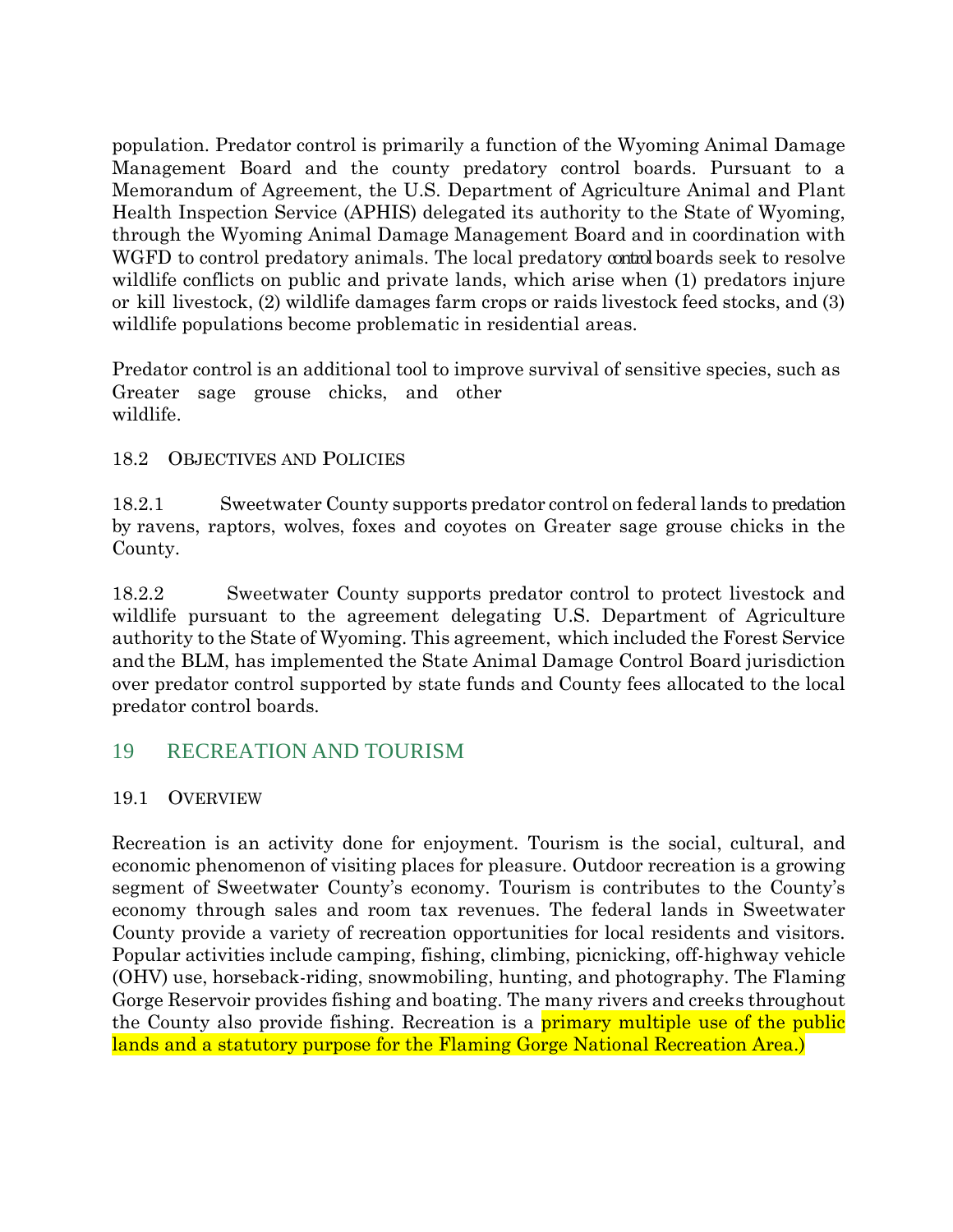Sweetwater County is located halfway between Yellowstone and Canyonlands National Parks in southwest Wyoming. It is home to 10,500 square miles of pure, high desert adventure. Known as "Flaming Gorge Country," the area is characterized by the 91-square-mile Flaming Gorge Lake, the famed Green River, expansive deserts, and rugged mountains. Activities include camping, hiking, biking, fishing, golfing, sightseeing, wildlife viewing, hunting dinosaurs, shopping, and just plain getting away from it all. A perfect place to explore American history, Sweetwater County is also home to petroglyphs, pioneer trails and historical museums. The Flaming Gorge – Green River Basin Scenic Byway was designation as an All-American Road in 2021 by the National Scenic Byway Association. Scenic tours of the Flaming Gorge National Recreation Area are also provided by the local tourism office. The county partnered with the tourism office in 2022 to develop a Sweetwater County Tourism Master plan. The plan includes four strategic focuses including local partner collaboration, outdoor recreation, attractions and amenities and travel industry infrastructure.

#### 19.2 OBJECTIVES AND POLICIES

19.2.1 Sweetwater County supports outdoor recreation on federal land as part of a balanced plan of economic growth and quality of life and, consistent with recreation as one of the primary multiple uses of public lands.

19.2.2 Sweetwater County believes that federal land management agencies should achieve and maintain traditional access to outdoor recreational opportunities available on federal lands as follows:

• Hunting, trapping, fishing, hiking, camping, rock hounding, OHV travel, biking, geological exploring, pioneering, recreational vehicle camping, and sightseeing are activities that are important to the traditions, customs, and character of the county and should be allowed to continue.

• Wildlife hunting, trapping, and fishing should continue at levels determined by the Wyoming Game and Fish Department and the Wyoming Game and Fish Commission. Traditional levels of group camping, group day use, and other traditional forms of outdoor recreation, both motorized and non-motorized, should be allowed to continue.

• The broad spectrum of outdoor recreational activities available on federal lands should be available to citizens for whom a primitive, non-motorized, outdoor experience is not preferred, affordable, or physically achievable.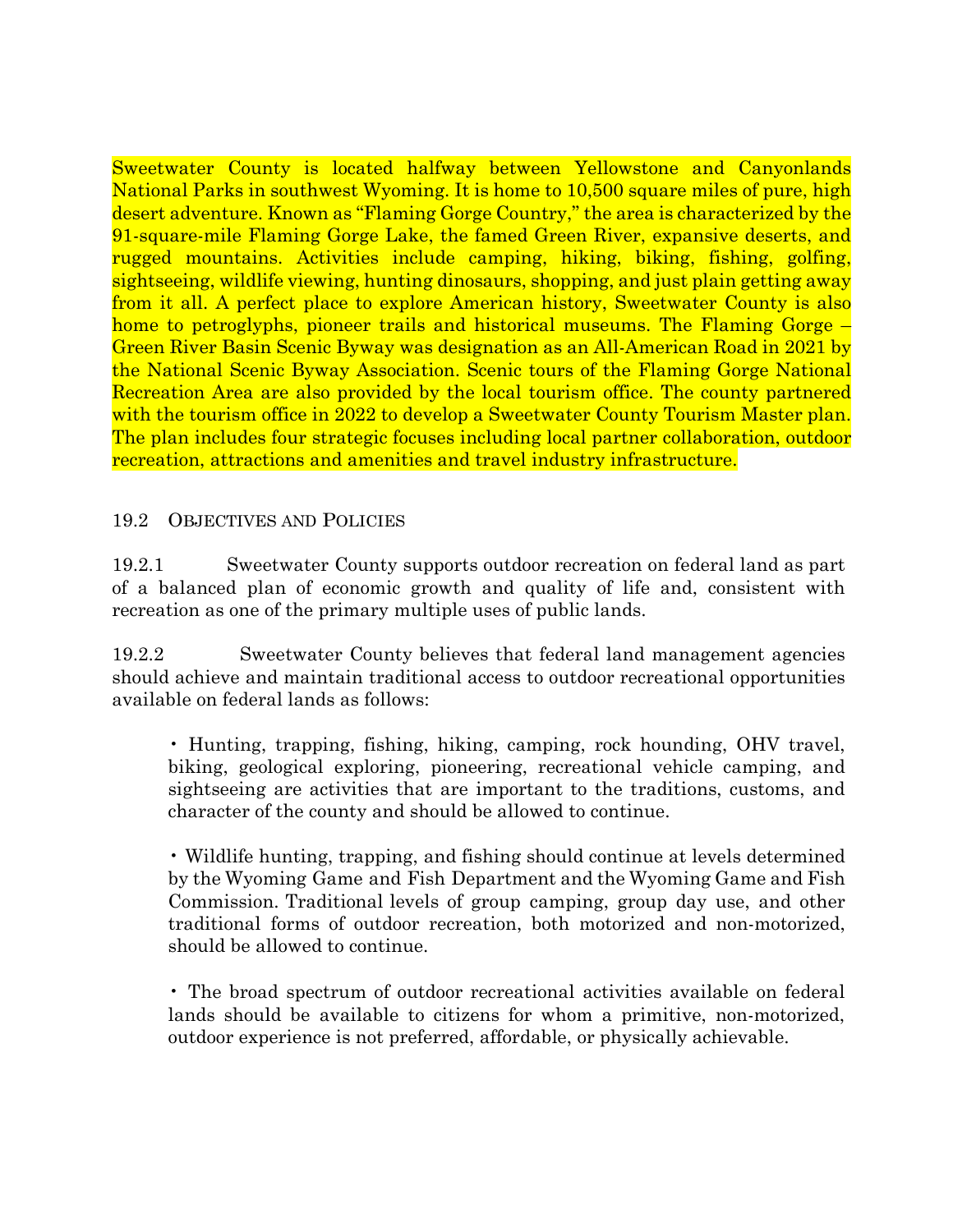19.2.3 The County supports existing levels of motorized public access to traditional outdoor recreational designations in the County must be continued, including both snow machine and OHV use.

19.2.4 The County supports OHV loops to connect communities with the region. Open area riding as well as looped and stacked trail systems should be offered, with a variety of levels of trail difficulty.

19.2.5 Sweetwater County supports active management of conflicting recreational uses so that multiple users, e.g., motorized and nonmotorized user groups, are accommodated to the greatest extent practicable on federal lands.

19.2.6 The County believes that BLM or U.S. Forest Service and Wyoming State **Parks** must coordinate and consult closely with the County on any proposals for special recreation designations (Special Recreation Management Areas, wilderness, etc.) that may affect current and future recreation use.

19.2.7 The County supports recreation,tourism and associated businesses in the county, including the broad range of activities from off-road vehicle use to primitive outdoor recreation activities on federal lands. Sweetwater County will continue its role in outdoor recreation collaboration.

## 20 RIPARIAN AND WETLAND AREAS

## 20.1 OVERVIEW

Riparian areas are ecosystems that occur along watercourses or water bodies. They are distinct from the surrounding lands because of unique soil and vegetation characteristics that are strongly influenced by free or unbound water in the soil. Riparian ecosystems occupy the transitional area between the terrestrial and aquatic ecosystems.Similar towetlands, riparian areas provide benefits to the County, including wildlife habitat area, rangeland, hydrologic recharge areas, and water quality improvements.

A wetland is a land area that is saturated with water, permanently or seasonally, such that it takes on the characteristics of a distinct ecosystem. Wetlands provide numerous benefits including wildlife habitat, hydrologic recharge areas, and water quality enhancement.

The US Army Corps of Engineers and the EPA have legal jurisdiction over wetlands,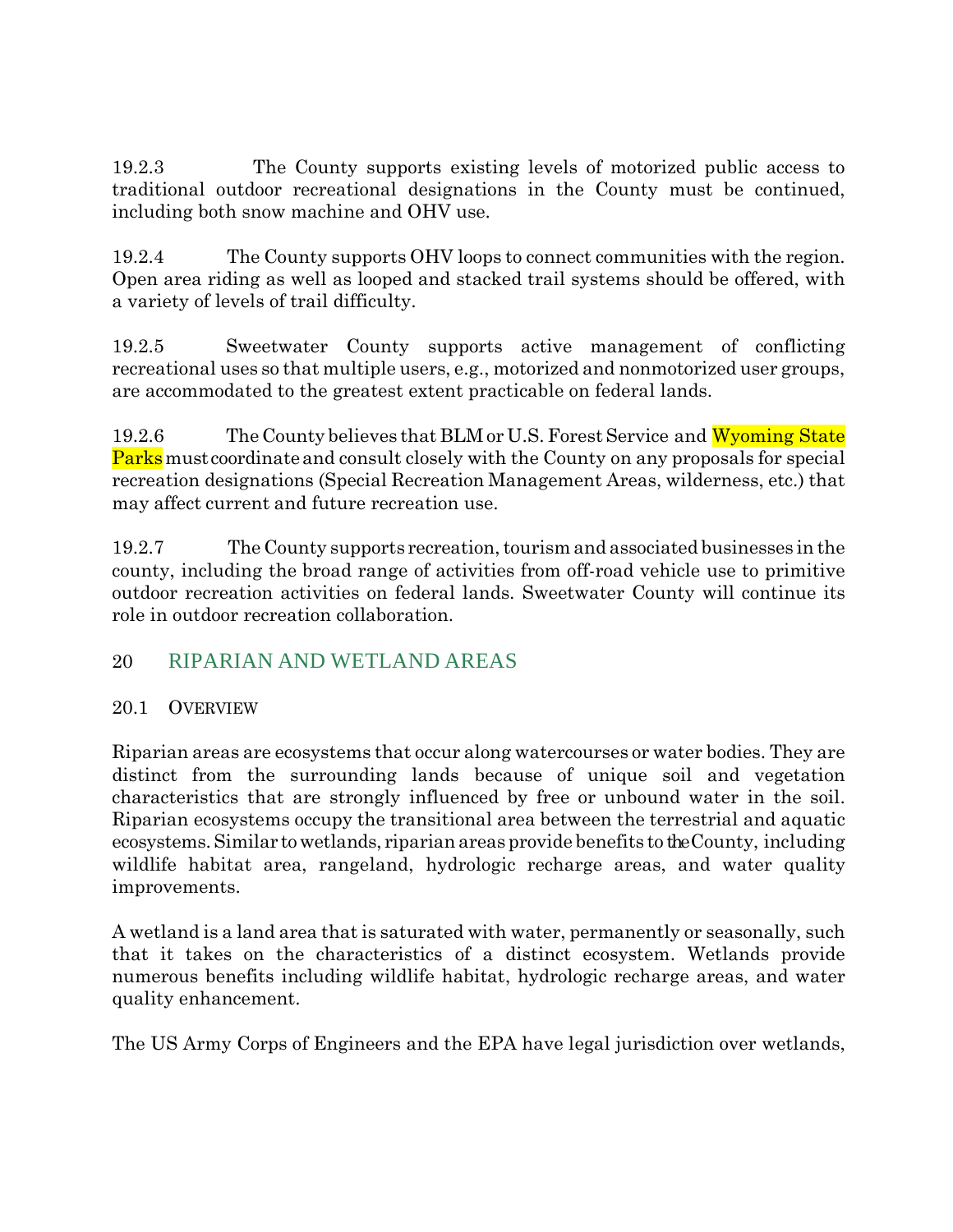including wetlands on private property. Jurisdictional or regulated wetlands do not include an area unless there is a clear nexus to a navigable water body, which is limited to flowing waters in interstate commerce. Thus, isolated ponds or waterholes are not regulated wetlands.

## 20.2 OBJECTIVES AND POLICIES

20.2.1 The County supports the maintenance and improvement of riparian areas and wetlands found on federal lands for the benefit of watershed, water quality, flood control, rangelands, and wildlife habitat.

20.2.2 The County opposes the broad definitions of wetlands that would encompass regulation of land on theory that it might once have been wetlands or that there is potential or that there is an indirect connection to interstate waters. Federal regulation is limited to interstate waters and isolated seeps or water holes should not be confused with wetlands.

20.2.3 Sweetwater County supports conservation and management of riparian areas through application of best management practices. See Wyoming Nonpoint Source Management Plan-Update (2013); Livestock/Wildlife Best Management Practice Manual-Update (2013).

20.2.4 The County supports the eradication of non-native and invasive species, e.g., Phragmites, tamarisk, and Russian olive, which can degrade habitat value and reduce groundwater levels.

20.2.5 Sweetwater County supports upland water range improvements on federal lands to reduce pressure on riparian areas and provide upland water for livestock and wildlife.

20.2.6 The County supports data-driven application of rangeland health standards for riparian areas and incorporation of information quality act data when proposing riparian area management on federal lands. Track proposed changes and provide comments regarding federal regulations that affect wetland jurisdiction and permitting to avoid overreach by the U.S. Environmental Protection Agency (EPA) and the U.S. Army Corps of Engineers.

20.2.7 Sweetwater County opposes federal agency efforts to expand wetland jurisdiction and impose additional permitting requirements by EPA and U.S. Army Corps of Engineers.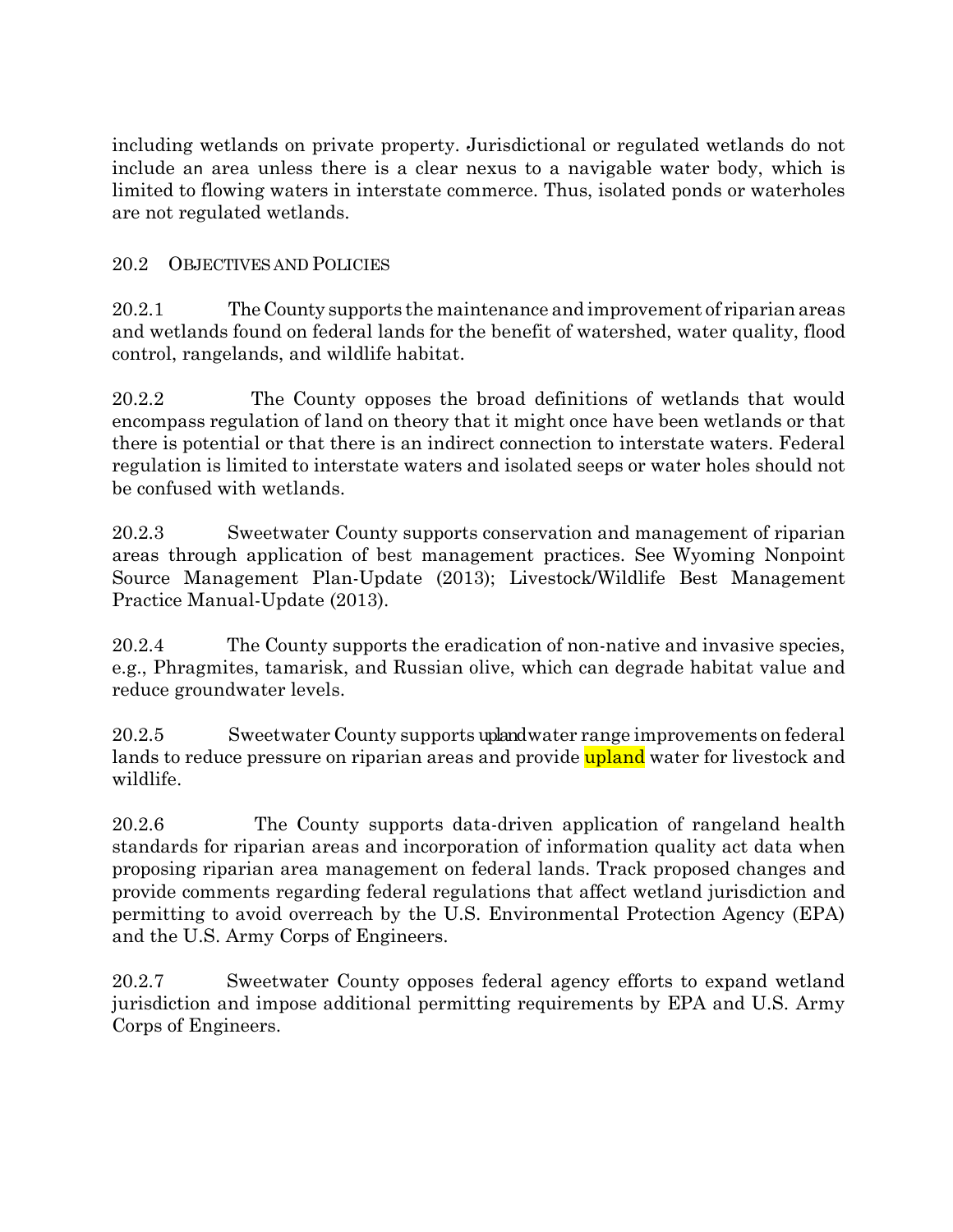## 21 SPECIAL DESIGNATIONS

#### 21.1 OVERVIEW

There are a number of special management designations to preserve or protect a particular resource that limit multiple uses. Only Congress can designate wilderness. The BLM authority to designate wilderness study areas on public lands expired in October 1992. The 1984 Wilderness Act for Wyoming released all Forest Service roadless area and review sites that were not designated for wilderness or future study and limited future review to the originally identified roadless areas. The Forest Service uses regulation to identify new roadless areas in each planning cycle.

The Forest Service used rulemaking to establish inventoried roadless conservation areas in January 2001. Isolated parcels in the Flaming Gorge National Recreation Area are classified as roadless, although the areas are less than 5,000 acres and have roads. Other areas in the Ashley National Forest were classified under the roadless rule.

The BLM also designates areas of critical environmental concern and special management or recreation sites through land use planning on public lands.

#### 21.2 WILDERNESS

#### 21.2.1 OVERVIEW

Under the Wilderness Act of 1964, federal lands must be roadless and unaffected by man, with outstanding opportunities for solitude or a primitive and unconfined type of recreation, at 5,000 acres of land or is of sufficient size as to make practicable its preservation and use in an unimpaired condition or ecological, geological, or other features of scientific, scenic, or historical value.

The BLM studied 13 Wilderness Study Areas in Sweetwater County totaling 247,000 acres. Appendix \*\*, BLM Rock Springs Field Office Seasonal & Year-round Public Land User Limitations (2019). These areas are managed so as to not impair wilderness character until Congress acts. BLM has no additional authority to designate new WSAs.

## 21.2.2 *Objectives and Policies*

Because wilderness management prohibits motorized travel, logging, mining or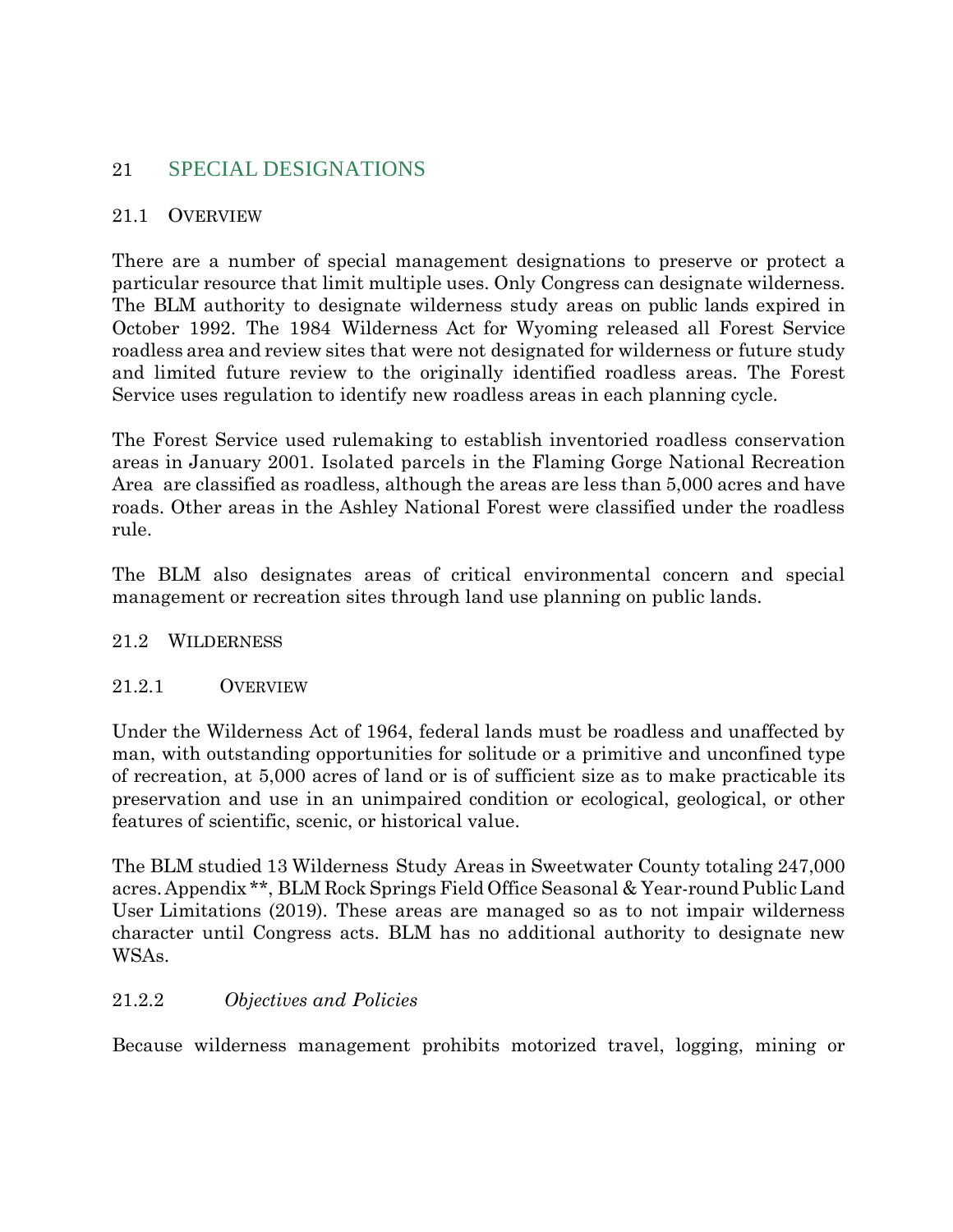drilling, and virtually all use of mechanical equipment, Sweetwater County believes any wilderness designation should consider:

- Foregone mineral and energy development potential
- Logging and forest products
- Impacts to grazing management
- Private and state land inholdings
- Opportunity for land transfers
- Motorized recreational uses
- Water management
- Vegetation management
- Recreation, including biking and hand gliding
- Mechanized Equipment

21.2.2.1 Sweetwater County opposes the White House and Interior Department 30 x 30 Initiative to ensure each state meets a 30% conservation objective. Wyoming already exceeds that commitment with existing wilderness areas, and national parks. Appendix \*\*. Resolution of Sweetwater County on 30 x 30 Initiative (2021). Sweetwater County also meets this objective through the Flaming Gorge National Recreation Area, the 13 Wilderness Study Areas, and Seedskadee National Wildlife Refuge. Other withdrawals and public land orders already limit mineral development.

21.2.2.2 The County does not support designation of additional areas within the County as federally designated wilderness. At least seven of the 13 wilderness study areas in the County were not recommended for wilderness and the roads in several areas should have disqualified the areas from the inventory and study.

21.2.2.3 The County does not support management of any additional federal lands within the county as non-WSA lands with wilderness characteristics, natural areas, inventoried road-less areas, or similarly intentioned management regimes.

21.2.2.4 The County supports removal of management provisions from federal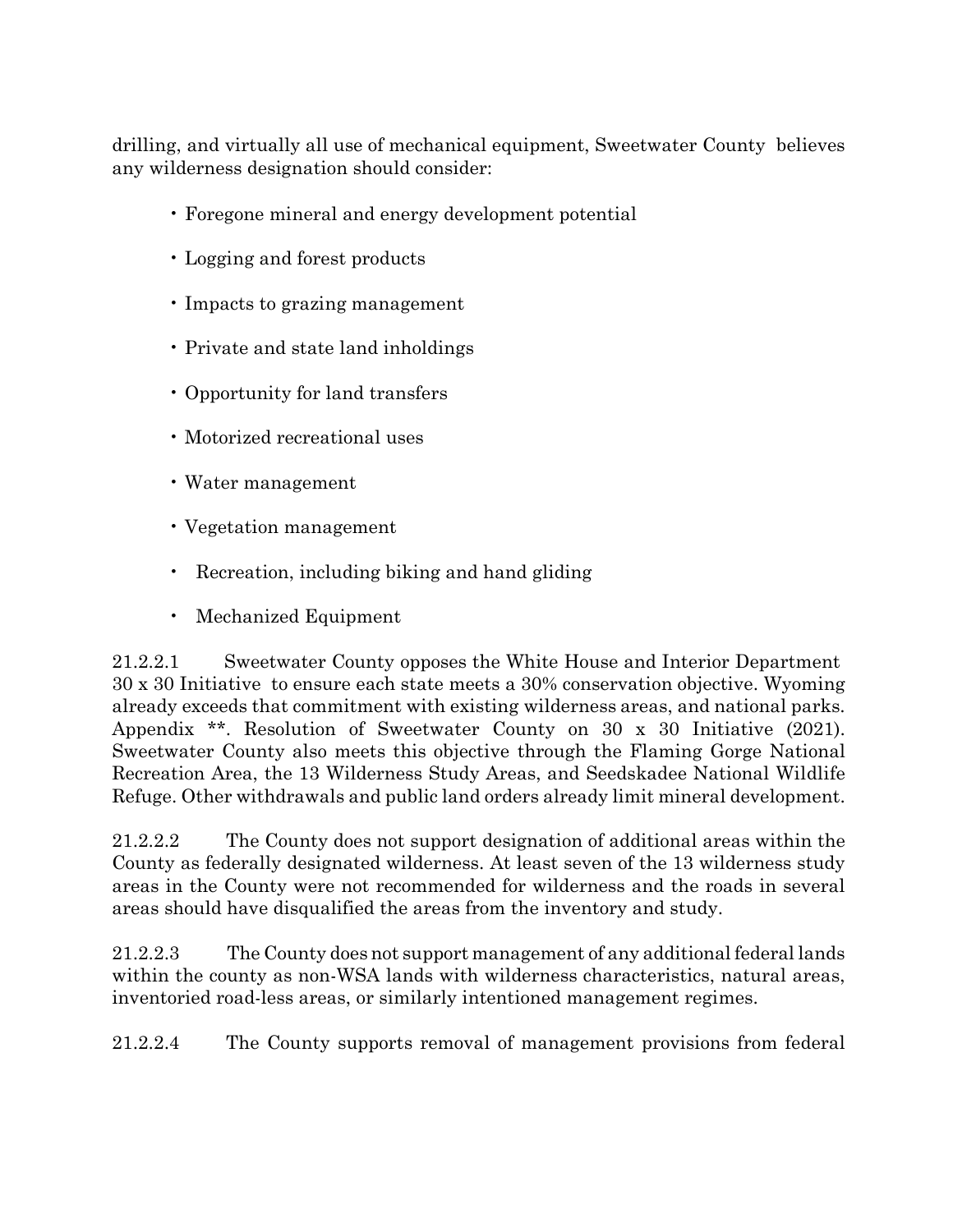lands that promote their management for wilderness characteristics and roadless qualities over other uses consistent with the multiple-use and sustained-yield management standard.

21.2.2.5 The County's future support for any wilderness designation is conditioned upon the following:

• The State and County road systems and resolutions within the federal land management agency's planning area (National Forest, Bureau of Reclamation, or BLM land) are fully and completely incorporated into the plan provisions.

• State or local roads and rights-of-way are recognized and not impaired in any way by the recommendations.

• The possibility of future development of mineral resources by underground mining or oil and gas extraction by directional or horizontal drilling or other non-surface disturbing methods are not affected by the recommendations.

• The need for additional administrative or public roads necessary for the full utility of the various multiple uses, including recreation, mineral exploration and development, forest health activities, operation and maintenance of water facilities, and grazing operations on adjacent land, or on subject lands for grand fathered uses, are not impaired by the recommendations.

• The analysis compares the full benefit of multiple-use management to the recreational, forest health, and economic needs of the state and the County to the benefits of the requirements of wilderness management.

21.2.2.6 Sweetwater County believes that public lands that were determined to lack wilderness character during previous wilderness review completed in 1992 cannot be managed as if they were wilderness based on new or revised views of wilderness character because they were previously determined not to meet the requirements of the Wilderness Act.

21.2.2.7 The County would only support any proposed wilderness designations in the County forwarded to U.S. Congress for consideration if there is a collaborative process in which support for the wilderness designation is unanimous among federal, State, and local officials and the designation would release all other lands to multiple use and not result in any wilderness reserved water rights.

21.2.2.8 Sweetwater County believes that wilderness management must provide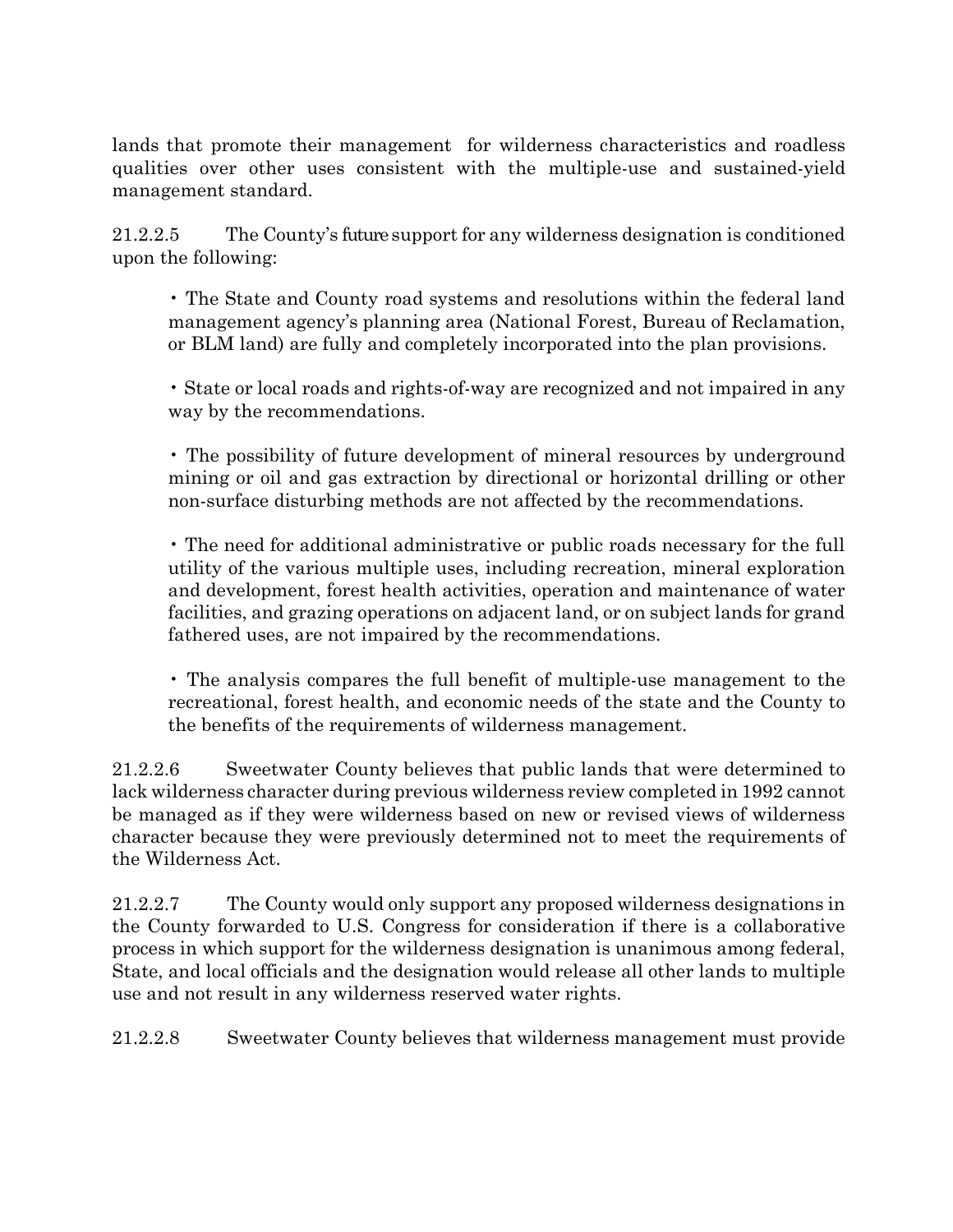for continued and reasonable access to and development of valid, existing rights within the area and provide for full use and enjoyment of these rights.

21.2.2.9 Sweetwater County opposes BLM inventories for the presence of wilderness characteristics unless done closely with State and local governments, and they should reflect a consensus among those governmental agencies about the existence of wilderness characteristics, as follows:

• BLM should, pursuant to its authority to inventory, identify and list all roads or routes identified as part of a local or state governmental transportation system, and consider those routes or roads as disqualifying the area as roadless.

• BLM should adjust the boundaries to exclude areas that do not meet the criteria of lacking roads, offering solitude, and offering primitive and unconfined recreation, and the boundaries should be redrawn to reflect an area that clearly meets the criteria above, and which does not employ minor adjustments to simply exclude small areas with human intrusions; specifically, the boundaries of a proposed geographic area containing lands with wilderness characteristics should not be drawn around roads, rights-of-way, and intrusions; and lands located between individual human impacts that do not meet the requirements for lands with wilderness characteristics should be excluded.

## 21.3 WILD AND SCENIC RIVERS

## 21.3.1 Overview

Congress may designate certain free-flowing rivers as wild, scenic or recreational under the Wild and Scenic Rivers Act. Any such designation is limited to free-flowing rivers that "possess outstandingly remarkable scenic, recreational, geologic, fish and wildlife, historic, cultural or other similar values" and are subject to all valid rights including water rights. The Act requires federal land managers must inventory and study river or stream segments for suitability as a wild, scenic or recreation river.

The management of the recommended river segments prohibits structures for water diversion or dams. The designation also reserves a federal water right necessary to achieve the objectives and such right may constrain upstream water diversions and changes in beneficial use. The biggest cost is in the lost opportunity for future water structures and diversions.

## 21.3.2 Objectives and Policies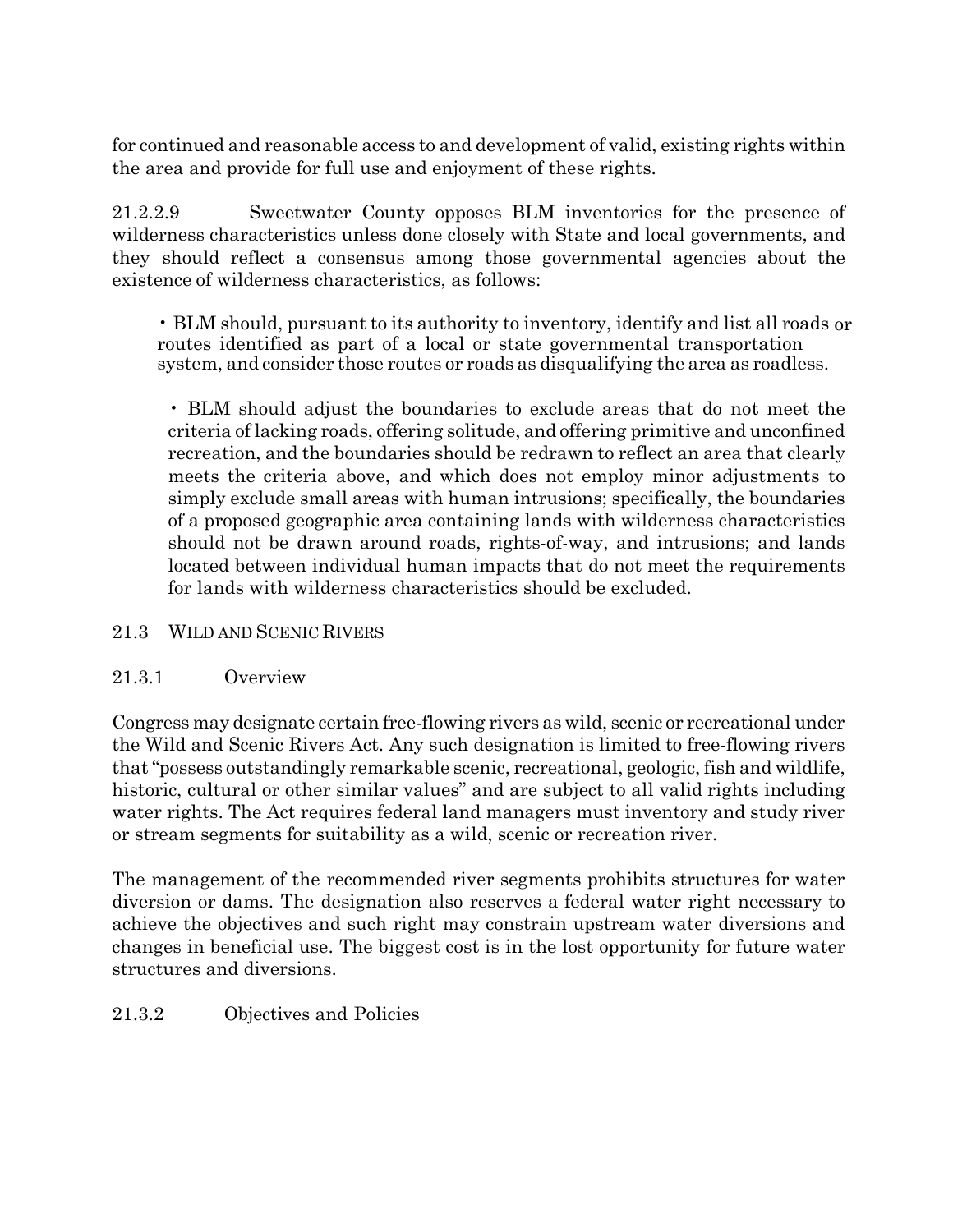21.3.2.1 The County recognizes the effects of Wild and Scenic River designation are difficult to quantify unless the owners of the water rights are identified, the amount of water is quantified and there is a disclosure of the rights and structures that will be limited in the future. For instance, a rancher may own a water right on the stream but not use any structures for diversion, because the livestock drink directly from the stream. After designation, the rancher would not be allowed to build diversion structures. Federal land managers cannot manage public lands adjacent to water bodies based solely on an inventory as only Congress can designation wild, scenic or recreation rivers in Wyoming.

21.3.2.2 Sweetwater County objects to designating rivers as wild or scenic unless the State Engineer certifies there are no existing water rights are held on the stream segment and no upstream water rights holder will be limited in its use of water and no owner of water rights comes forward to object.

21.3.2.3 The County opposes designation if it would adversely affect the economic interests of the County, including enjoyment of private property rights, mineral extraction, timber harvest, agriculture, water rights, water storage, or water delivery.

21.3.2.4 TheCounty believes that potential reservoir sites shouldbe excludedfrom designation as wild and scenic rivers.

21.3.2.5 The County requires that any reserved water right created by the designation be junior to all absolute and conditional water rights existing before the special designation is finalized.

21.3.2.6 Sweetwater County recommends that unless the U.S. Congress acts on recommended wild and scenic river designations within five (5) years of federal agency recommendation, the river should be released.

## 21.4 AREAS OF CRITICAL ENVIRONMENTAL CONCERN

## 21.4.1 Overview

BLM has authority to identify areas of critical environmental concern (ACEC) as part of a plan revision. FLPMA defines ACEC as follows:

"areas of critical environmental concern" means areas within the public lands where special management attention is required (when such areas are developed or used or where no development is required) to protect and prevent irreparable damage to important historic, cultural, or scenic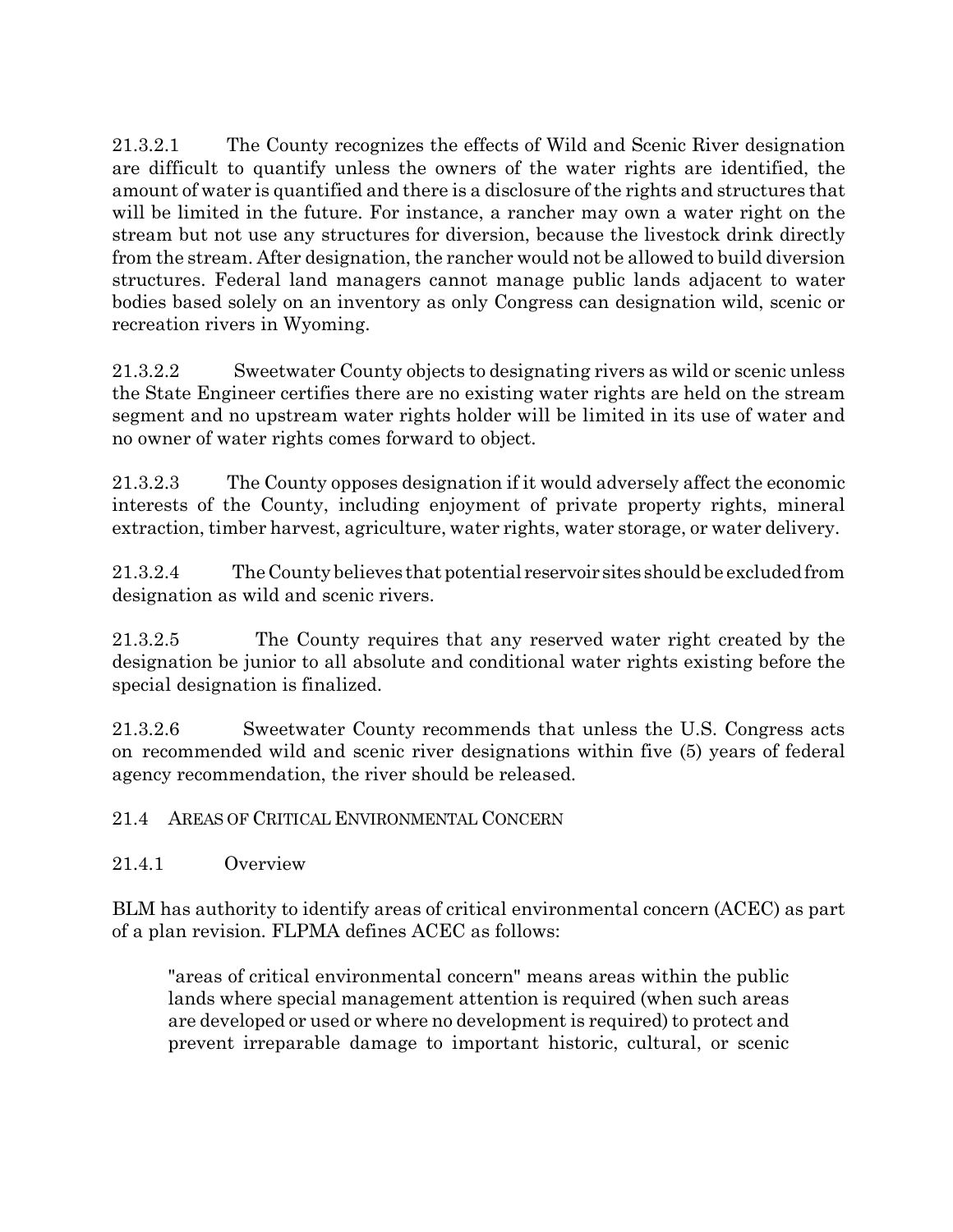values, fish and wildlife resources or other natural systems or processes, or to protect life and safety from natural hazards." 43 U.S.C. §1702(a); 43 C.F.R. §1601.1-5 (definitions).

The ACEC classification applies when other laws and rules will not protect or prevent irreparable damage to an important resource. An area must also be shown to be relevant and important. Importance pertains to whether the resource is found everywhere or is unique at a national or regional level.

21.4.2 Objectives and Policies

21.4.2.1 The County opposes broad-scale ACEC classifications and supports a thorough re-evaluation of current ACECs and their management with a view to limiting management to a specific resource and a specific area.

21.4.2.2 The County believes that when big game and wildlife habitat is not regionally or nationally significant and can be readily managed through habitat designations in the plan, the area should not be designated an ACEC.

21.4.2.3 The County also concludes that unless BLM can show threat of irreparable injury, an area will not qualify for ACEC designation.

## 21.5 OTHER SPECIAL MANAGEMENT AREAS

21.5.1 Overview

BLM planning policy provides for the identification of areas that merit special management. This can include recreation or wildlife habitat as examples.

## 21.5.2 Objectives and Policies

21.5.2.1 Sweetwater County believes that special management areas can dilute the statutory direction that public lands be managed primarily for wildlife, recreation, mineral development, grazing and rights-of-way. This emphasis on particular multiple uses distinguishes public lands from the National Forest System multiple use directive.

21.5.2.2 County support for special management areas will depend on objective evidence that the area needs specific management not otherwise available under the plan in stipulations and management objectives.

21.5.2.3 The County will oppose special management area, which are de facto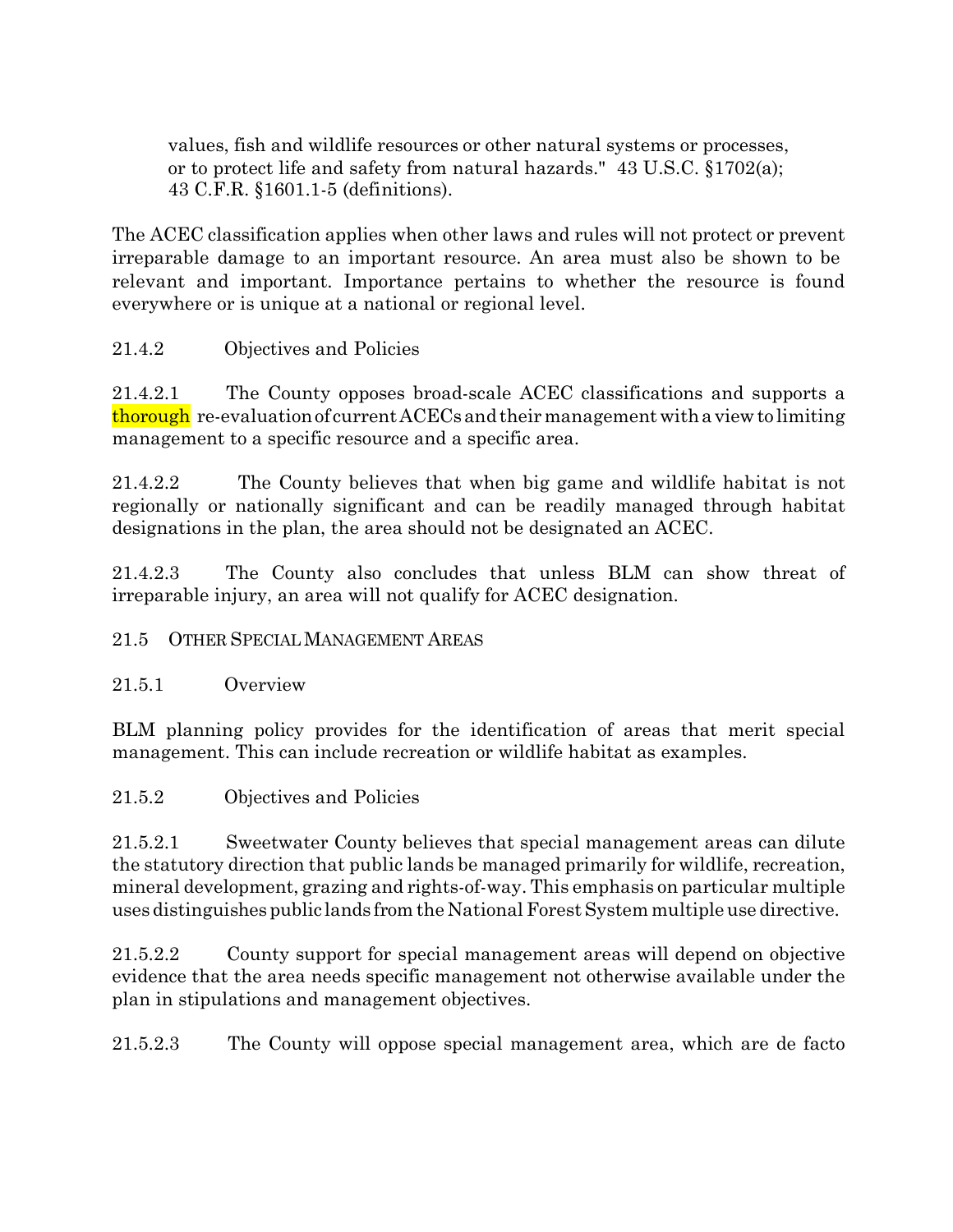wilderness area nominations.

21.5.2.4 Sweetwater County supports special management areas to accommodate the primary multiple uses and do not result in de facto mineral withdrawals, rights-ofway closures or grazing reductions.

21.5.2.5 The area identified should be the smallest area necessary to achieve discrete management objectives.

## 22 THREATENED, ENDANGERED AND SENSITIVE SPECIES

#### 22.1 OVERVIEW

Species of plants, animals, and other living organisms which are, to some degree, threatened by extinction. Critically imperiled plant and animal species are federally listed according to the Endangered Species Act (ESA). Under the ESA the U.S. Fish and Wildlife Service (USFWS) is responsible for conservation of terrestrial and freshwater aquatic species that are endangered or threatened with extinction due to loss of habitat, overutilization, disease, predation, inadequate protection, and other factors both human-made and natural. Sensitive species in Wyoming are not protected by the ESA, but the WGFD oversees identification and management. Once a species is federally listed, the state loses primacy for the management of that species. From state and local perspectives, federal designation of endangered species means less local control ofland use issues, which might cause harm to the designated species.

## 22.2 OBJECTIVES AND POLICIES

22.2.1 Sweetwater County supports delisting species and designated critical habitats that were erroneously listed (e.g., listed based on incorrect data or assumptions) and/or that are no longer threatened and endangered species or sensitive based on criteria established by U.S. Fish and Wildlife Service.

22.2.2 Sweetwater County opposes the reintroduction of large predators that are listed as threatened or endangered unless itis a nonessential experimental reintroduction without land use restrictions and there are measures in place to manage predation.

22.2.3 The County supports federal agencies accurate inventory of threatened, endangered, and sensitive species across all state, federal, and tribal lands.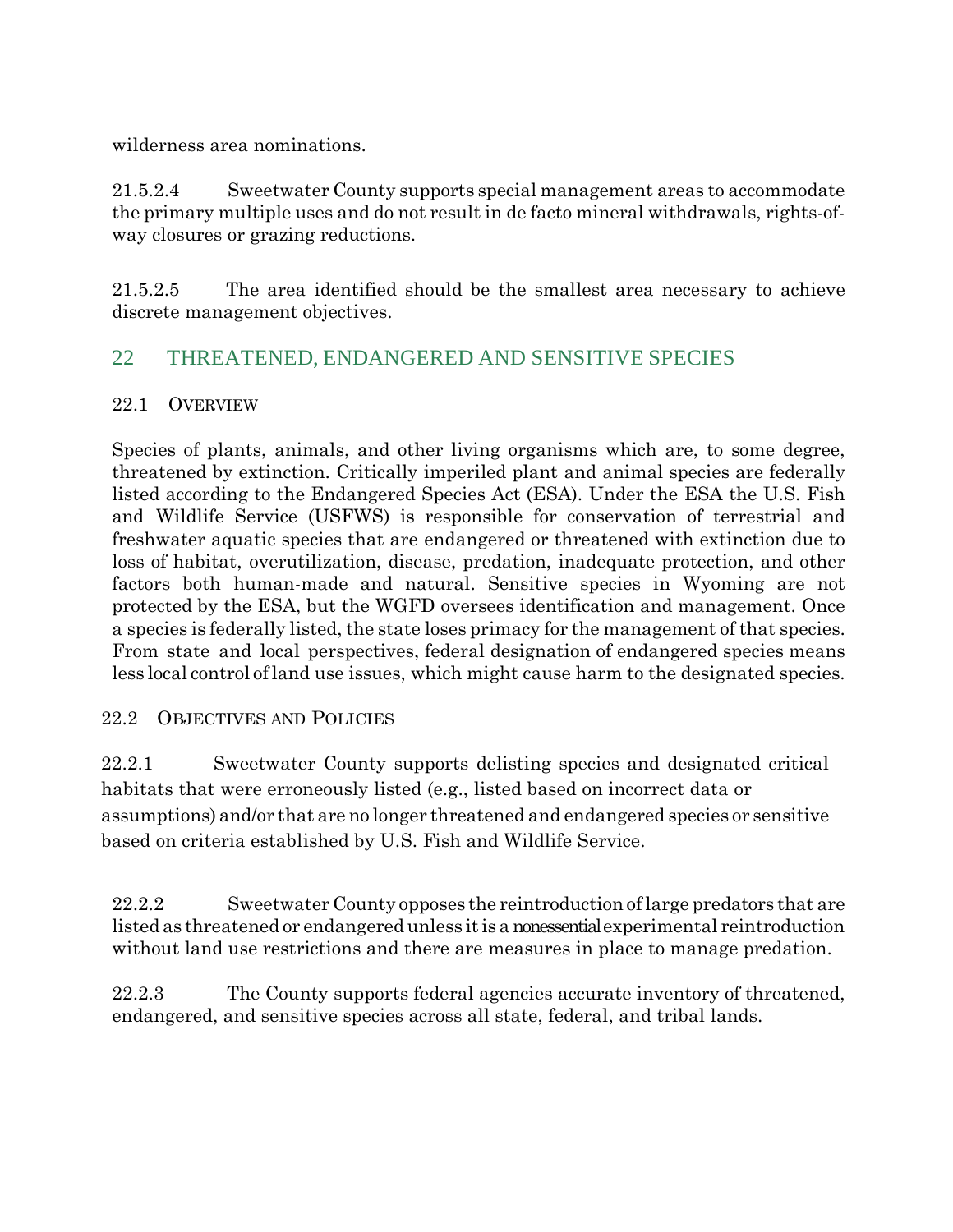22.2.4 Sweetwater County supports updating and modernizing the Endangered Species Act, as recommended by the Western Governors' Association, to improve the delisting process and limit misuse by special interest groups to influence land use decisions by submitting numerous petitions to list groups of species as threatened or endangered.

22.2.5 The County supports alternatives to listing under the ESA, including habitat conservation plans, management initiatives, or candidate conservation agreements to address threats to species and their habitats.

22.2.6 The County opposes actions to list any species as a threatened or endangered species or designation of critical habitat under the ESA or actions to add any species to the State of Wyoming's sensitive species list until verifiable scientific data have been available to the public that demonstrate the need for the designation; that protections cannot be provided by other methods, and that the area in question is truly unique compared to other area lands.

22.2.7 The County believes that recovery plans, reintroduction plans, guidelines, and protocols for species listed as threatened or endangered under the ESA should be developed with full public disclosure and in coordination with private property owners and local governments that will be affected by the recovery plan. Recovery plans must contain indicators of effectiveness and recovery progression, identifiers of recovery completion, self-terminating provisions upon successful recovery, and management provisions after the plan is terminated.

22.2.8 The County believes that recovery plans for species listed as threatened or endangered should clearly identify the parties responsible for collecting data to monitor species recovery and how that data will be collected. Funding adequate to collect the data required to monitor progress toward recovery must be included in federal agencies budgets at the time of listing. When recovery plans are achieved then federal agencies should proceed to delist instead of changing the definition of recovery.

22.2.9 The County believes that the USFWS must disclose and discuss economic harm when designating critical habitat. USFWS shall involve local and county government representatives in their assessment of the economic impact of critical habitat designations in accordance with NEPA.

22.2.10 When developing recovery plans for species listed as threatened or endangered, Sweetwater County believes that it is not necessary or possible to restore a species to all habitats once occupied by the species to achieve a population that is not at risk of extinction. Recovery plans should establish objectives that restore and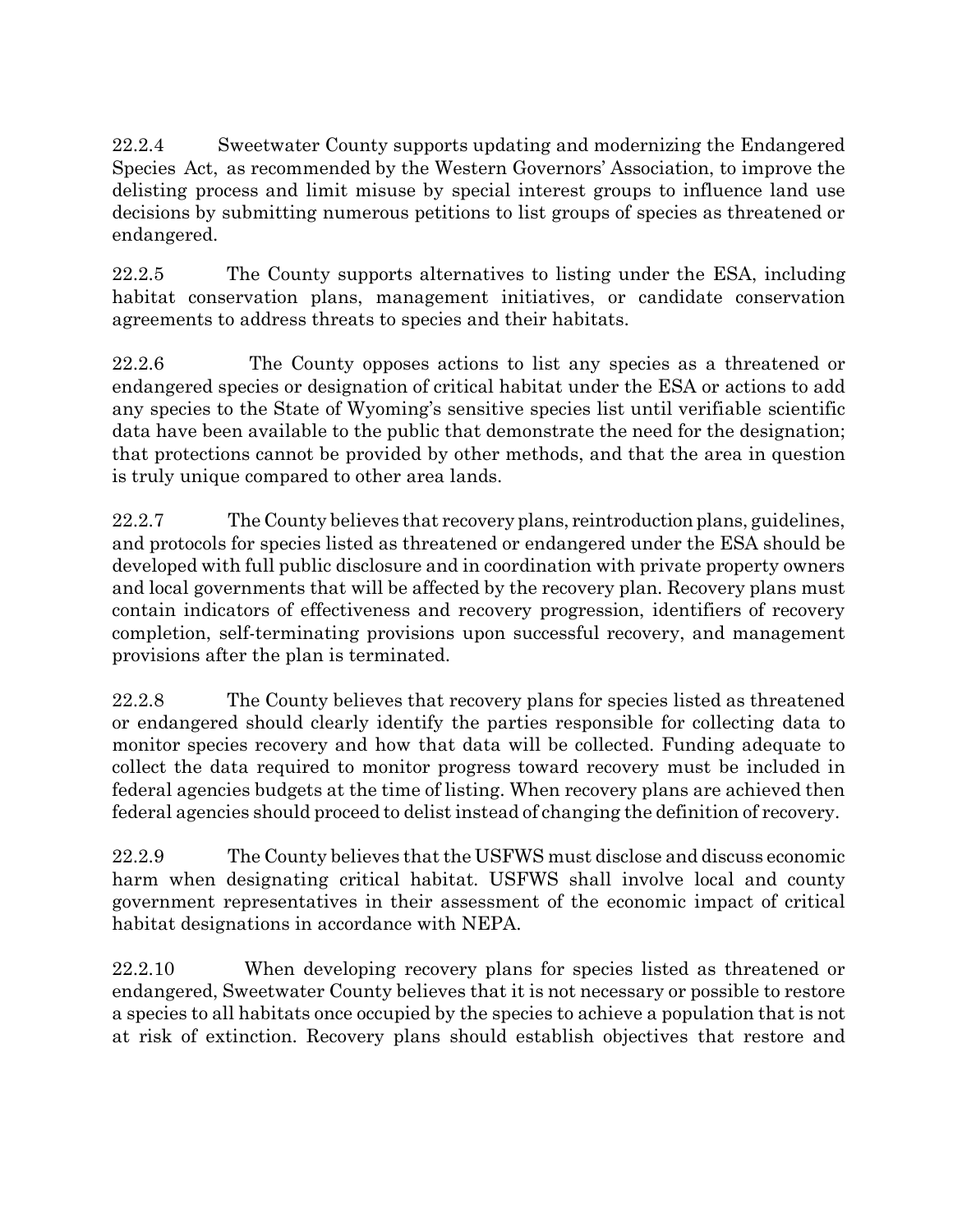preserve only the amount of habitat and population size needed to protect the species from extinction.

22.2.11 Sweetwater County opposes designation of critical habitats for threatened and endangered species, unlesshabitatis actually occupied and provento benecessary.

22.2.12 The County supports reintroductions only if limited to specific physical boundaries and scope.

## 23 WATER QUALITY AND HYDROLOGY

## 23.1 OVERVIEW

In the context of this plan, "water quality" is the condition of water based on biological, chemical, and physical properties, and "hydrology" is the science of the distribution, effects, and properties of water. Water quality is highly affected by flow and timing (the poorest water quality usually occurs during periods of low flow). Maintaining high water quality standards has economic benefits because it requires less treatment for drinking. Good water quality can have positive cascading benefits to other resources such as recreation and tourism, wetlands, wildlife, fisheries, and agriculture. The County desires to maintain and/or improve watersheds and water quality to maintain public water supply and provide stable and productive riparian and aquatic ecosystems and groundwater resources on public lands. The County also desires to reduce pollutant loads entering waterways to improve water quality.

## 23.2 OBJECTIVES AND POLICIES

23.2.1 Sweetwater County supports managing federal lands and watersheds for optimal water yield.

23.2.2 The County supports ongoing water quality monitoring to establish baseline conditions to track potential surface and groundwater contamination that could result from changes in federal land use, e.g., oil and natural gas or mining.

23.2.3 When evaluating federal land actions, Sweetwater County supports Division of Water Quality standards and those mitigation strategies outlined for nonpoint and point sources.

23.2.4 The County supports the best available water resource data which also conforms to Information Quality Act criteria for federal land planning activities.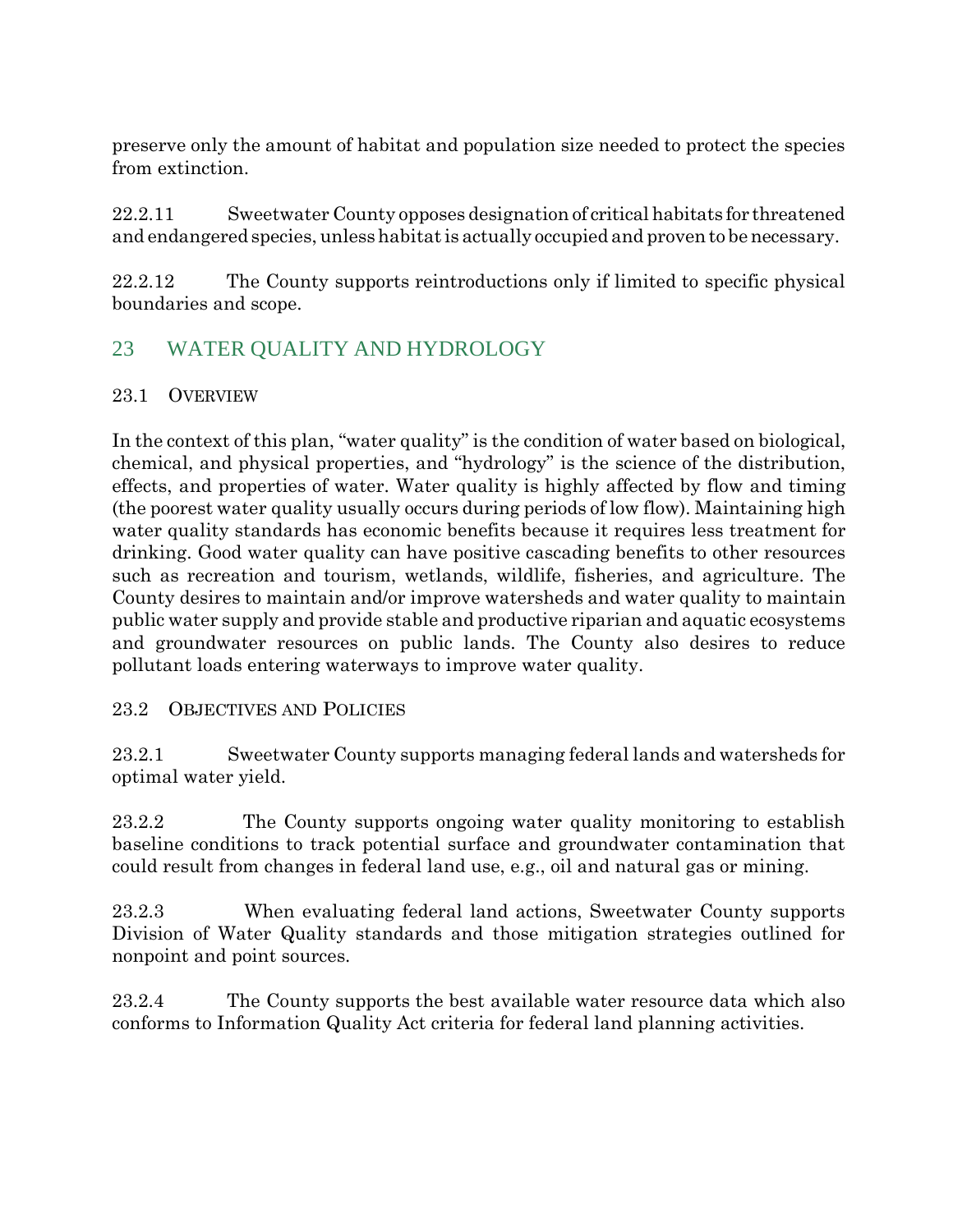23.2.5 Sweetwater County supports protection of property rights associated with implementation of federal water development projects.

23.2.6 The County supports water development projects for livestock and wildlife outside of sensitive riparian, stream, and wetland areas.

## 24 WATER RIGHTS

## 24.1 OVERVIEW

Water is a renewable natural resource, available in finite supply, and subject to competition between stakeholders as annual supplies vary. The demand to supply water to Wyoming's interests is expected to be a continually complex issue for stakeholders to coordinate.

"Water rights" are the legal right to make use of water from a stream, lake, canal, impoundment, or groundwater. The County has a legitimate interest in seeing that all reasonable steps are taken to preserve, maintain, and enhance water resources for the public in accordance with the terms of the State's entry into the Union and federal law.

#### 24.2 OBJECTIVES AND POLICIES

24.2.1 Sweetwater County supports State jurisdiction over water rights and opposes efforts to revise or reinterpret interstate compacts including but not limited to the Colorado River Compact and the Colorado River Basin Compact to decrease Wyoming's allocation of water.

24.2.2 Wyoming law defines a water right as the right to use water or put the water to beneficial use in accordance with the rules of the state. The preferred uses include drinking, municipal, steam production, industrial and irrigation. Wyo. Stat. §41-3- 101)

24.2.3 The County supports water rights held by federal entities only if they are obtained through the State water appropriation process and will not infringe upon existing water rights.

24.2.4 The County supports locally-led watershed planning for each river basin.

24.2.5 The County opposes transbasin diversions that will remove water from the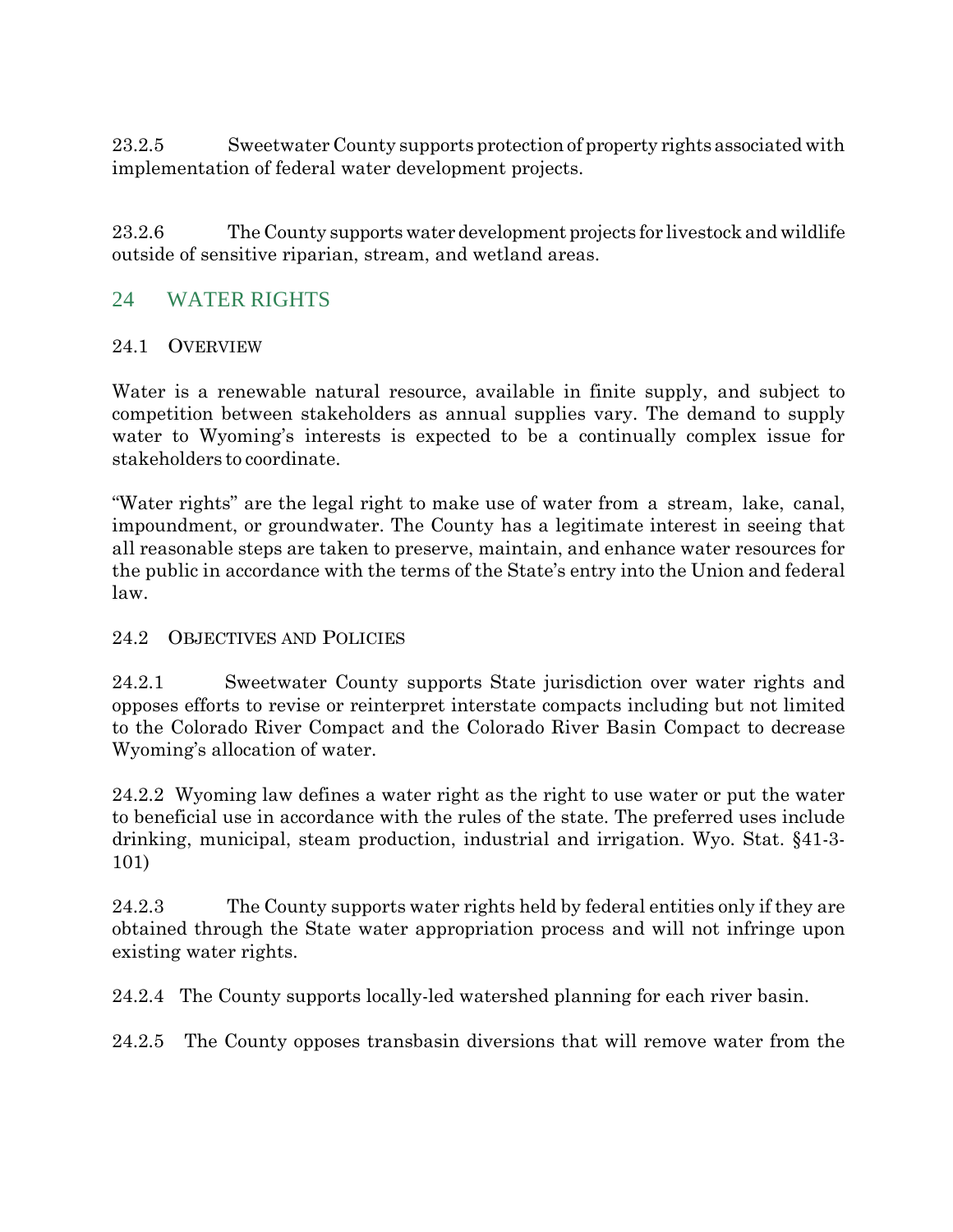County.

## 25 WILD HORSES

## 25.1 OVERVIEW

Wild horse herds in designated wild horse herd management areas are protected from harassment but must be managed to achieve a thriving natural ecological balance and multiple-use relationship in that area. The number deemed to meet the balance between wild horse numbers and other multiple uses is called the appropriate management level. Wild horses outside these areas are to be gathered and sold under the BLM Adopt-a-Horse program and wild horses above the determined level in the herd management areas must also be gathered.

For the past 50 years, the BLM has not been able to maintain the established appropriate management levels of wild horses within their unit boundaries due to lack of funding, program priorities, and litigation. Wild horse herd numbers increase at least 23% a year. Agency efforts to use fertility control have failed, in large part because BLM does not administer the booster shots annually and has only inoculated a small percent of the herd. In 2011, BLM estimated there were 42,000 wild horses on public lands. In 2022, BLM estimates there are 89,000 wild horses. This exponential growth rate overruns the resource with long lasting harm to vegetation, soils and wildlife habitat.

## 25.2 OBJECTIVES AND POLICIES

25.2.1 Sweetwater County concludes that the adverse resource impacts are measurable, especially in Sweetwater County's arid high-altitude land. In drought periods, County ranchers take voluntary non-use or cuts but wild horse numbers continue to increase and BLM gathers in 2021 did not achieve the lower end of appropriate management levels. Infrequent and incomplete wild horse gathers by BLM only add to the problem.

25.2.2 Sweetwater County finds that the Salt Wells, Divide Basin, and Adobe Town herd management areas overlap other critical wildlife and big game habitat, particularly the core sage grouse habitat areas. Wild horse herds directly conflict with these habitat designations and BLM needs to promptly address resolve the conflicts by reducing or removing wild horses.

25.2.3 The County relies on research by the University of Wyoming and Utah State University which find that feral wild horses adversely affect rangeland resources by how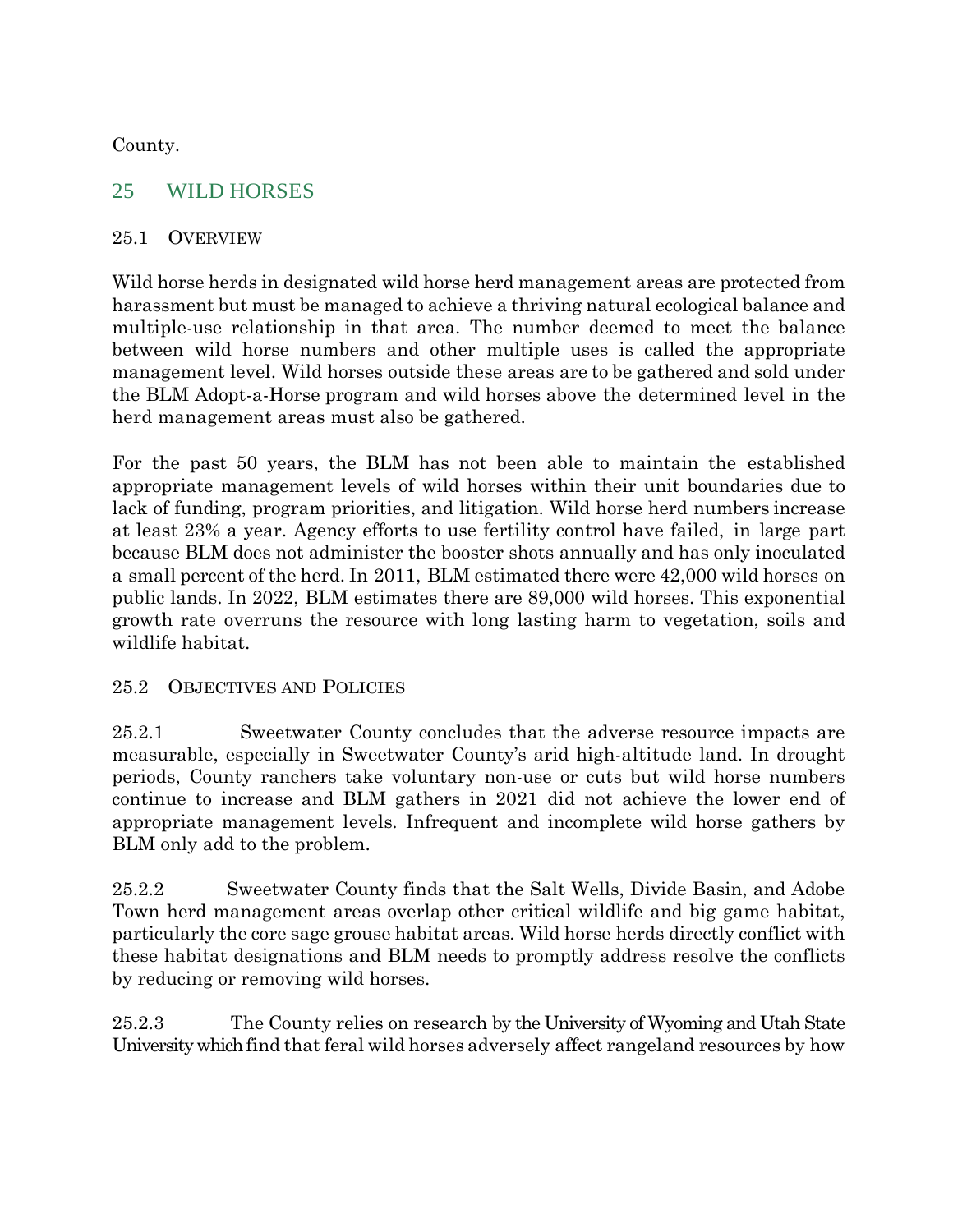wild horses graze by cropping a year's growth, , the year-round use, exponential increase in numbers, and territorial nature.

25.2.4 The County recognizes that wild horse herd management areas and wild horses will also impair resources on private land and BLM cannot manage wild horses on private lands without consent.

25.2.5 Sweetwater County recognizes that the surface lessee in the Wyoming Checkerboard revoked its consent to retain wild horses on the private land surface in 2010. The revocation of consent makes it impossible to retain wild horses on the adjacent public land sections in the Checkerboard.

25.2.6 The County also finds that BLM must gather wild horses upon request of the private landowner. Competition for the scarce funding has meant that BLM does not honor the requests of the private landowners on the Checkerboard and elsewhere.

25.2.7 Sweetwater County supports revision or eliminationof herd management areas to exclude Greater sage grouse priority or core habitat and revision of wild horse management numbers.

25.2.8 The County believes that the number of wild horses to be managed should also be reduced to take into account for Rangeland Health Standards and other big game and wildlife habitat management areas and management standards. A reduced number of wild horses will also protect rangeland resources from adverse impacts when BLM cannot promptly implement gathers.

25.2.9 The County recommends that BLM commit to annual or biennial gathers to maintain appropriate management level numbers and ensure wild horses do not leave herd management areas. Sweetwater County supports improved and legally defensible decision and environmental analysis documents to support the wild horse gathers. Better decision documents should deter legal challenges and the delays that arise from litigating each and every wild horse gather.

25.2.10 The County opposes establishment of new herd management areas, increasing the number of wild horses in herd management areas, or failing to remove the Checkerboard lands from herd management areas, absent private land owner consent due to the adverse impacts of wild horses and past record of non-management and mismanagement.

25.2.10 The County supports the plan for a wild horse viewing area which the City of Rock Springs proposed.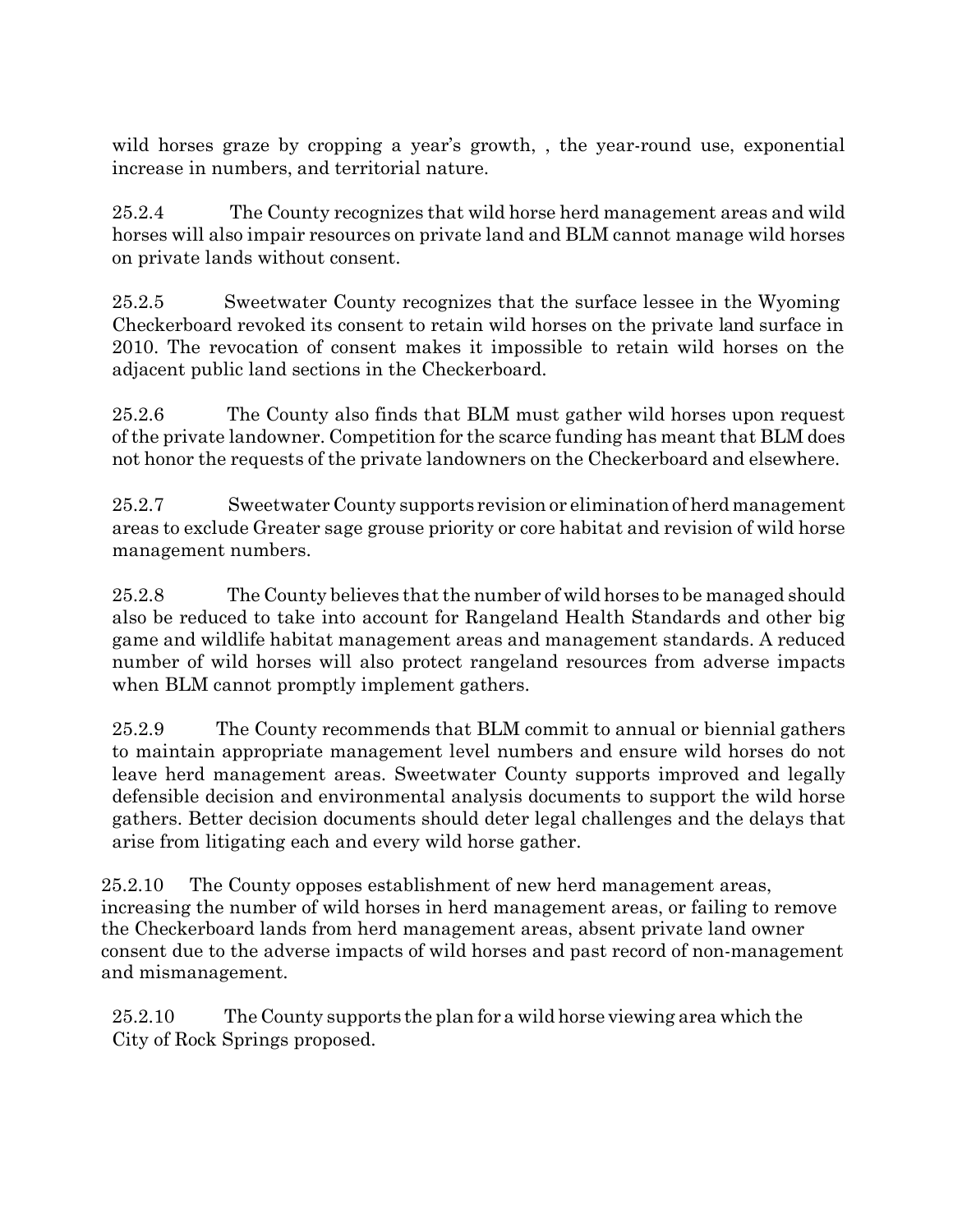## 26 WILDLIFE

#### 26.1 OVERVIEW

Undomesticated animals usually living in a natural environment, including both game and nongame species. The County enjoys a diverse and abundant wildlife population, which contributes to a productive natural environment. Wildlife also yield important social and economic resources including recreation opportunities such as photography, wildlife observation, and hunting. Sweetwater County seeks to maintain healthy wildlife populations.

Fish found in intermittent and free-flowing creeks, rivers, and reservoirs are managed by WGFD. Some water bodies are stocked like Flaming Gorge or Big Sandy and other areas are not. Several streams support Colorado cutthroat trout, a sensitive species.

#### 26.2 OBJECTIVES AND POLICIES

26.2.1 Sweetwater County supports the maintenance of big game including healthy populations of mule deer, elk, and antelope while minimizing negative impacts from winter migration, including vehicle collisions and residential and commercial vegetation damage.

26.2.2 The County supports management of the Greater Sage-grouse and its habitat in accordance with the 2012 Conservation Plan for the Greater Sagegrouse in Wyoming, as implemented by the State, with the map of the core habitat areas identified in the 2014 Governor's Executive Order, included in the appendix, and incorporated by reference.

26.2.3 Sweetwater County supports the conclusion of the Wyoming Game and Fish Department that livestock grazing has *de minimus* impacts on Greater Sage Grouse habitat and recommends the removal of the extensive restrictions and standards that governlivestockgrazing inthe 2015 BLM Amendments to the Resource Management Plans.

26.2.4 The County supports mitigating the loss or fragmentation of habitats and disturbance during sensitive periods, while respecting other multiple uses and private property rights.

26.2.5 WGFD, federal land management agencies, and the County shall work together to manage and conserve big-game populations and their habitats, identify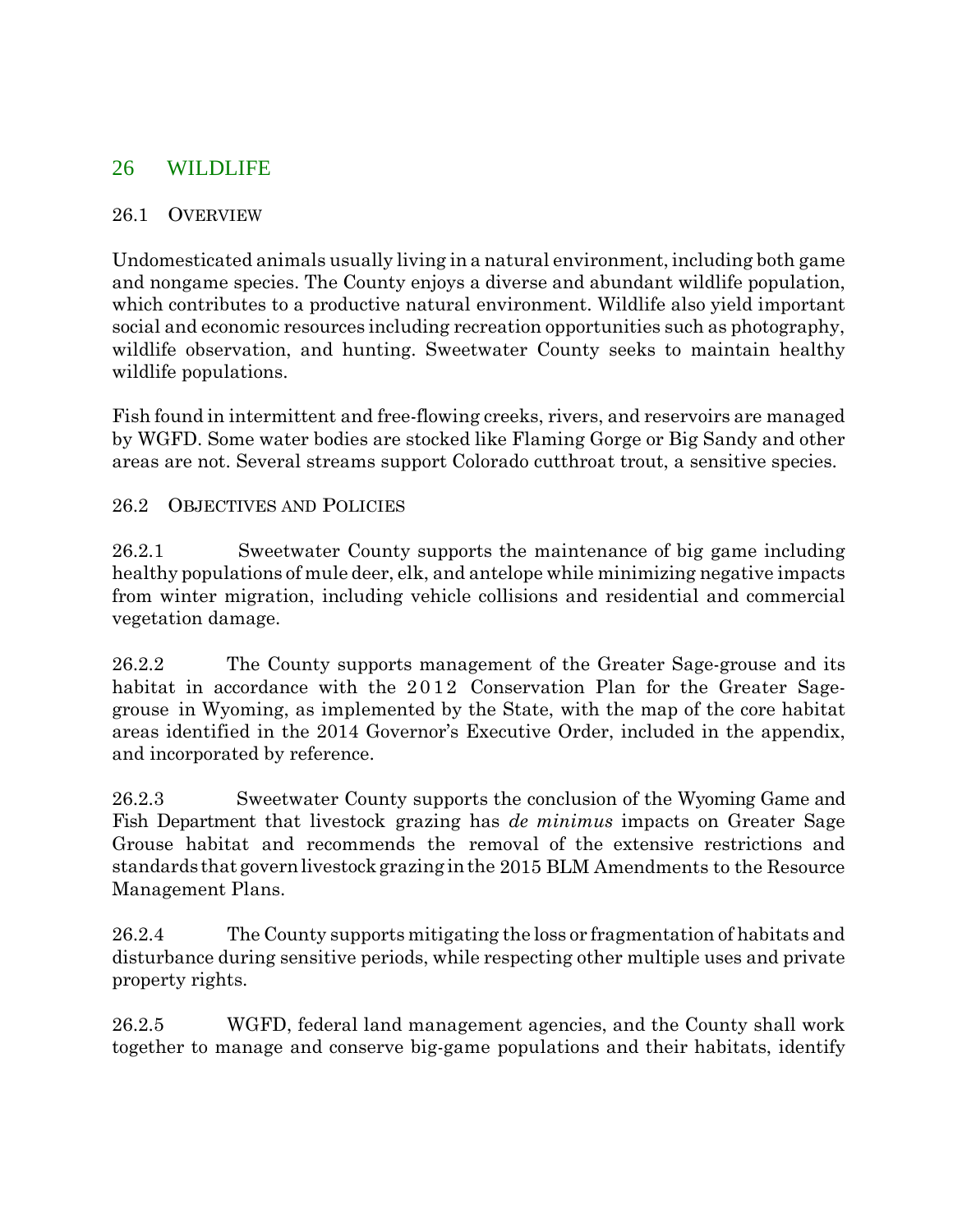migration corridors, and seek to remove barriers along those corridors in a manner that respects private property rights.

26.2.6 WGFD and USFWS should continue to find effective ways to mitigate and compensate landowners for damage caused by big game animals on private property.

26.2.7 The County does not support increases in wildlife populations or introduction of new species until forage and habitat allocations have been provided and an impact analysis that includes participation and concurrence by the county, wildlife management agencies, public land management agencies, and private landowners is completed for the effects on other wildlife species and livestock.

26.2.8 The County believes that reduction in forage allocation resulting from forage studies, drought, or other natural disasters will be shared proportionately by wildlife, livestock, and other uses.

26.2.9 The County supports increases in forage allocation resulting from improved range conditions if they are shared proportionally by wildlife, livestock, and other uses.

26.2.10 The County believes that wildlife populations need to be consistent with the forage assigned in the resource management plan forage allocations.

26.2.11 The County supports the protection of livestock, other private property, and habitat of wildlife species by controlling predator and wildlife numbers.

26.2.12 The County supports the efforts of the WGFD to maintain a healthy population of pronghorn, mule deer or elk in the area described above, provided that the rights of farmers, ranchers, and mineral owners are protected.

26.2.13 The County would define all feral horses found roaming on public lands in the County are either in trespass or violate the terms of federal land use plans and shall be removed.

26.2.14 Sweetwater County believes that all federal or state wildlife management agencies shall coordinate with the county before establishing regulatory measures associated with wildlife that could impact energy development.

26.2.15 Sweetwater County supports the State of Wyoming's Conservation Plan for Greater Sage-grouse (WGFD 2012) and supports changes in the federal plans that brought the federal land management into alignment with the State of Wyoming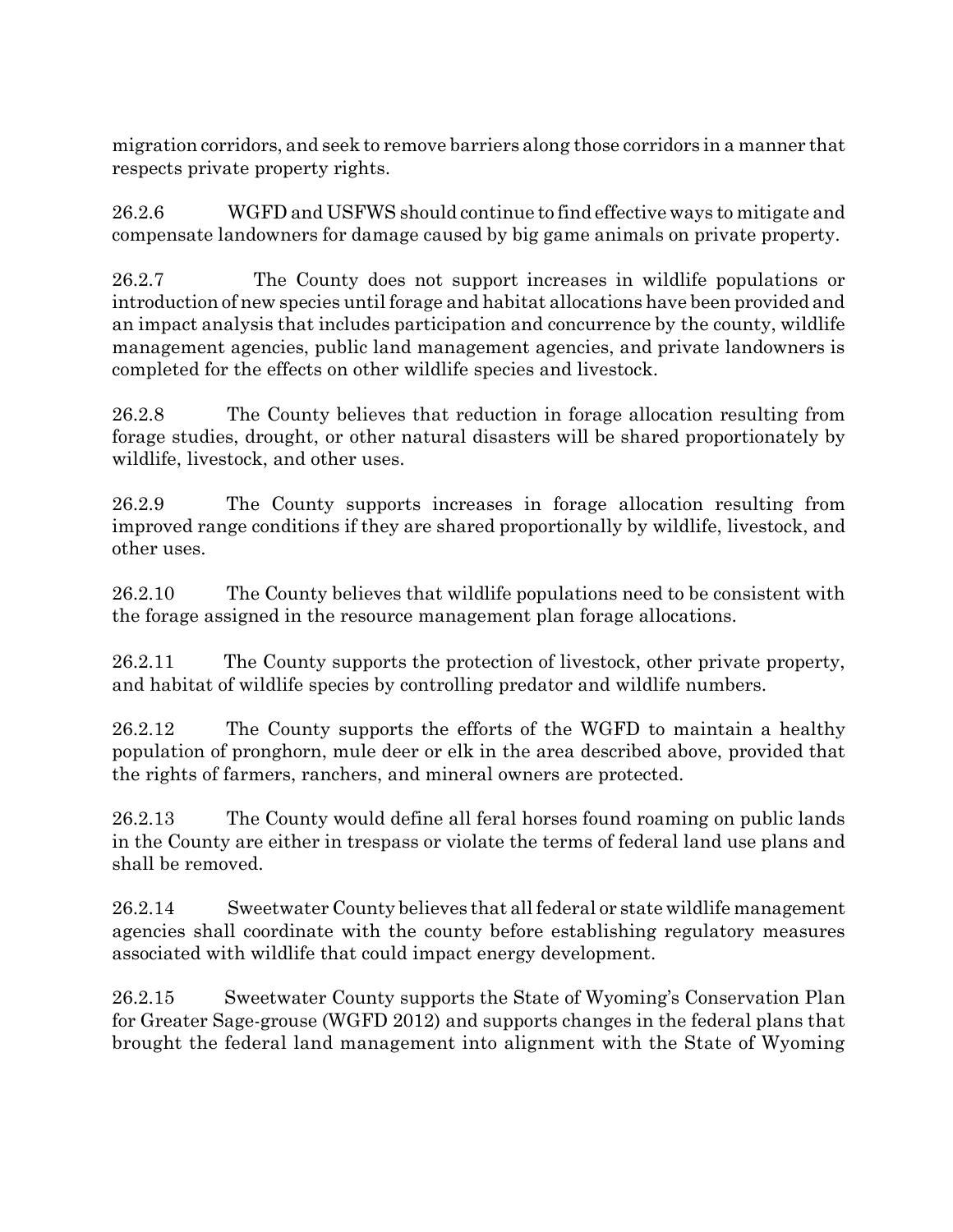plan for Greater sage grouse conservation. The changes reduced buffers around leks for oil and gas development, deleted sage brush focal areas, removed the General Habitat category, and removed livestock grazing stubble height and monitoring standards, among other changes.

26.2.16 Sweetwater County supports the concept of migration corridors where their designation occurs after close coordination with the County, they are not de facto nondevelopment areas, they do not exercise management authority over private or federal land, and the boundaries are not based on routes of single or outlier, pronghorn antelope, deer or elk.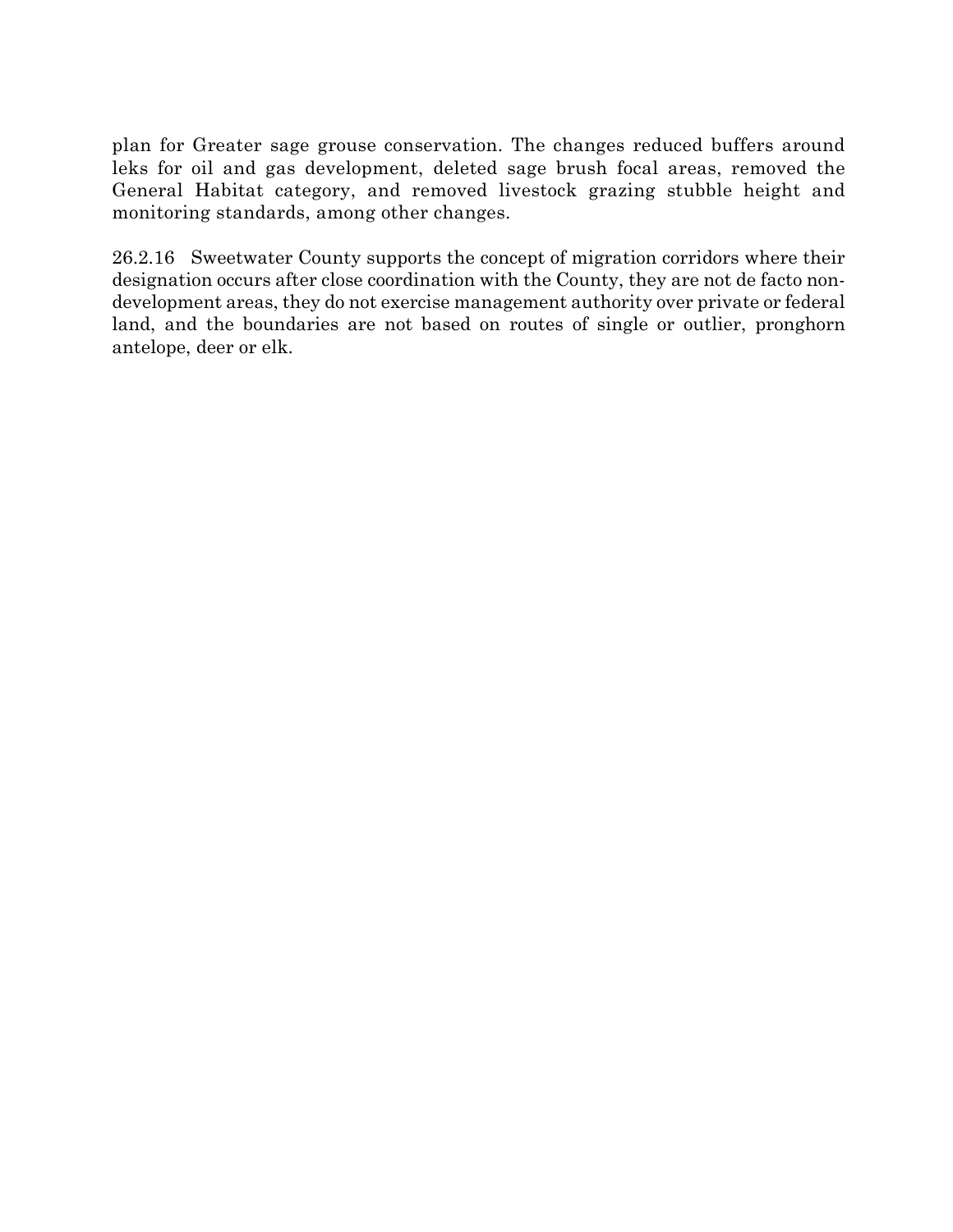## **27 GLOSSARY**

ANIMAL AND PLANT HEALTH INSPECTION SERVICE (APHIS) of the U.S. Department of Agriculture administers the federal Animal Damage Control Act to manage and limit damage from predators and pests.

ANIMAL UNIT MONTHS (AUM) is a unit of measurement representing the amount of forage necessary to sustain an animal for one month. It also represents the authorized grazing use for one animal for one month.

APPROPRIATE MANAGEMENT LEVEL (AML) is the number of wild horses to be maintained in a herd management area to achieve a thriving natural ecological balance and multiple use relationship in the area. The number of adult horses or burros are typically expressed as a range with an upper and lower limit and forage may be allocated for wild horses based on the AML upper limit.

AREAS OF CRITICAL ENVIRONMENTAL CONCERN (ACEC) is a special management designation to protect public lands where special management attention is required to protect and prevent irreparable damage to important historic, cultural, or scenic values, fish and wildlife resources, or other natural systems or processes, or to protect life and safety from natural hazards. The identification of a potential ACEC shall not, of itself, change or prevent change of the management or use of public lands.

ASHLEY NATIONAL FOREST is a national forest that includes land in northeastern Utah and small parcels in southwestern Wyoming. The Ashley National Forest also administers the Flaming Gorge National Recreation Area.

BEST MANAGEMENT PRACTICES (BMP) refers to land use practices adopted by the Wyoming Department of Environmental Quality to reduce nonpoint water pollution, including reduction of soil erosion and road maintenance. Wyoming Nonpoint Source Management Plan-Update

(2013); Livestock/Wildlife Best Management Practice Manual-Update (2013).

The term "BEST MANAGEMENT PRACTICES" also applies to the Bureau of Land Management and Forest Service Oil and Gas Surface Operating Standards and Guidelines for Oil and Gas Exploration and Development ("Gold Book") (BLM, USFS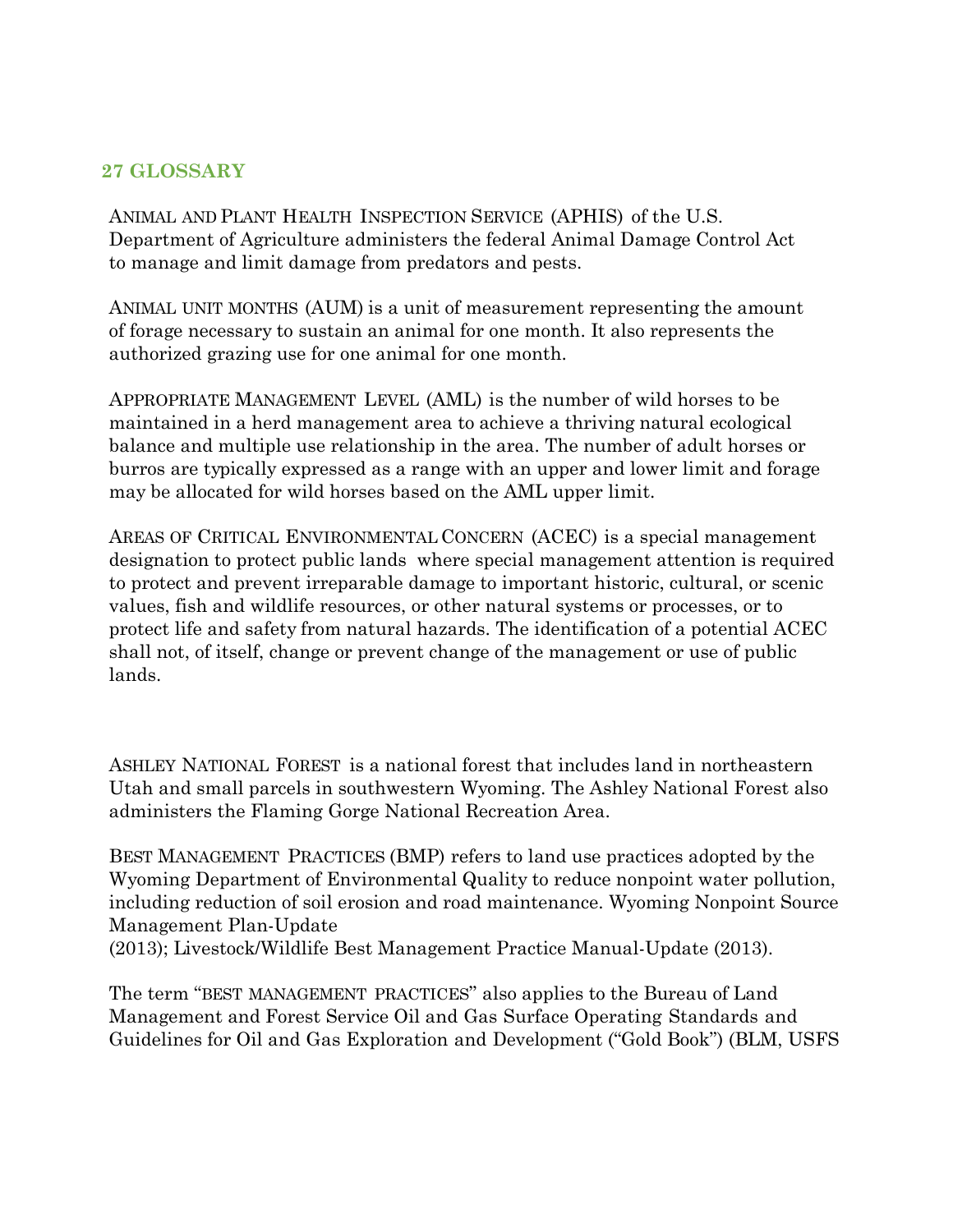2013) a set of best practices applicable to oil and gas exploration and development to reduce environmental impacts.

BUREAU OF LAND MANAGEMENT (BLM) in a bureau within the U.S. Department of the Interior delegated the authority to manage public lands and federal minerals.

BUREAU OF RECLAMATION is a bureau within the U.S. Department of the Interior established pursuant to the Newlands Reclamation Act of 1902 to build, fund, and administer water storage, irrigation, and water transportation facilitiesENDANGERED SPECIES ACT (ESA) enacted by Congress in 1972 provides for a system of identifying plant and animal species that are either threatened or endangered and a rulemaking process to list the species for protection and identification of critical habitat.

FEDERAL LAND POLICY AND MANAGEMENT ACT OF 1976 (FLPMA) proscribes management standards, land classifications and withdrawals, land use planning, grants of rights- of-way, management of livestock grazing, land sales and exchanges. Congress also provided for the repeal of hundreds of laws that authorized the disposal of public lands.

FLAMING GORGE NATIONAL RECREATION AREA was established as part of the Colorado River Storage Project, which authorized the Flaming Gorge Reservoir and management of adjacent land as a recreation area to be administered by the Forest Service.

HEALTHY FOREST INITIATIVE started as a series of actions to expedite high-priority fuel-reduction and forest restoration projects in our nation's forests and rangelands, including the December 2003 signing of the Healthy Forests Restoration Act. The primary goal of these projects is to reduce the fire danger and return the National Forests and rangelands to a healthier state.

HEALTHY FOREST RESTORATION ACT, imposes statutory mandates that the Forest Service revise its management to restore diseased and infested forests.

HERD AREA The geographic area identified as having been used by a herd of wild horses or burros as its habitat in 1971.

HERD MANAGEMENT AREA (HMA) refers to areas designated pursuant to the Wild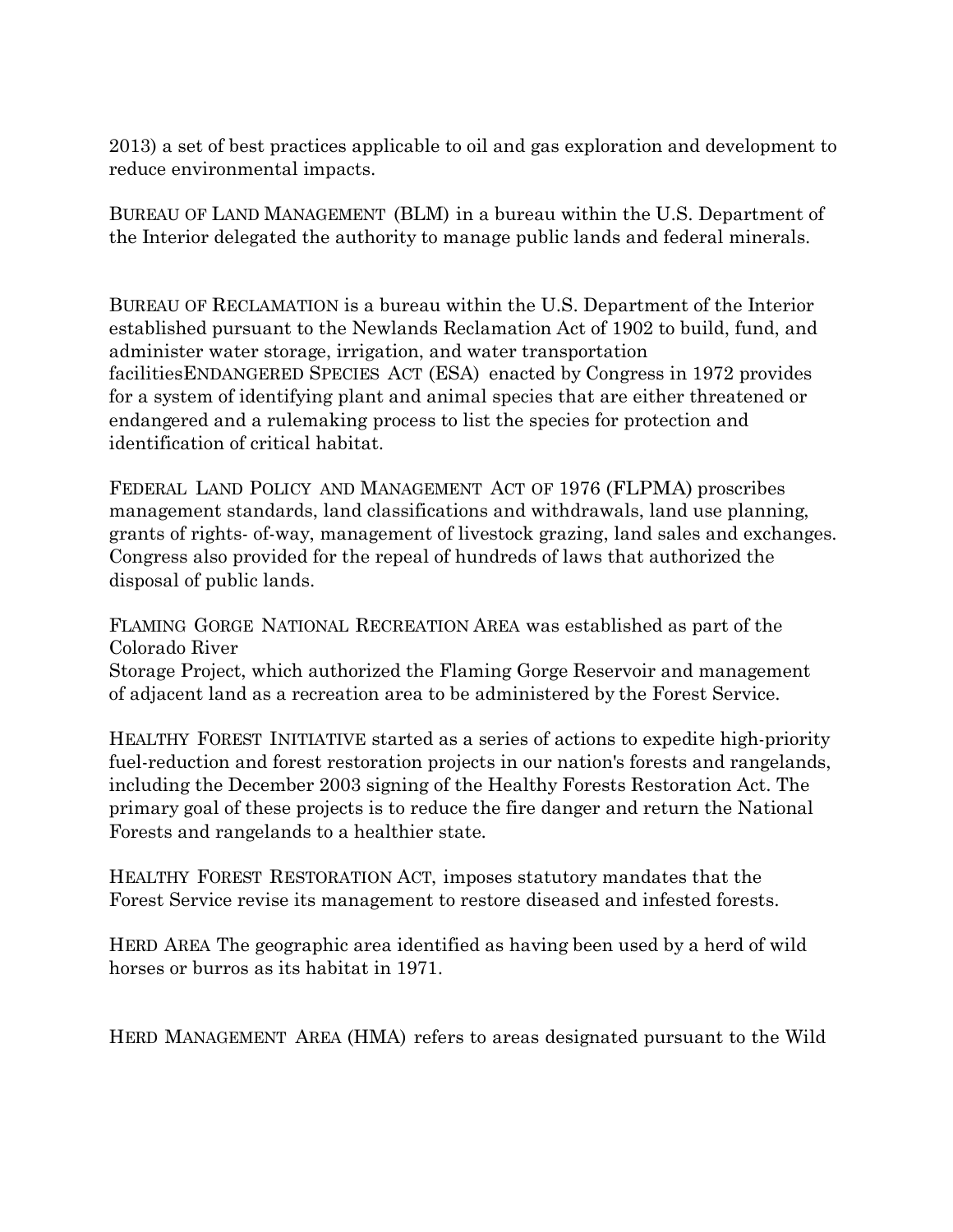and Free- Roaming Horses and Burros Act as areas where wild horses would be retained and were areas occupied by wild horses in December 1971.

NATIONAL ENVIRONMENTAL POLICY ACT (NEPA) enacted by Congress in 1969 to impose public analysis process that would evaluate major federal projects for their environmental, social and economic impacts.

NATIONAL FOREST MANAGEMENT ACT (NFMA) enacted by Congress in 1976 adopted detailed timber harvest and reclamation standards and land use planning procedures for lands in the National Forest System, including National Forests, National Grasslands, and National Recreation Areas.

NITROUS OXIDE (NOX) is a precursor to ozone and is regulated under the Clean Air Act.

PREDATORY CONTROL BOARD administers animal damage control at the local levels under the authority of the State Animal Damage Management Board.

R.S. 2477 refers to roads that came into use or were built over public land before October 1976. In Wyoming, most public roads crossing public lands were declared by the County to be a public road by resolution or map or both. U.S. FOREST SERVICE is under the U.S. Department of Agriculture and charged to manage units of the National Forest System.

U.S. FISH AND WILDLIFE SERVICE is a division of the U.S. Department of the Interior which administers national wildlife refuges, the Endangered Species Act, the Sykes Act, Migratory Bird Treaty Act, among other federal wildlife laws.

VISUAL RESOURCE MANAGEMENT (VRM) is a system of inventory and classification of areas on public lands to protect scenic resources based on four classes defining acceptable visual changes to the landscape. Class I apply to designated wilderness and wilderness study areas where little to any change may occur. Class II restricts changes to those not evident. Class III permits changes in the basic elements (form, line, color, or texture) caused by land management activity but the changes should not dominate the landscape. Class IV areas permit changes in views of the landscape.

VOLATILE ORGANIC COMPOUNDS (VOC) are also precursors to ozone and are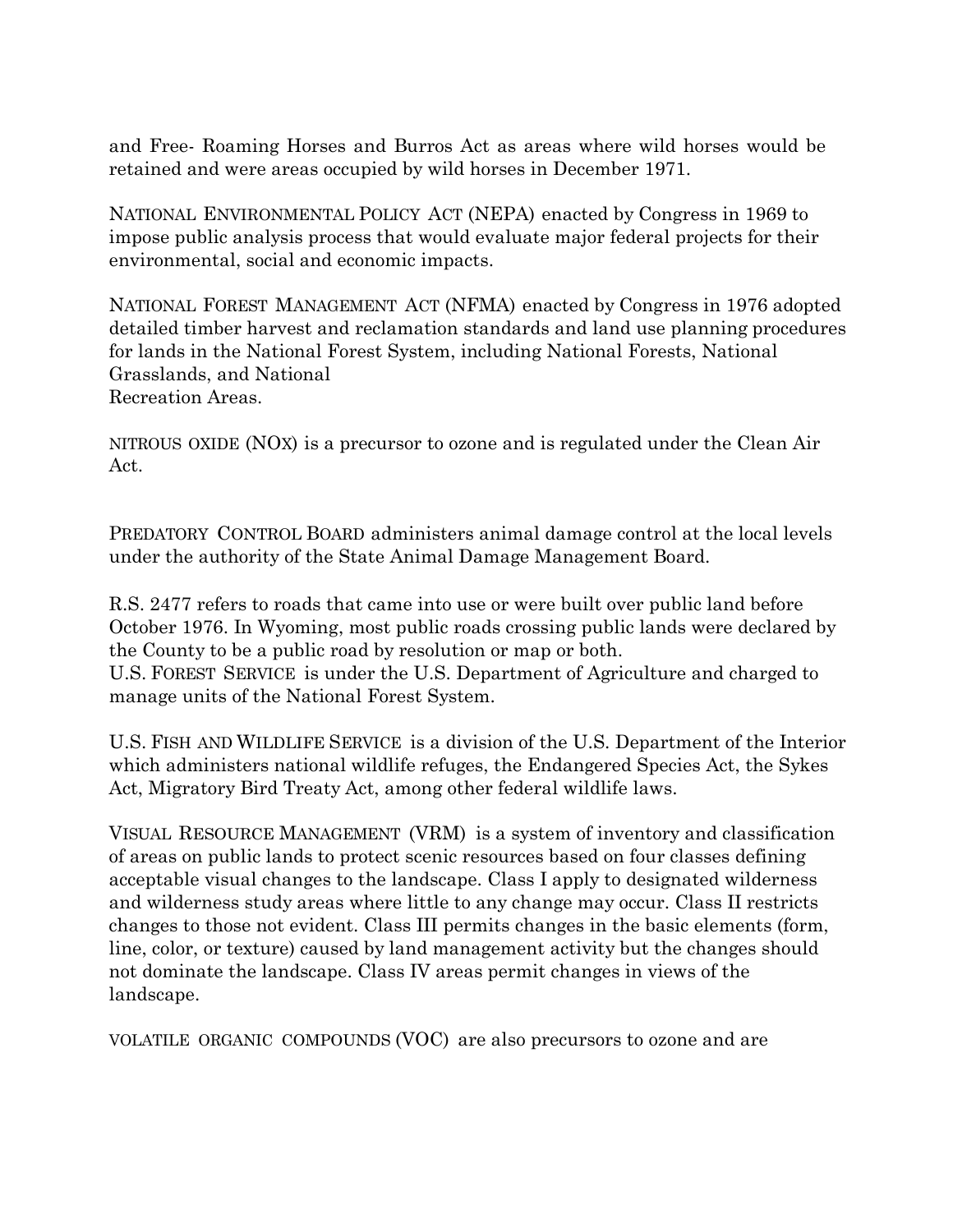regulated under the Clean Air Act.

WILDERNESS ACT OF 1964 established a national wilderness system undeveloped federal land retaining its primeval character and influence, without permanent improvements or human habitation, that is protected and managed to preserve its natural conditions and that (1) generally appears to have been affected mainly by the forces of nature, with human imprints substantially unnoticeable; (2) has outstanding opportunities for solitude or a primitive and unconfined type of recreation; (3) has at least 5,000 acres or is large enough to make practical its preservation and use in an unimpaired condition; and (4) may also contain ecological, geological, or other features of scientific, educational, scenic, or historic value. Congress has since designated 111,706,287 million acres, the majority or 57,764,399 acres are in Alaska.

WILDERNESS STUDY AREAS (WSAS) refers to areas identified pursuant to the Federal Land Policy and Management Act (FLPMA) as being roadless, larger than 5000 acres and meeting the definition of wilderness found in the Wilderness Act of 1964.

WILD AND FREE-ROAMING HORSES AND BURROS ACT OF 1971 imposed protection on all feral horses and burros found on federal land. The law prohibits the removal and harassment of wild horses and burros and provides for their management and adoption.

WYOMING ANIMAL DAMAGE MANAGEMENT BOARD implements the state animal damage control and exercises this authority on federal land pursuant to an agreement with the U.S. Department of Agriculture and the Bureau of Land Management.

WYOMING DEPARTMENT OF AGRICULTURE is the state agency charged with promoting agriculture and implementing the state laws that apply to agriculture practices.

WYOMING DEPARTMENT OF ENVIRONMENTAL QUALITY is the state agency charged to implement several environmental laws, including the Clean Air Act, Clean Water Act, Resource Conservation and Recovery Act, Comprehensive Environmental Response, Compensation, and Liability Act of 1980 (CERCLA), and the Surface Mining Control and Reclamation Act.

WYOMING GAME AND FISH DEPARTMENT (WGFD) regulates and manages fish and wildlife within the state.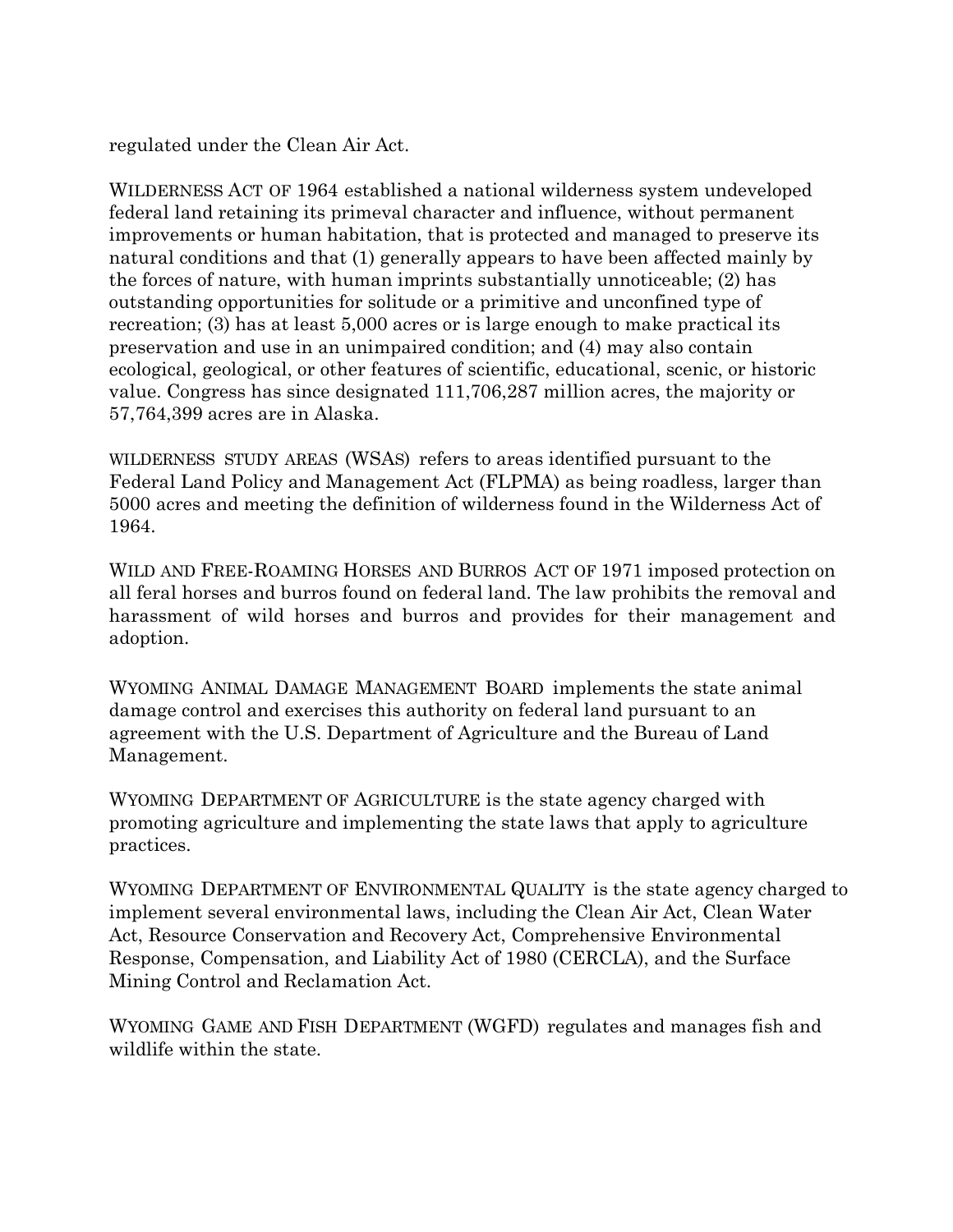WYOMING'S CONSERVATION PLAN FOR GREATER SAGE-GROUSE (WGFD 2012) reflects the Governor's Executive Order and the Wyoming Game and Fish Department conservation plan for the Greater sage grouse.

WYOMING NONPOINT SOURCE MANAGEMENT PLAN-UPDATE (2013) limits and manages nonpoint sources of water pollution to protect water quality.

WYOMING STATE HISTORICAL PRESERVATION OFFICE (SHPO) reviews federal undertakings that may affect archeological, historical, and cultural resources.

WYOMING STANDARDS FOR HEALTHY RANGELANDS were adopted pursuant to 43 C.F.R. Part

4180, to adopt and implement vegetation and rangeland standards for public lands. The federal rules require public land activities to conform to the standards so as to maintain, meet or make progress towards meeting these standards.

WYOMING WILDERNESS ACT OF 1984 marked the end of the Roadless Area Review and Evaluation process in Wyoming by designating wilderness in the National Forests in Wyoming and releasing all of the other areas to multiple use management.